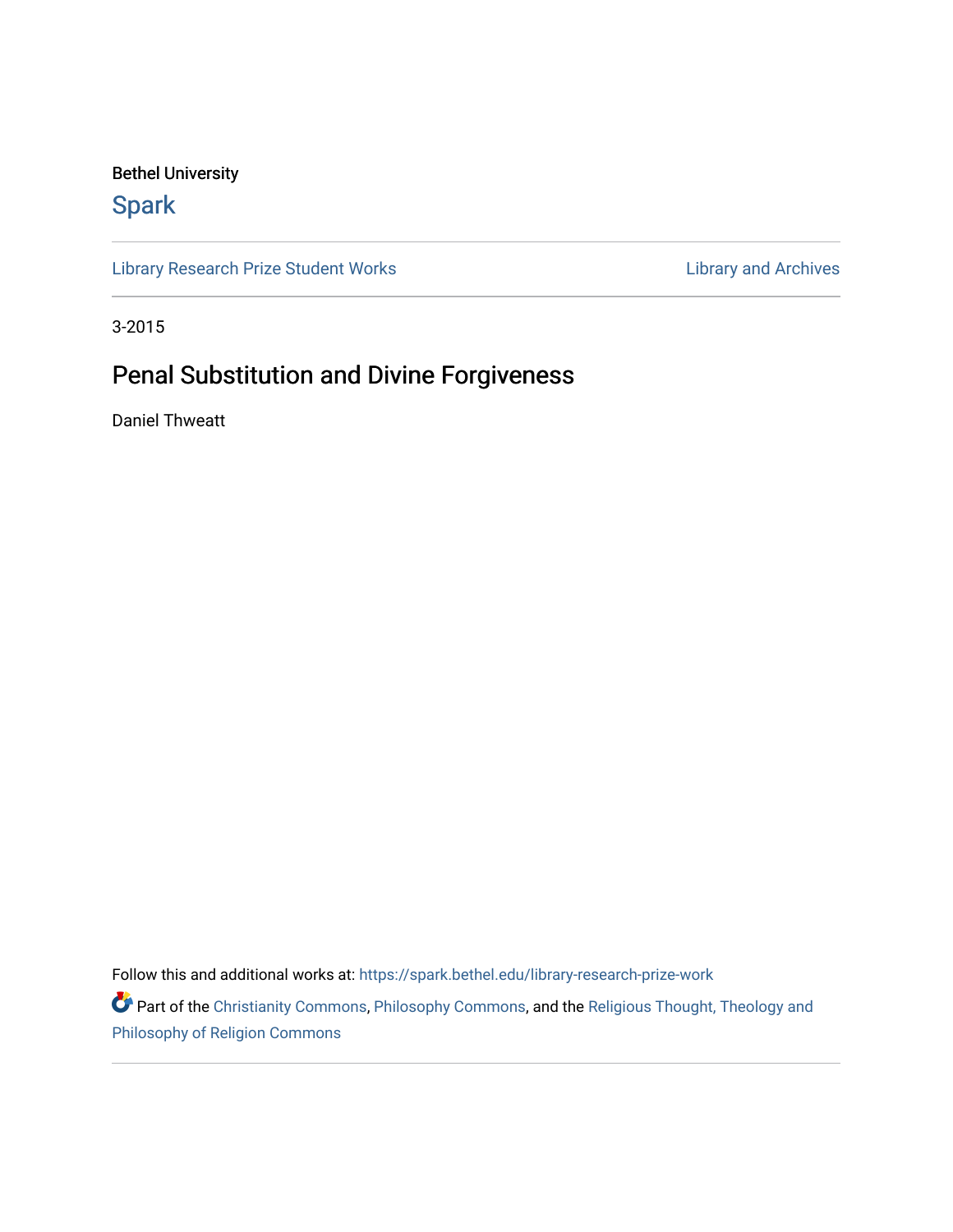Penal Substitution and Divine Forgiveness

Daniel Thweatt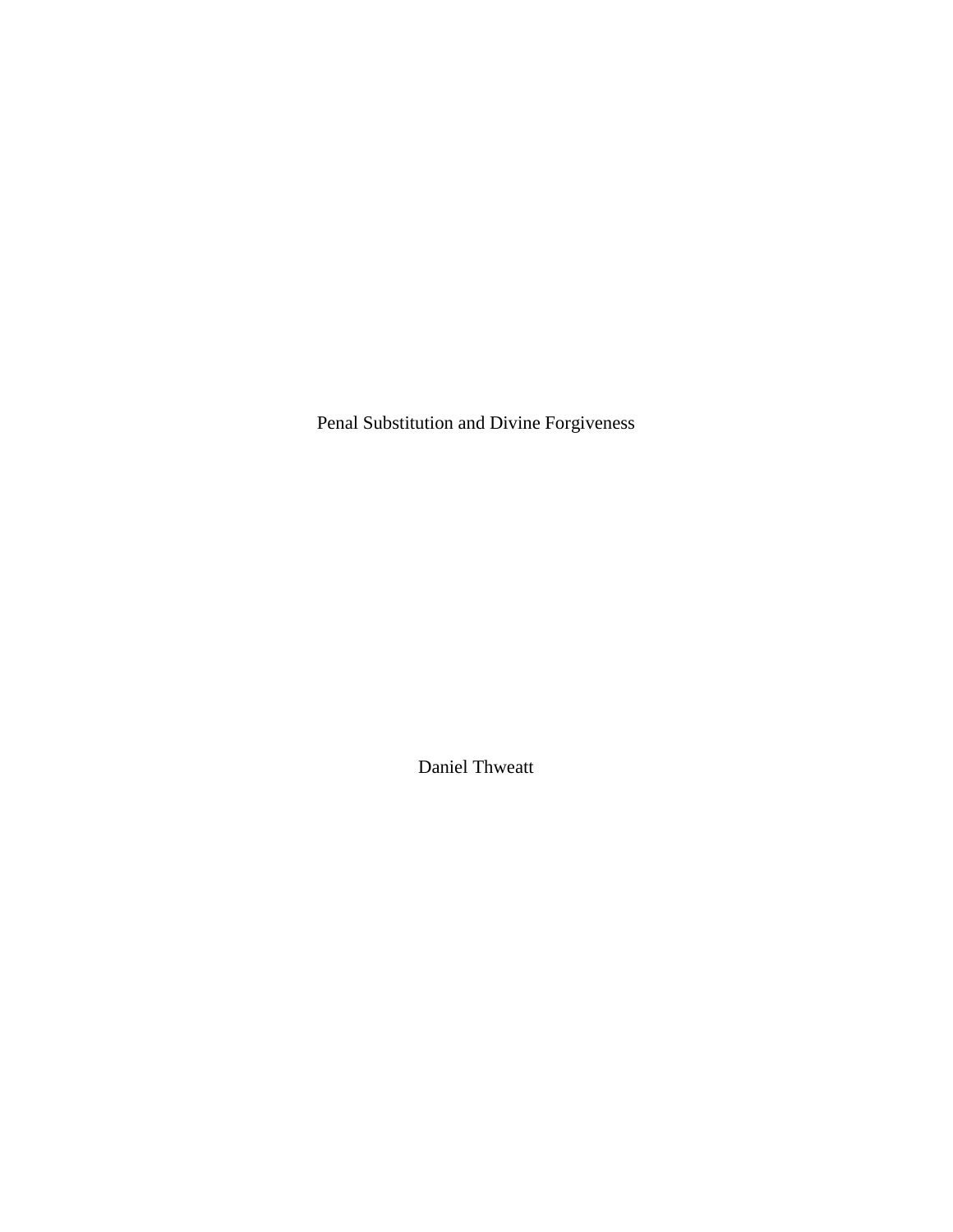According to Keith Ward, "One must…reject those crude accounts of Christian doctrine which…say that Christ has been justly punished in our place so that he has taken away our guilt and enabled God to forgive us. Almost everything is ethically wrong about these accounts." This statement is just one instance of a commonly occurring dismissal of the penal substitution theory of the atonement.<sup>2</sup> For various reasons, many today find the theory morally (and theologically and exegetically) untenable.<sup>3</sup> Some, such as Gregory Boyd and Eleonore Stump, formulate moral objections to penal substitution based on beliefs about the concept of forgiveness.<sup>4</sup> In this paper it will be argued that Boyd and Stump's objections to the moral plausibility of the penal substitution theory of the atonement that involve the concept of forgiveness are unsuccessful. In so doing, a brief outline of the penal substitution theory will be given, some relevant starting assumptions will be discussed, Boyd and Stump's objections will be explained, the concept of forgiveness will be explored and analyzed, and a response will be made to Boyd and Stump utilizing the previously developed construal of forgiveness.

#### **Penal Substitution**

In brief, "the atonement" in Christian theology is "the saving work of Jesus Christ."<sup>5</sup>

There are a diversity of theories that have been propounded as explanations of what exactly the

4. See discussion below.

<sup>1.</sup> Keith Ward, *Ethics and Christianity*, (London: Allen & Unwin, 1970), 240.

<sup>2.</sup> Steven L. Porter, "Swinburnian Atonement and the Doctrine of Penal Substitution," *Faith and Philosophy* 21, no. 2 (Apr. 1, 2004): 228-9.

<sup>3.</sup> See, for example, Paul R. Eddy and James Beilby, "The Atonement: *An Introduction*," in *The Nature of the Atonement*, eds. James Beilby and Paul R. Eddy (Downers Grove, IL: InterVarsity Press, 2006), 9-10; Thomas R. Schreiner, "Penal Substitution View," in *The Nature of the Atonement*, eds. James Beilby and Paul R. Eddy (Downers Grove, IL: InterVarsity Press, 2006), 70-1.

<sup>5.</sup> Eddy and Beilby, "The Atonement: *An Introduction*," in *The Nature of the Atonement*, 9.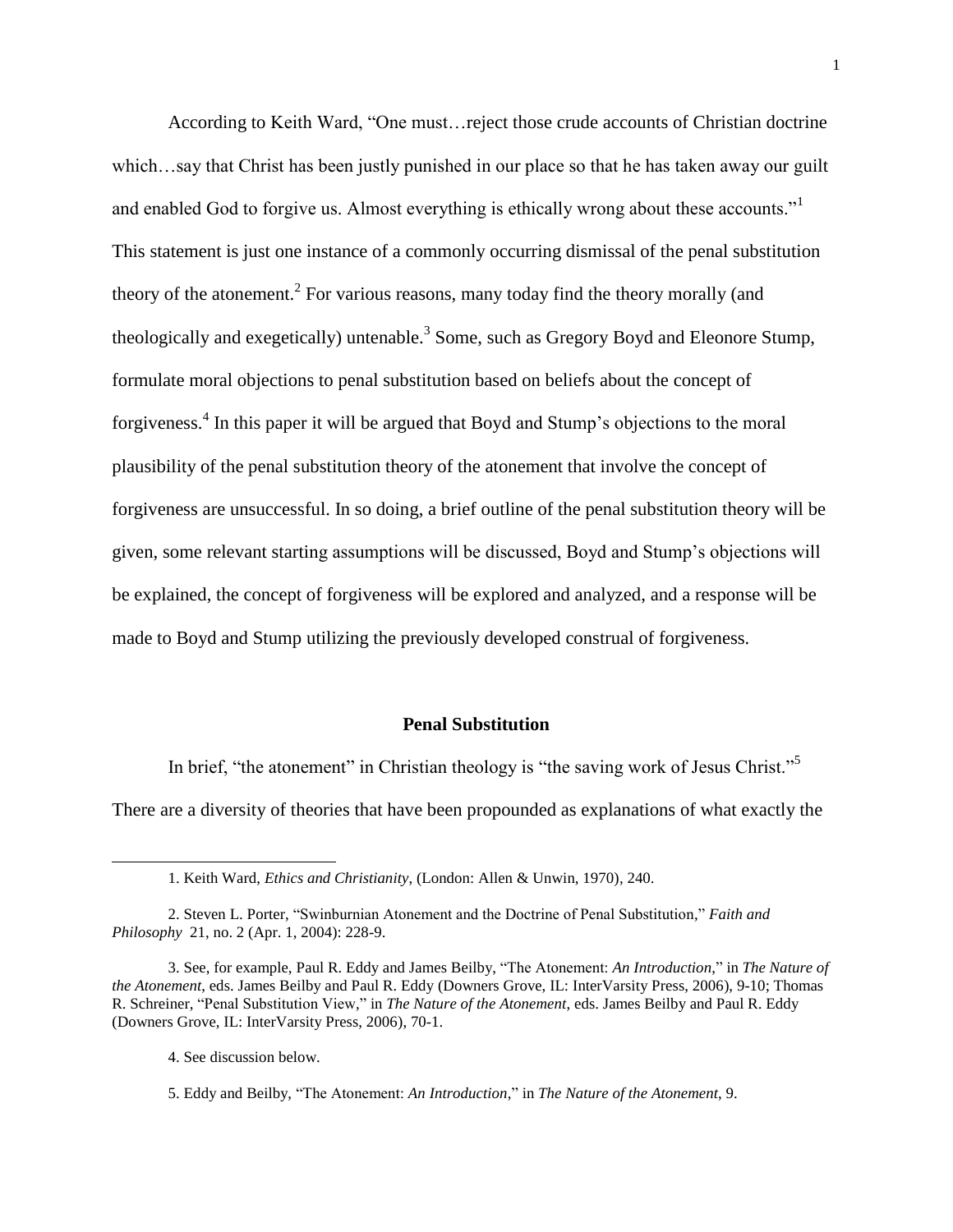saving work of Christ was (or, perhaps more precisely, what the central component of His work was).<sup>6</sup> The penal substitution theory began to be developed by John Calvin (1509-64), gaining ground as a prominent theory in Christian thinking in his wake.<sup>7</sup> Thomas Schreiner explains it as follows:

The penalty for sin is death…Sinners deserve eternal punishment in hell from God himself because of their sin and guilt. God's holy anger is directed...against all those who have sinned…yet because of God's great love, he sent Christ to bear the punishment of our sins. Christ died in our place, took to himself our sin…and guilt…, and bore our penalty so that we might receive forgiveness of sins.<sup>8</sup>

Though various versions of the theory have been developed,  $9$  this explication by

Schreiner captures two crucial points that shape the penal substitution approach to the atonement. These are: 1) that in His death on the cross Christ (voluntarily!) "bore our penalty," which we deserve from God because of our  $sin$ ,<sup>10</sup> and 2) that He did so in order that we "might receive" forgiveness of sins" and the propitiation of God's wrath toward us.<sup>11</sup> These two components of penal substitution are what occasion the objections that will be considered here. When the term "penal substitution" is used during the course of the rest of this paper it will denote these two claims about Christ's atoning work.

8. Schreiner, "Penal Substitution View," in *The Nature of the Atonement*, 72-3.

l

11. Eddy and Beilby, "The Atonement: *An Introduction*," in *The Nature of the Atonement*, 16.

<sup>6.</sup> See Eddy and Beilby, "The Atonement: *An Introduction*," in *The Nature of the Atonement*, 10-20; Michael Horton, *The Christian Faith: A Systematic Theology for Pilgrims On the Way* (Grand Rapids, MI: Zondervan, 2011), 501-9.

<sup>7.</sup> Eddy and Beilby, "The Atonement: *An Introduction*," in *The Nature of the Atonement*, 16-7.

<sup>9.</sup> Eddy and Beilby, "The Atonement: *An Introduction*," in *The Nature of the Atonement*, 17; Steven L. Porter, "Dostoyevski, Woody Allen, and the Doctrine of Penal Substitution," in *Contending with Christianity's Critics: Answering New Atheists & Other Objectors*, eds. Paul Copan and William Lane Craig (Nashville, TN: B&H Publishing Group, 2009), 237.

<sup>10.</sup> See also Porter, "Dostoyevski, Woody Allen, and the Doctrine of Penal Substitution," in *Contending with Christianity's Critics*, 237.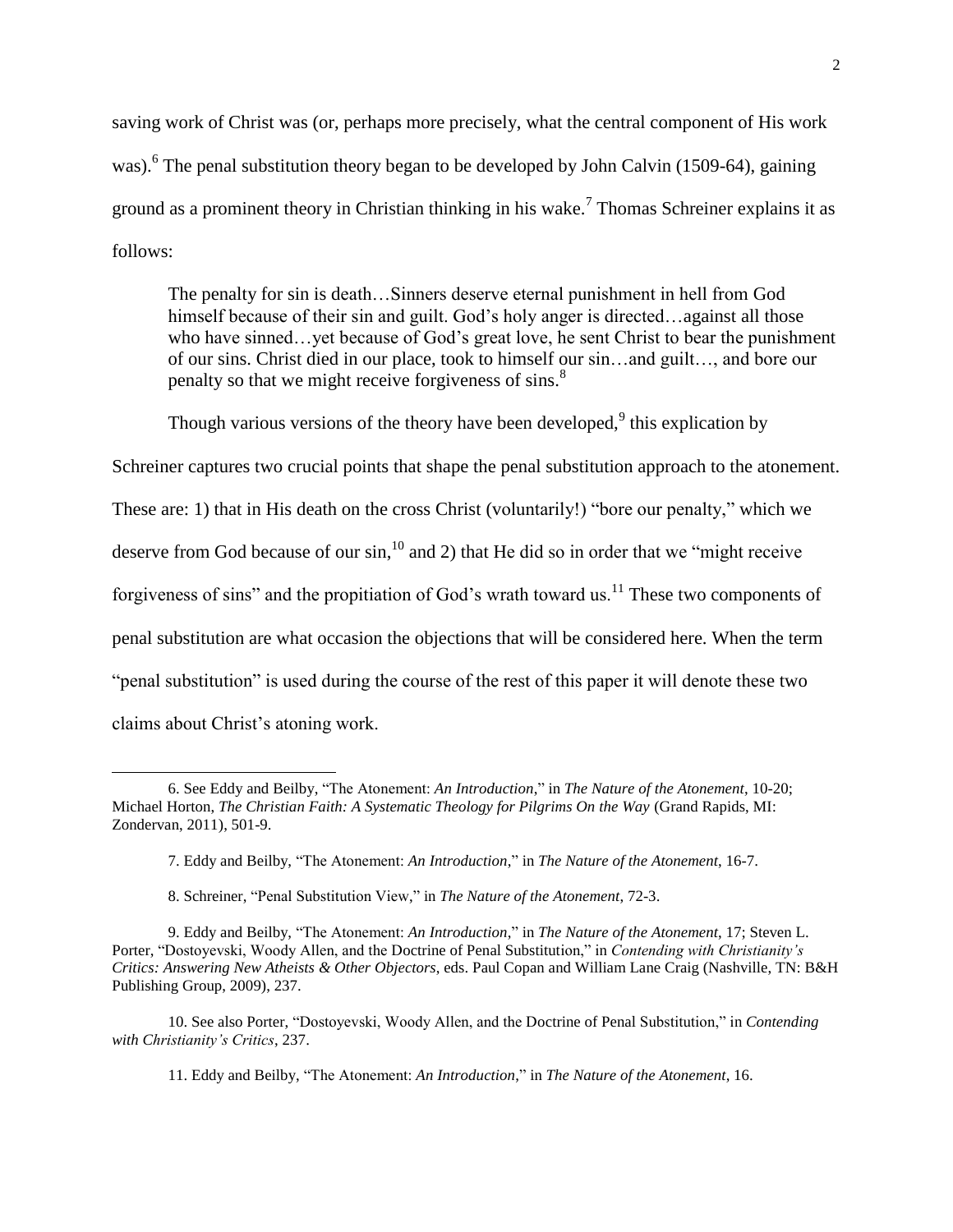#### **Background Assumptions**

Now, before getting to the issues to be tackled here, it will be helpful to make explicit some important assumptions that will be lying in the background of the discussion. These assumptions will *not* be extensively argued, for they are not the focus of the present paper, but the arguments to follow will depend on them in various, important ways. The first of these assumptions is a rejection of divine impassibility, the second is a rejection of divine simplicity, the third is a rejection of divine timelessness, the fourth is a weak view of divine immutability, and the fifth is a form of divine command theory. These will now be briefly commented on in turn.

To reject divine impassibility is to reject that God "never suffers pain or is changed in attitude, emotion, or behavior by causes external to [God]."<sup>12</sup> Most importantly for this paper, it is to claim that that which is external to God can cause, or be the occasion of, changes in God's emotions. As Stephen Davis points out, Scripture seems to portray God as interacting with and responding to human agents.<sup>13</sup> Moreover, God's emotions seem to be involved in God's interactions with humans.

Similarly, God seems to have distinct, non-identical attributes, such as omnipotence and wisdom.<sup>14</sup> In other words, divine simplicity, the doctrine that there is absolutely no complexity in God whatsoever,  $^{15}$  appears to be false. Divine timelessness also seems to be false, for, again,

<sup>12.</sup> Stephen T. Davis, "Three Conceptions of God in Contemporary Christian Philosophy?" in *Readings in the Philosophy of Religion [Second Edition]*, ed. Kelly James Clark (Ontario: Broadview Press, 2008), 492.

<sup>13.</sup> Ibid., 494-5.

<sup>14.</sup> Ibid., 495; see also the discussion in William Lane Craig and J.P. Moreland, *Philosophical Foundations for a Christian Worldview* (Downers Grove, IL: InterVarsity Press, 2003), 524-6.

<sup>15.</sup> Davis, "Three Conceptions of God in Contemporary Christian Philosophy?" in *Readings in the Philosophy of Religion*, 492; Craig and Moreland, *Philosophical Foundations for a Christian Worldview*, 524.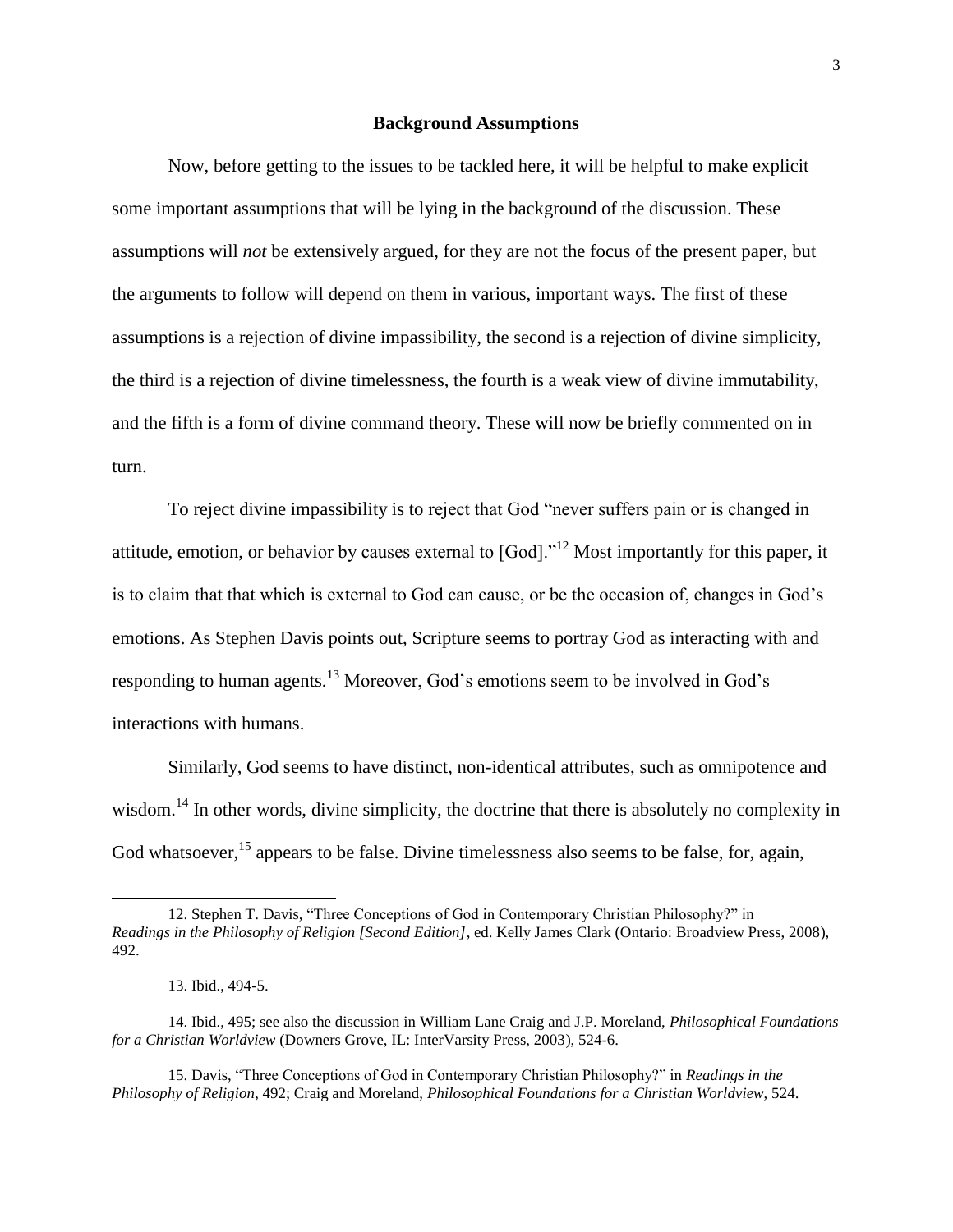Scripture seems to portray God as genuinely interacting with human agents in various ways in dynamic time, apparently implying a "*before* and *after* in God's life"<sup>16</sup> and thus both divine temporal location and extension.<sup>17</sup> These first three assumptions pave the way for, and seem to entail, a weak view of divine immutability.<sup>18</sup>

A strong view of divine immutability holds that there is not any change in God, whether intrinsic (a change of non-relational properties) or extrinsic (a change in relational properties).<sup>19</sup> If, however, one holds, as is being assumed here, that God really interacts with humans in dynamic time, having various emotional responses to what they do and otherwise being variously related to them at different times, then such a strong construal of divine immutability seems ruled out. Thus, a weakening of the doctrine is in order. One plausible weak view, seemingly more in line with the Scriptural depiction of God, is as follows: "God is…constant and unchangeable in his character…[and] is immutable in…existence (necessity, aseity, eternity) and…being omnipresent, omniscient and omnipotent."<sup>20</sup> This is the view that will be assumed in this paper.

Moreover, it will be taken for granted in what follows that God is the metaphysical foundation for morality. God's nature is the paradigm and standard of moral goodness. Thus, on this picture, to say that God is good is to assent to his essential and maximal possession of the moral virtues. Furthermore, God's commands constitute the moral duties binding on human persons. These commands are not arbitrary, but flow from God's nature. Such a version of divine

19. Ibid.

 $\overline{a}$ 

20. Ibid., 527.

<sup>16.</sup> Craig and Moreland, *Philosophical Foundations for a Christian Worldview*, 512.

<sup>17.</sup> Davis, "Three Conceptions of God in Contemporary Christian Philosophy?" in *Readings in the Philosophy of Religion*, 492-5; see also the discussion in Craig and Moreland, *Philosophical Foundations for a Christian Worldview*, 511-5, where the relevance of one's view of time for assessing this doctrine is noted.

<sup>18.</sup> Consider this discussion in Craig and Moreland, *Philosophical Foundations for a Christian Worldview*, 526-7.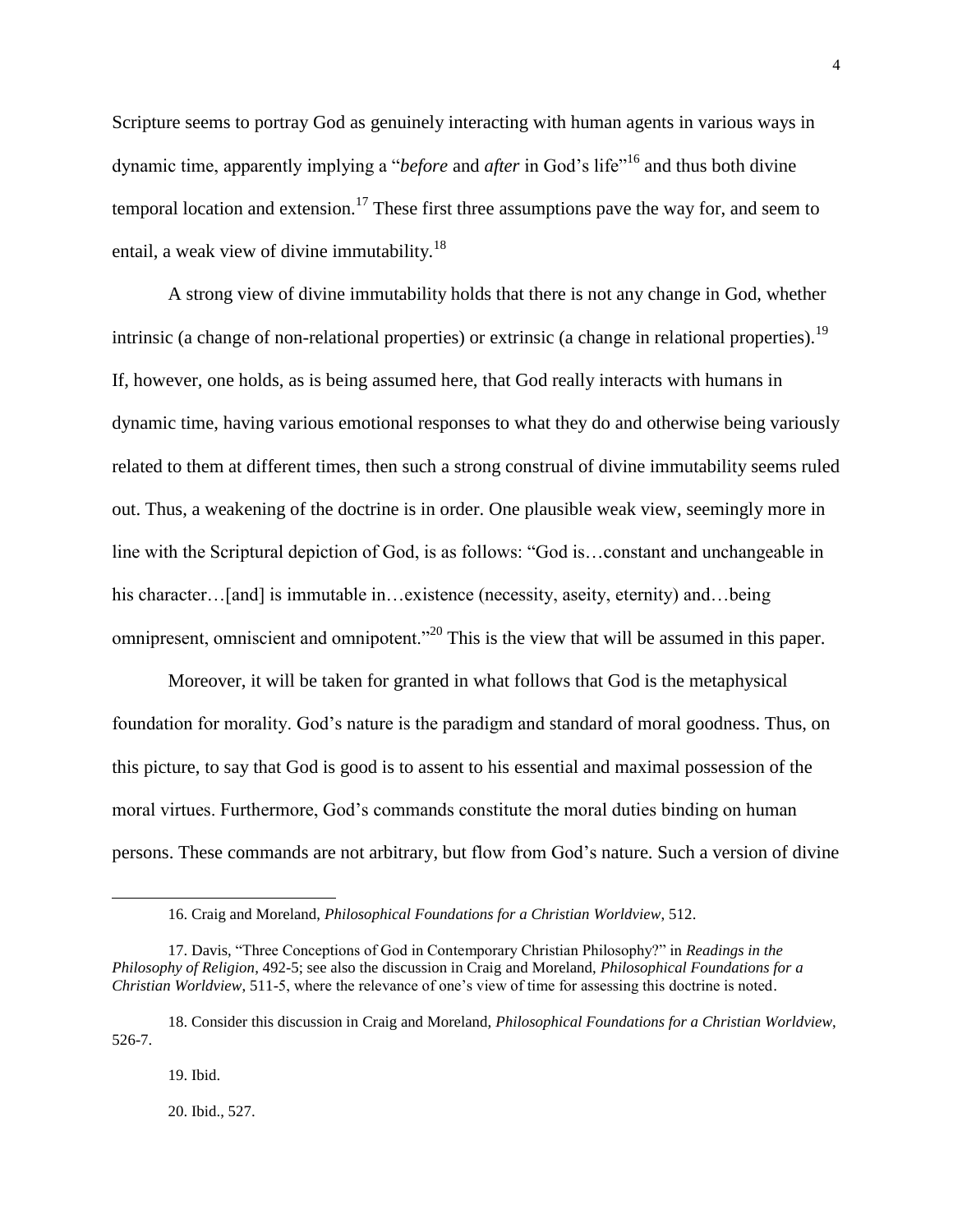command theory, nestled between the horns of the euthyphro dilemma, seems to be both theologically and philosophically plausible. $^{21}$ 

#### **Penal Substitution and Divine Forgiveness: Some Alleged Problems**

Objection 1: There is No Divine Forgiveness in Penal Substitution

With these five assumptions in place, it is time to consider the objections of Boyd and Stump to penal substitution that are to be tackled. In reference to what she takes to be the popular understanding of the atonement, which is something like the penal substitution view, Stump claims that it does not really involve divine forgiveness.<sup>22</sup> According to her, "To forgive a debtor is to fail to exact all that is in justice due."<sup>23</sup> In the background of this understanding of forgiveness seems to be the idea that when one is wronged by another, the wrongdoer incurs a sort of moral "debt" to the victim, an obligation to apologize to the victim, to "make it up" to the victim or to do some other such thing. This is not an implausible thought.<sup>24</sup> Given it, Stump seems to take forgiveness as a sort of "lifting" of this obligation from the wrongdoer by the victim, at least in a sense. When a victim forgives a wrongdoer, Stump apparently thinks, the

<sup>21.</sup> For a further explication of this view, see Craig and Moreland, *Philosophical Foundations for a Christian Worldview*, 529-32. Again, this theory is a theory of moral ontology, not moral epistemology or moral semantics. It splits the horns of the euthyphro dilemma in that on it God's commands are not arbitrary, nor is the metaphysical foundation of morality something independent of God.

<sup>22.</sup> Eleonore Stump, *Aquinas* (London; New York: Routledge, 2005), 427-8. See also Eleonore Stump, "Atonement According to Aquinas," in *Philosophy and the Christian Faith*, ed. Thomas V. Morris (Notre Dame, IN: University of Notre Dame Press, 1988), 61-2.

<sup>23.</sup> Stump, *Aquinas*, 428. See also Stump, "Atonement According to Aquinas," in *Philosophy and the Christian Faith*, 62.

<sup>24.</sup> Nor is such a thought idiosyncratic. Richard Swinburne, for example, holds to something along these lines. See Porter, "Swinburnian Atonement and the Doctrine of Penal Substitution," *Faith and Philosophy*, 229-30.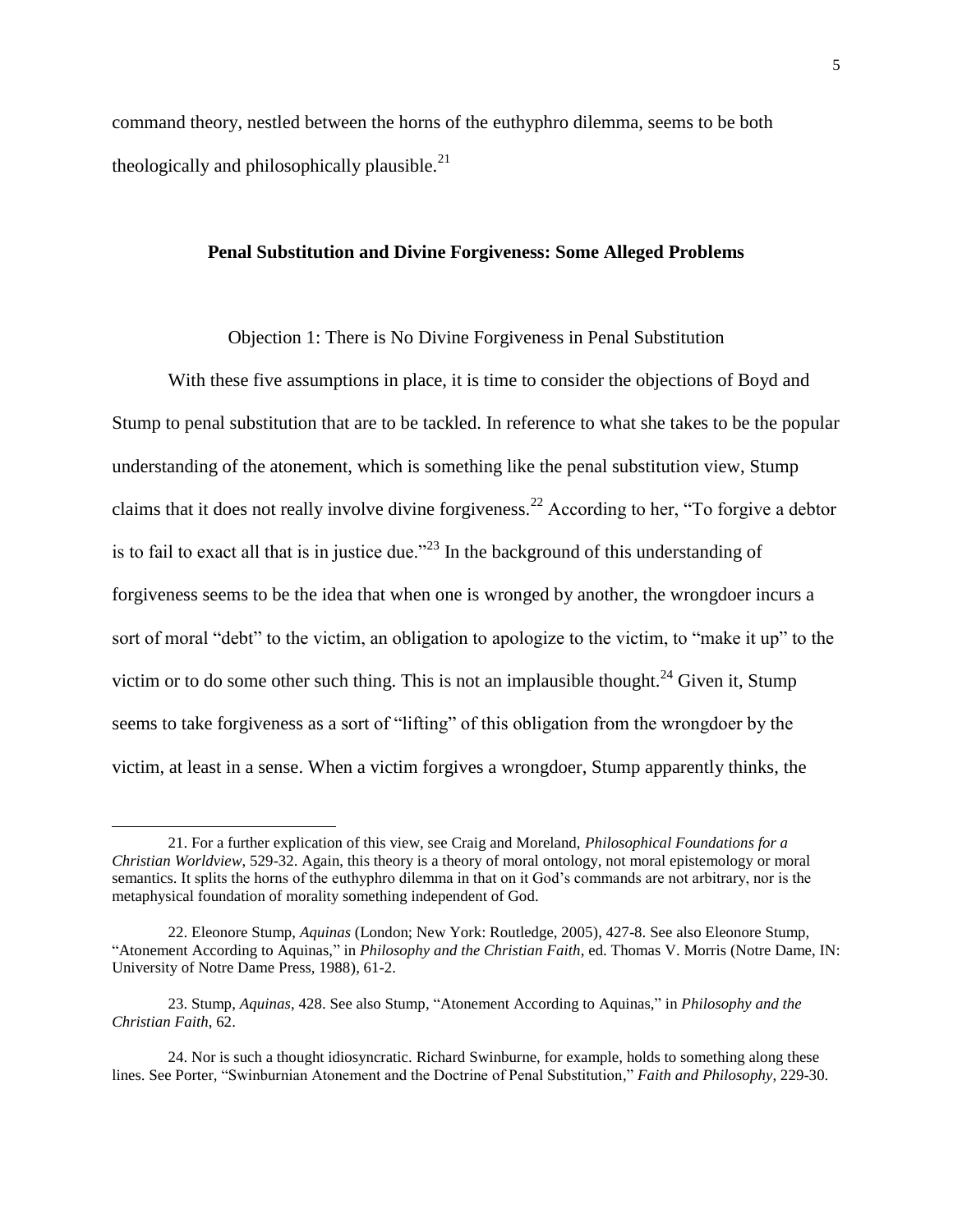victim fails (presumably intentionally) to forcibly obtain from the wrongdoer what the wrongdoer "owes" the victim.

Now, as Stump see it, on the penal substitution account "…God does exact every bit of the debt owed him by human beings…," even if the debt is not exacted from the party that incurred it.<sup>25</sup> Given that the debt is exacted, the one to whom it was owed has not "foregone" one bit of what was owed and thus cannot be said to have forgiven in any sense.<sup>26</sup> Boyd seems to pose essentially the same problem, though he elaborates on it even less than Stump. He asks, "If God must always get what is coming to him in order to forgive (namely, "a kill"), does God ever really forgive?"<sup>27</sup>

Objection 2: The Penal Substitution View Presents an Inaccurate View of God's Character

Boyd also asks, "how is the view that God requires a kill to have his rage placated essentially different from the pagan or magical understanding of divine appeasement found in primordial religions throughout history?"<sup>28</sup> Again, regrettably, he does not elaborate on his question. Apparently, he thinks that the penal substitution presents a primitive, inaccurate picture of God. The idea that God requires death before God's anger at sin is appeased and God can forgive sin impugns the character of God. The penal substitution theory's view of God is, allegedly, magical, pagan and primordial, which, it is implied, is unacceptable.

<sup>25.</sup> Stump, *Aquinas*, 428. See also Stump, "Atonement According to Aquinas," in *Philosophy and the Christian Faith*, 62.

<sup>26.</sup> Stump, *Aquinas*, 428. See also Stump, "Atonement According to Aquinas," in *Philosophy and the Christian Faith*, 62.

<sup>27.</sup> Gregory A. Boyd, "Christus Victor Response," in *The Nature of the Atonement*, eds. James Beilby and Paul R. Eddy (Downers Grove, IL: InterVarsity Press, 2006), 104.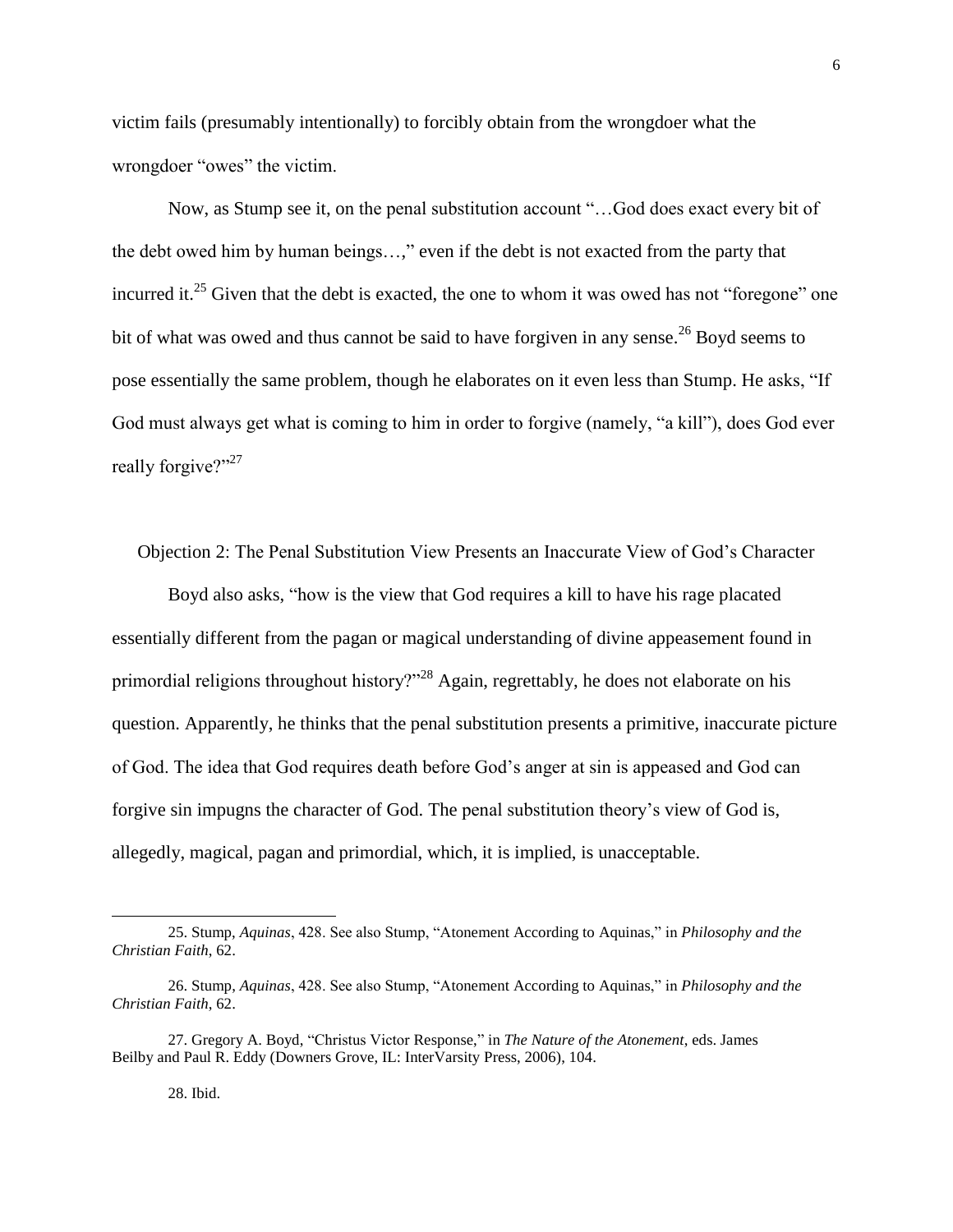Stump seems to agree with the idea that penal substitution paints an inaccurate and unacceptable picture of God's character, though for different reasons than Boyd. As opposed to her view, which she says conceives of God as something like a parent who is concerned with developing God's children's (God's creatures, that is) character (which is the only reason, on her view, for which God would punish God's creatures), the penal substitution view, allegedly, makes God out to be concerned with "balancing accounts."<sup>29</sup> It

rests on a conception of God which makes him seem something like an accountant keeping double-column books on the universe. When a person commits a sin, a debt of guilt is registered in one column which must be balanced on the same line in the other column by the payment of a punishment which compensates for the guilt.<sup>30</sup>

This, she apparently thinks, is bad, for it is better for God to be more concerned with the development of the character of God's creatures than with balancing moral accounts in this or some similar way. Stump must also be thinking here that these two concerns are mutually exclusive, or at least that they cannot both be pursued fully by God before, after, simultaneously with, one before and one after, etc. forgiving in a way that is morally acceptable (otherwise it is not clear how she could make this complaint).

Objection 3: The Penal Substitution View Paints a Picture of Divine Forgiveness that is

#### Inconsistent with Scripture

Finally, Boyd doubts that the penal substitution view presents a picture of God that

squares with the teaching of Scripture. He asks,

 $\overline{a}$ 

How are we to reconcile the idea that the Father needs to exact payment from or on behalf of his enemies with Jesus' teaching (and example) that we are to love

30. Ibid., 436. See also Stump, "Atonement According to Aquinas," in *Philosophy and the Christian Faith*, 68.

<sup>29.</sup> Stump, *Aquinas*, 436-8. See also Stump, "Atonement According to Aquinas," in *Philosophy and the Christian Faith*, 68-9.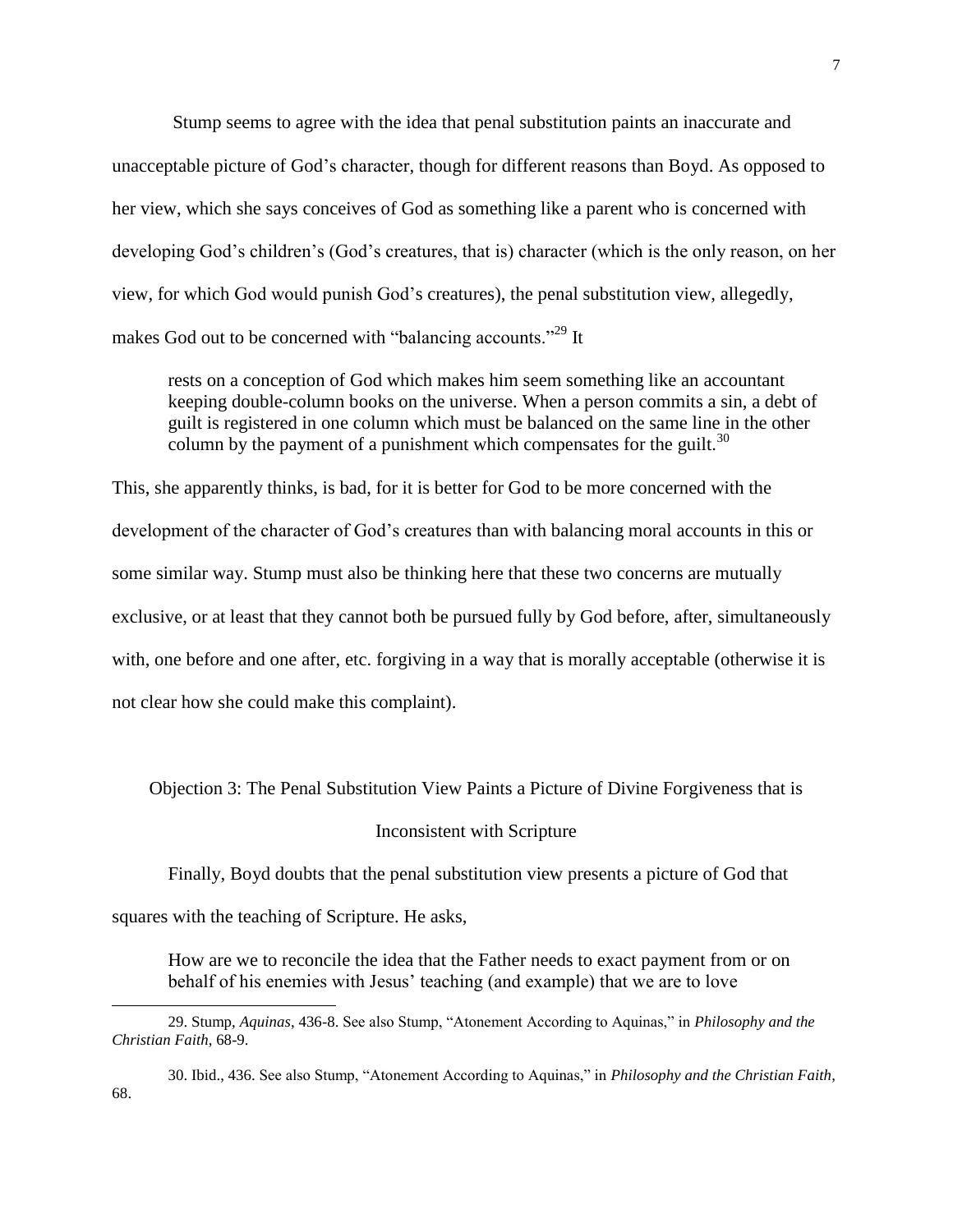unconditionally and forgive without demanding payment?…how are we to reconcile the idea that God cannot be reconciled with sinners without his wrath being satisfied with blood with the pervasive scriptural depiction of God forgiving people without needing his wrath appeased (e.g., Lk  $15:11-32$ )?<sup>31</sup>

#### Summary

All three of these objections directly concern forgiveness, particularly divine forgiveness of human sins. Collectively, they claim that a plausible and Scripturally informed account of God's forgiveness of sinners rules out the penal substitution theory of the atonement. So, an adequate consideration of and response to these claims calls for some reflection on the concept of forgiveness. That task will be taken up presently.

### **Forgiveness: Human and Divine**<sup>32</sup>

#### Human Forgiveness

According to Jeffrie Murphy, forgiveness is "the overcoming, on moral grounds, of what

I will call the *vindictive passions*-the passions of anger, resentment, and even hatred that are

often occasioned when one has been deeply wronged by another.<sup>33</sup> This thought, that

<sup>31.</sup> Boyd, "Christus Victor Response," in *The Nature of the Atonement*, 104.

<sup>32.</sup> Much of this section is adapted from a paper submitted to Paul Reasoner on October 17, 2014, which was an assignment for the philosophy seminar he was instructing.

<sup>33.</sup> Jeffrie G. Murphy, *Getting Even: Forgiveness and Its Limits* (New York, NY: Oxford University Press, 2003), 16. Many others also accept accounts along these lines. See Margaret Urban Walker, *Moral Repair: Reconstructing Moral Relations after Wrongdoing* (New York, NY: Cambridge University Press, 2006), 154-5 fn3. Robert Roberts and Charles Griswold should also be on this list. See Robert C. Roberts, "Forgivingness," *American Philosophical Quarterly* 32, no. 4 (Oct., 1995): 289-306; Charles L. Griswold, *Forgiveness: A Philosophical Exploration* (New York, NY: Cambridge University Press, 2007), 38-112. As Walker notes, this tradition finds its roots in the sermons of Bishop Joseph Butler, though he did not actually hold Murphy's view. See Sermons VIII-IX in Joseph Butler, *Fifteen Sermons Preached at the Rolls Chapel* (Grand Rapids, MI: Christian Classics Ethereal Library, 2006.), http://www.ccel.org/ccel/butler/sermons.html.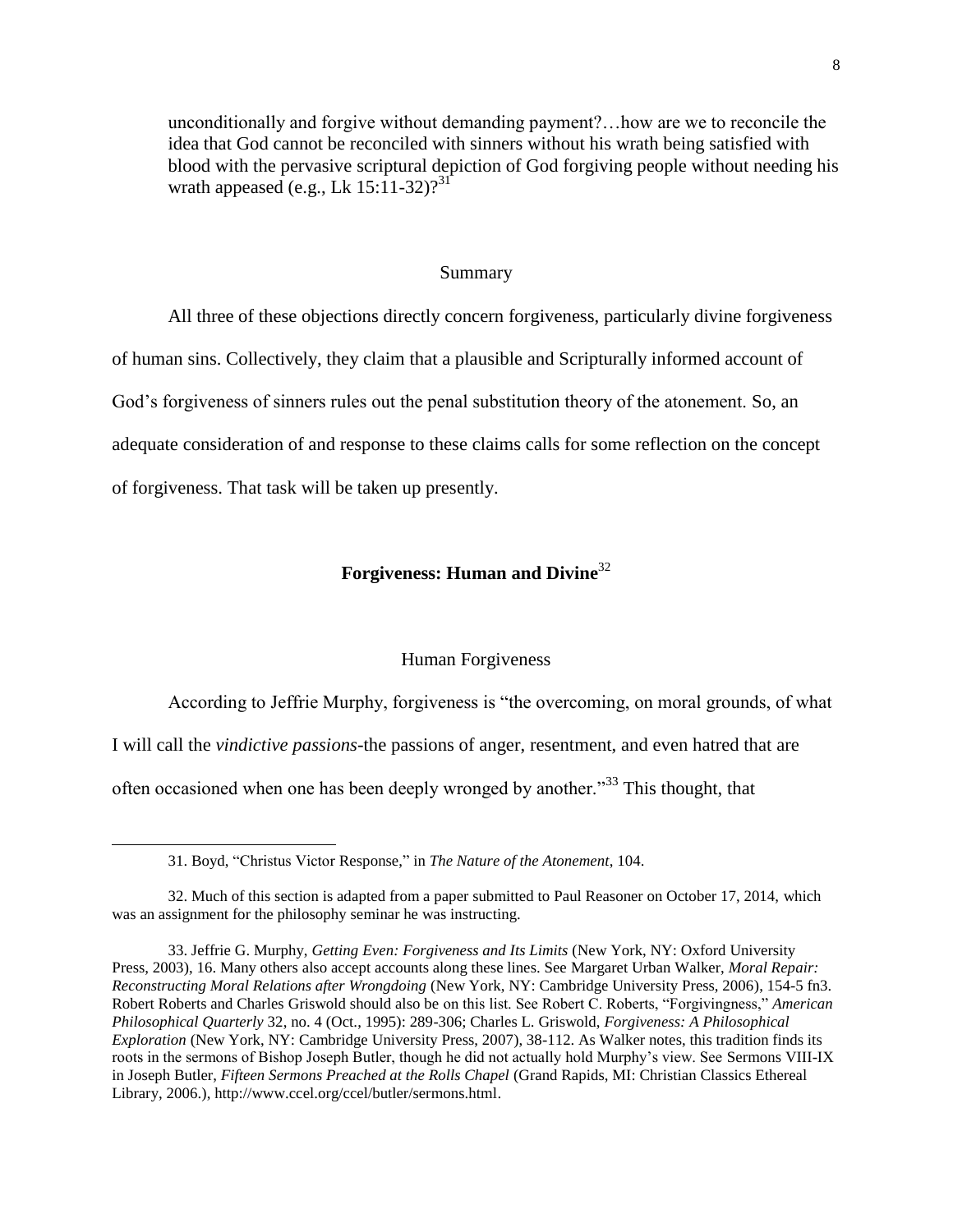forgiveness necessarily and centrally involves the rejection of the vindictive passions, seems plausible. If one has forgiven someone who has wronged him/her, then it seems natural to suppose that this forgiver harbors no more vindictive passions aimed at the forgiven.<sup>34</sup> At the very least, it seems like "completed" forgiveness would require such a state. It is plausible that one can be said to have forgiven another yet still retain some vindictive passions, for our passions are not directly in our control (in the case of us humans, anyway).<sup>35</sup> That being said, if this person has not made some sort of willful decision "against" his/her vindictive passions, a decision to overcome them or set them aside to the highest degree possible, then, plausibly, this person has not forgiven in any sense.<sup>36</sup>

Now, this claim that a minimum requirement of having forgiven in any sense is a willful decision against one's vindictive passions indicates that forgiveness is fundamentally a choice, a choice that leads to, or at least has the intention of, a change of heart. It should be noted that in order for such a choice to count as forgiveness, it seems to be the case that it must be made for a morally relevant reason.<sup>37</sup> After all, a decision to suppress the memory of a wrong done to one via hypnosis or some similar means for the purpose of improved concentration while playing video games does not seem like a choice to forgive, though it is a choice to overcome vindictive passions. Likewise, as Robert Roberts notes, "Therapeutic motivations in…egoistic form seem to be outside the spirit of forgiveness."<sup>38</sup> This certainly seems so.

<sup>34.</sup> Surely our forgiveness is typically, even if not necessarily, properly directed at those who have wronged *us*.

<sup>35.</sup> Walker, *Moral Repair*, 155-6.

<sup>36.</sup> Griswold, *Forgiveness*, 39-43. Griswold makes essentially these points, though only in reference to the overcoming of resentment, which he defines on page 39.

<sup>37.</sup> Margaret R. Holmgren, "Forgiveness and the Intrinsic Value of Persons," *American Philosophical Quarterly* 30, no. 4 (Oct., 1993): 341.

<sup>38.</sup> Roberts, "Forgivingness," *American Philosophical Quarterly*, 296.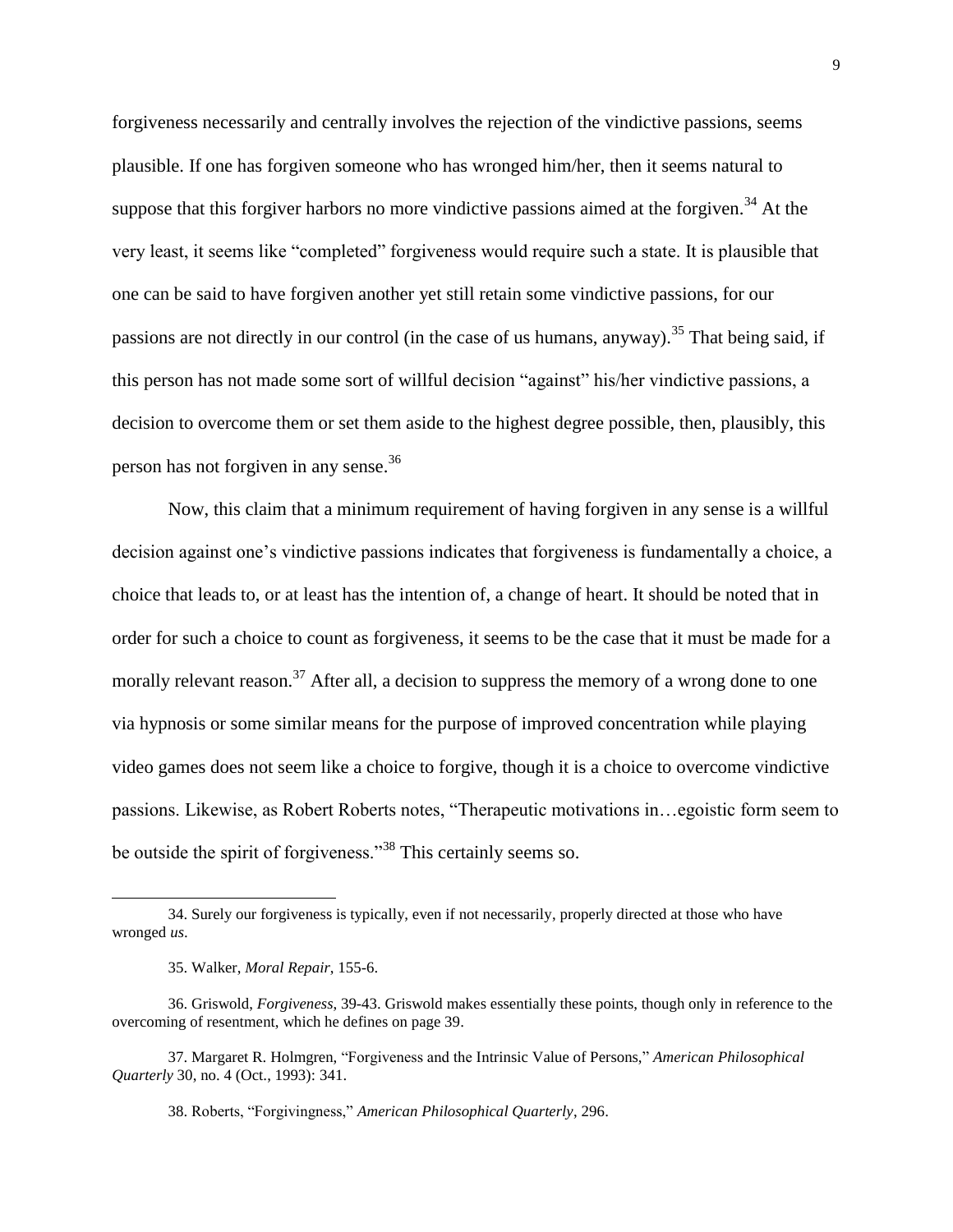These points do not clarify what reasons might count as morally sufficient to motivate forgiveness, however. Murphy and Charles Griswold, among others, argue for limiting the possibly motivating reasons to repentance on the wrongdoer's part. Murphy, who thinks such a move is reasonable,<sup>39</sup> takes a weaker position than Griswold, who thinks that the notion of forgiveness is conceptually tied to repentance such that if there is no repentance<sup>40</sup> (or at least the willingness to repent) by the wrongdoer, there can be no forgiveness.<sup>41</sup> Murphy claims that his position can guard against "sacrificing our self-respect or our respect for the moral order-a respect that is often evinced in resentment and other vindictive passions."<sup>42</sup> According to him, "hastily forgiving" the wrongdoer may condone his or her action(s) and the degrading message conveyed thereby. Withholding forgiveness until repentance can not only guard one against the harm of not showing self-respect, it can also give the wrongdoer an incentive for "moral rebirth."<sup>43</sup> Similarly, Griswold warns that unconditional forgiveness (from here on out referring to forgiveness not conditioned on repentance) may (probably will, in fact) condone or encourage wrongdoing as well as damage victims' self-respect.<sup>44</sup>

This, however, does not seem right. First, there appear to be counterexamples to this view. Consider, for example, the priest who preemptively forgives Jean Valjean in *Les* 

41. Ibid., 115, 121-2.

42. Murphy, *Getting Even*, 35.

43. Ibid.

<sup>39.</sup> Murphy, *Getting Even*, 35-7, 77-8.

<sup>40.</sup> See Griswold, *Forgiveness*, 150-1, for a summary of the conditions he thinks that wrongdoers must meet in order to be forgivable. This author takes it that these conditions constitute repentance, or perhaps repentance "plus some."

<sup>44.</sup> Griswold, *Forgiveness*, 63-6. On page 46 Griswold defines condoning as either "accepting while not disapproving (by not holding the wrong-doing against its author)," or "tolerating while disapproving (a sort of "look the other way" or "putting up with it" strategy)."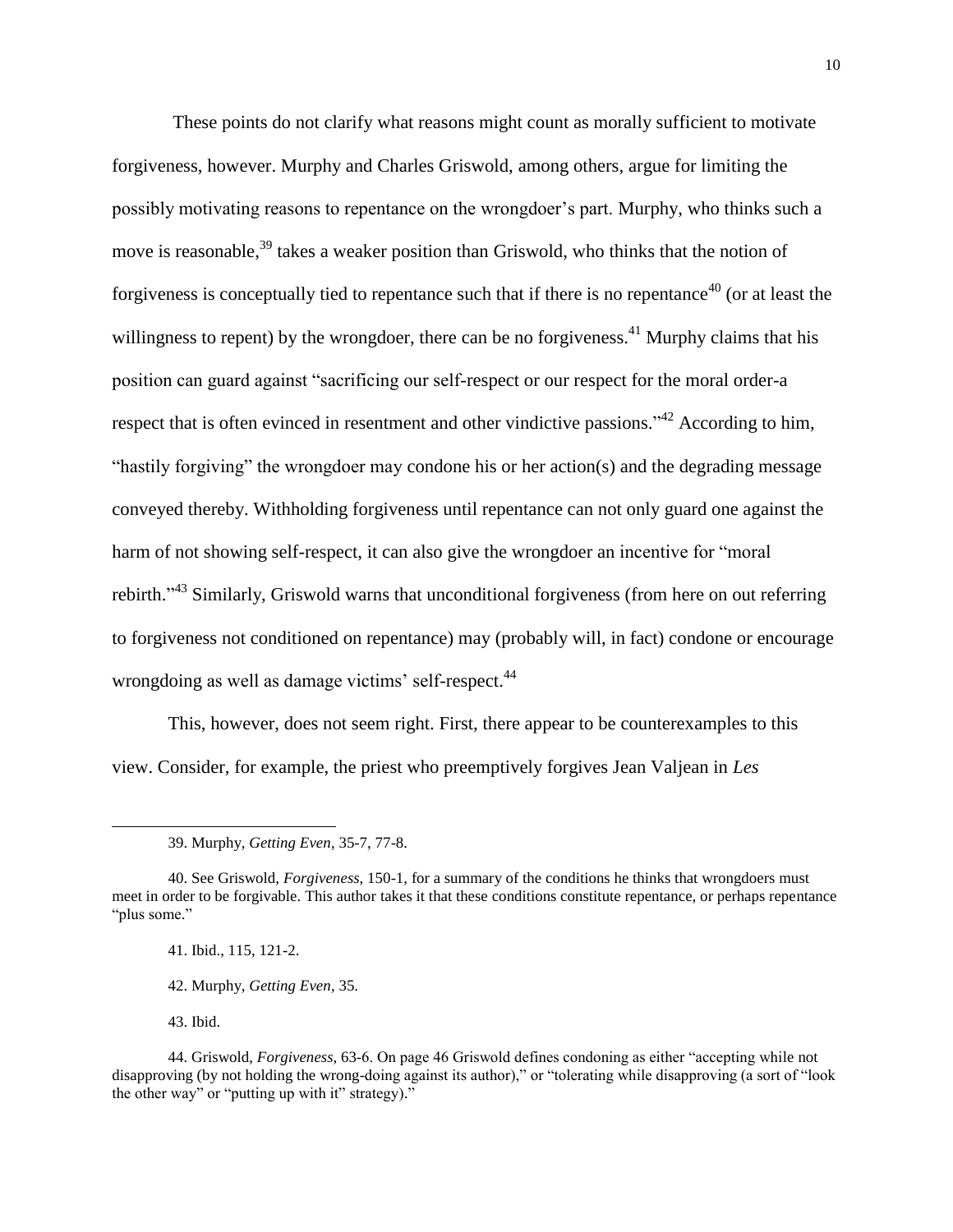*Misérables*. His action seems, at least to this author, to be both legitimate forgiveness and not any less morally praiseworthy than an act of forgiveness done in response to repentance. Consider also the following story, recounted by Margaret Walker during a discussion of unforgivability:

Lawrence Weschler describes Luis Perez Aguirre, a young Jesuit priest from a wealthy family who, during the severe repression under a military government that took power in 1973, was repeatedly imprisoned and tortured after founding a human rights organization in Montevideo, Uruguay, in 1981. Still bearing the lines of scarred cigarette burns on his arms, he describes twice encountering on the street the man who tortured him: "He tried to avoid my gaze...But I took the initiative. I called him over....He told me he is very depressed…I showed him in a practical way that I was not angry. I told him if he needed anything to come to me. And I told him I forgave him.<sup> $35$ </sup>

This apparent case of genuine forgiveness not conditioned on repentance seems, again, by this author's lights, not only morally praiseworthy, but almost saintly.

On an autobiographical note, this author can also think of instances in his own life where it seems to him that he genuinely and rightly forgave people despite their not repenting. Some of these instances involved vindictive passions that took time to overcome. If the reader has had similar experiences and intuitions about those experiences (to the effect that they constituted cases of genuine and proper forgiveness, that is), then he/she has some motivation to reject the claim that forgiveness should always be conditioned on repentance. Thus, some introspection and reflection are well in order here.

In continuation of this first point of response to Murphy and Griswold, there seems to be a variety of plausibly morally justifying grounds for forgiveness that would apply to various circumstances. Repentance on the wrongdoer's part certainly seems like one such motivation to forgive, at least in some situations. Among other reasons for this claim, repentance is a sort of

<sup>45.</sup> Walker, *Moral Repair*, 175.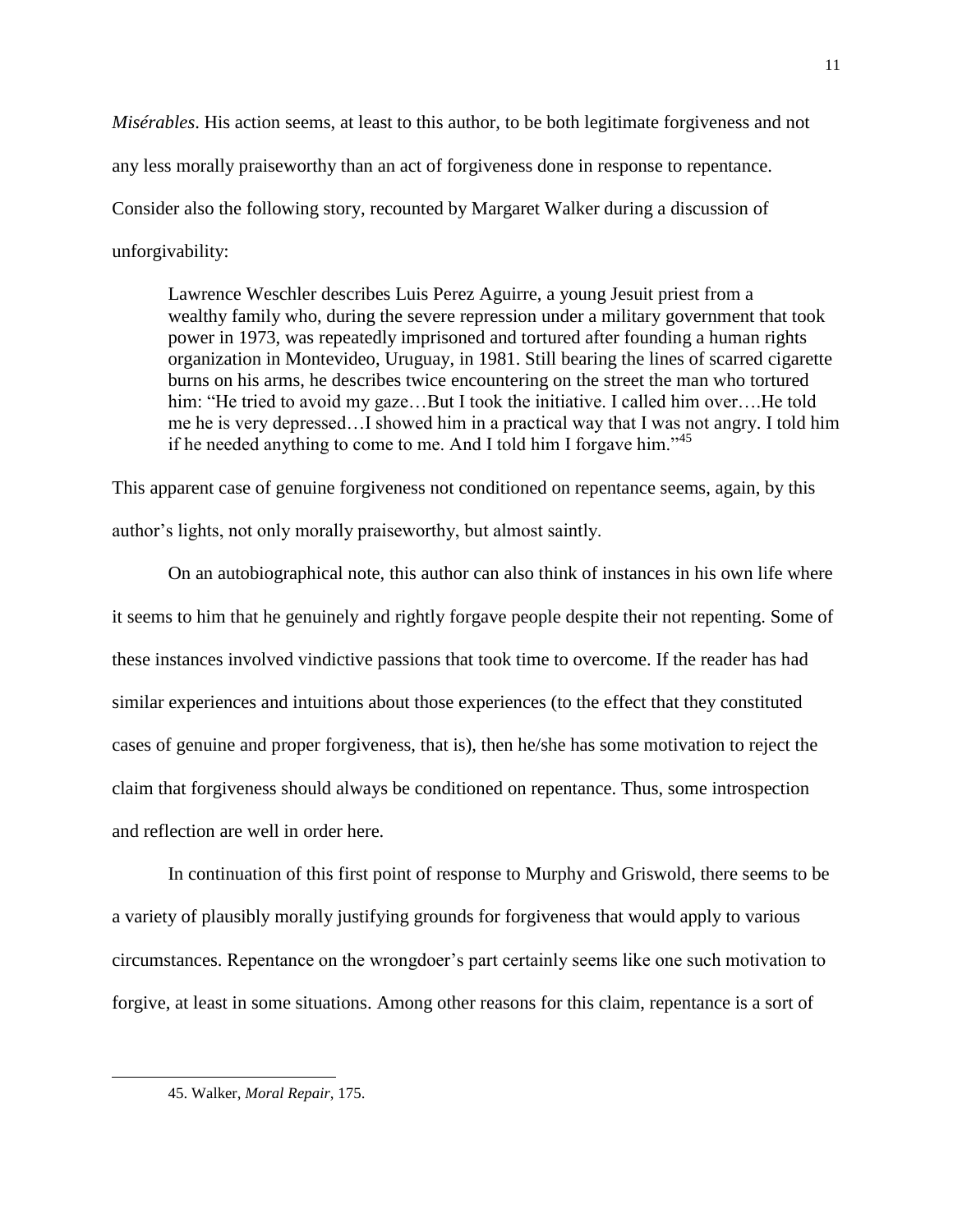"self-separation" from the wrong the wrongdoer has done. <sup>46</sup> However, it does not seem like the only possible sufficient reason in any and all circumstances. Other sufficient reasons may be a divine command to forgive regardless of repentance on the wrongdoer's part<sup>47</sup> (which, this author assumes, even theists who are not divine command theorists would give moral weight to), the fact that forgiveness can help realize various goods in the wake of wrongdoing (such as peace and the avoidance of cycles of revenge), $^{48}$  the fact that at least some forgiveness independent of repentance is necessary for the thriving, or perhaps even the possibility, of valuable close relationships, and the fact that unconditional forgiveness may motivate moral reform in the wrongdoer (as it apparently did with Jean Valjean). This list is not offered as exhaustive, but simply as a selection of facts that, if true, can plausibly legitimately motivate a decision to forgive.

Moreover, it is not obvious that unconditional forgiveness sacrifices one's self-respect or respect for the moral order. It seems entirely possible to still conceive of oneself as having inherent value and still conceive of the wrong done to one as really wrong despite unconditionally forgiving. The beliefs that "I have inherent value" and "What person *X* did to me was wrong" and even "I am entitled to resentment/anger towards person *X* for wronging me" are not incompatible with the belief that "I forgive person *X* (for reason *Y*)." It should also be noted that if there really are non-repentance-based morally justifying reasons to forgive, then forgiving

<sup>46.</sup> Holmgren, "Forgiveness and the Intrinsic Value of Persons," *American Philosophical Quarterly*, 346. A point made by Joram Haber.

<sup>47.</sup> If God has so commanded. Murphy does not think so. See Murphy, *Getting Even*, 35-7.

<sup>48.</sup> A point made by Butler, who held that forgiveness is the forswearing of revenge and excesses of resentment. See his Sermon IX in Butler, *Fifteen Sermons Preached at the Rolls Chapel*, http://www.ccel.org/ccel/butler/sermons.html. See also Holmgren, "Forgiveness and the Intrinsic Value of Persons," *American Philosophical Quarterly*, 345, for Holmgren's comments on the value of forgiveness from a global perspective, as well as Roberts, "Forgivingness," *American Philosophical Quarterly*, 294, for Roberts' comments on the kind of ethic in which the practice of forgiveness has a high value.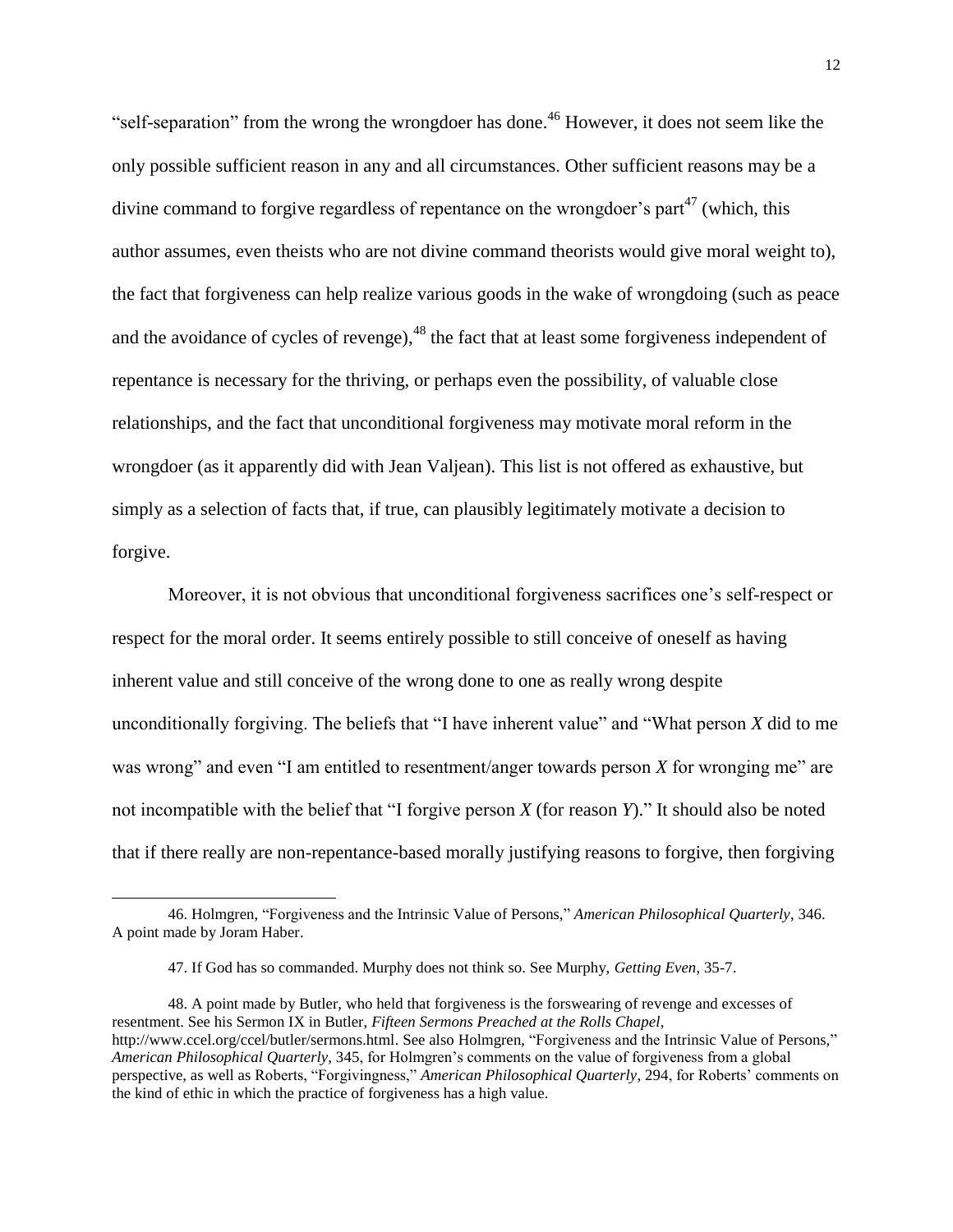does not show disrespect for the moral order at all.<sup>49</sup> Now, the worry may be that unconditional forgiveness fails to express (or communicate<sup>50</sup>) respect for the moral order and/or one's inherent value. However, if such expression really is good, or perhaps even required, then in at least some circumstances these beliefs can seemingly be appropriately expressed in other ways than holding appropriate vindictiveness until repentance. These other ways may be, for example, deep sadness over what was done, verbal repudiation that are not acts of revenge or, again, unconditional forgiveness *if* non-repentance-based reasons to forgive obtain and are morally sufficient.

In addition, Murphy himself outlines how a Christian worldview can furnish one with a conceptual framework that can guard against a loss of self-respect and respect for the moral order while unconditionally forgiving, thus, for Christians, diminishing Griswold and his own worries.<sup>51</sup> To touch on just a couple of the relevant points in his discussion, consider first that on the Christian view God will see to it that the moral calculus of the universe is not ultimately out of balance. This, as Murphy says, can help one to "relax a bit the clinch-fisted anger and resentment with which [one tries] to sustain [one's] self-respect and hold [one's] world together all alone."<sup>52</sup> Second, consider the Christian claims that we are all loved by God and that we are all created with inherent value as God's image-bearers. A firm commitment to these claims can shore up one's self-respect regardless of what is done to one.<sup>53</sup>

 $\overline{a}$ 

52. Ibid., 92.

<sup>49.</sup> In fact, unconditional forgiveness may, under some circumstances, even be morally obligatory. Holmgren contends that this is the case. See Holmgren, "Forgiveness and the Intrinsic Value of Persons," *American Philosophical Quarterly*, 350-1.

<sup>50.</sup> Ibid., 347-8.

<sup>51.</sup> See Murphy, *Getting Even*, 87-93, for the entirety of his quite compelling discussion. Interestingly, he does not end up explicitly endorsing unconditional forgiveness as a general procedure.

<sup>53.</sup> Ibid., 91-92. All this being said, the forgiver, whether forgiving conditionally or unconditionally, may need to take certain steps before being able to forgive while retaining self-respect and respect for the moral order. See Holmgren, "Forgiveness and the Intrinsic Value of Persons," *American Philosophical Quarterly*, 342-5, for a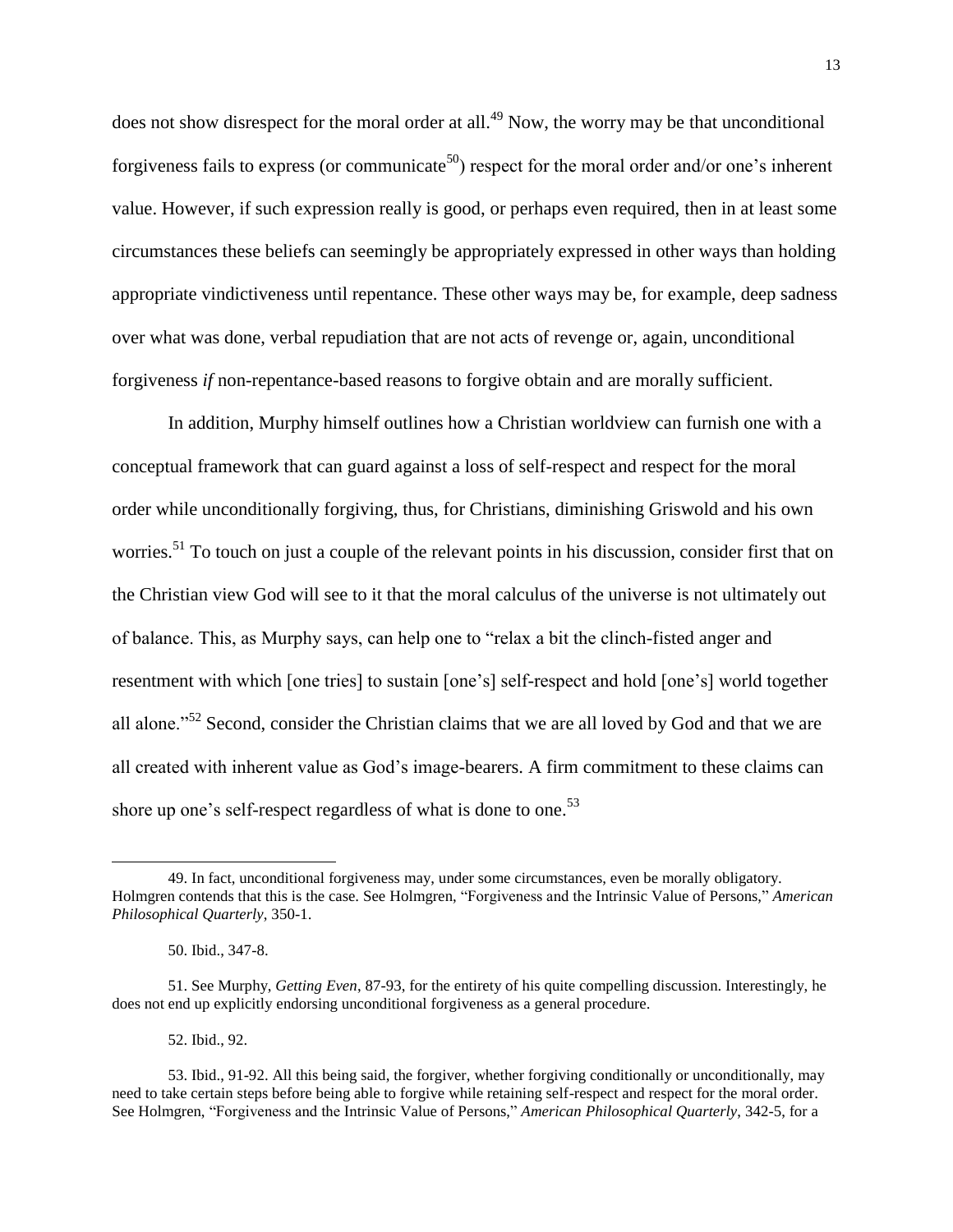It is also not obvious that unconditional forgiveness risks, or at least necessarily risks, condoning or encouraging wrongs. After all, the claim that "You did something wrong and inexcusable to me" seems implicit in the assertion that "I forgive you." If the wrong in view were excusable, then it would be *excused*, not forgiven. As Murphy points out, excusing, unlike forgiveness, is a response to *non-culpable* wrongdoing. Forgiveness, on the other hand, responds to *culpable* wrongdoing.<sup>54</sup> This distinction seems right. So, to communicate to someone that they have been forgiven is necessarily to communicate to that person that they did, or are believed to have done, something wrong and are culpable for it (to the extent that it is communicated to them that they are forgiven). This seems inconsistent with condoning or encouraging wrongs.<sup>55</sup>

Moreover, in at least some circumstances there may be ways to discourage wrongdoing that are not inconsistent with unconditional forgiveness of the perpetrators of those wrongs. Verbal repudiation seems to be one potential possibility. Setting an example of virtuous character in the relevant ways may be another. Shunning reconciliation when so shunning is appropriate and desirable would seem to be yet another in certain situations, such as when responding to a perpetually adulterous spouse, perhaps. Even the act of forgiveness itself may so move the unrepentant wrongdoer as to encourage or bring about moral reform. This list is likely not exhaustive.<sup>56</sup>

All that being said, if unconditional forgiveness does risk condoning or encouraging

suggestion of what such steps may be.

 $\overline{a}$ 

56. Holmgren, "Forgiveness and the Intrinsic Value of Persons," *American Philosophical Quarterly*, 347-8.

<sup>54.</sup> Murphy, *Getting Even*, 13. Trudy Govier also notes this. See Trudy Govier, "Forgiveness and the Unforgivable," *American Philosophical Quarterly* 36, no. 1 (Jan. 1999): 59-60.

<sup>55.</sup> If forgiveness is a response to culpable wrongdoing, and if it is also an overcoming of vindictive passions, then it must be possible for one to judge that one has been wronged without having vindictive passions directed at the wrongdoer. One example of a theory of emotions that allows for this is Roberts'. See Roberts, "Forgivingness," *American Philosophical Quarterly*, 289-293, 302-303.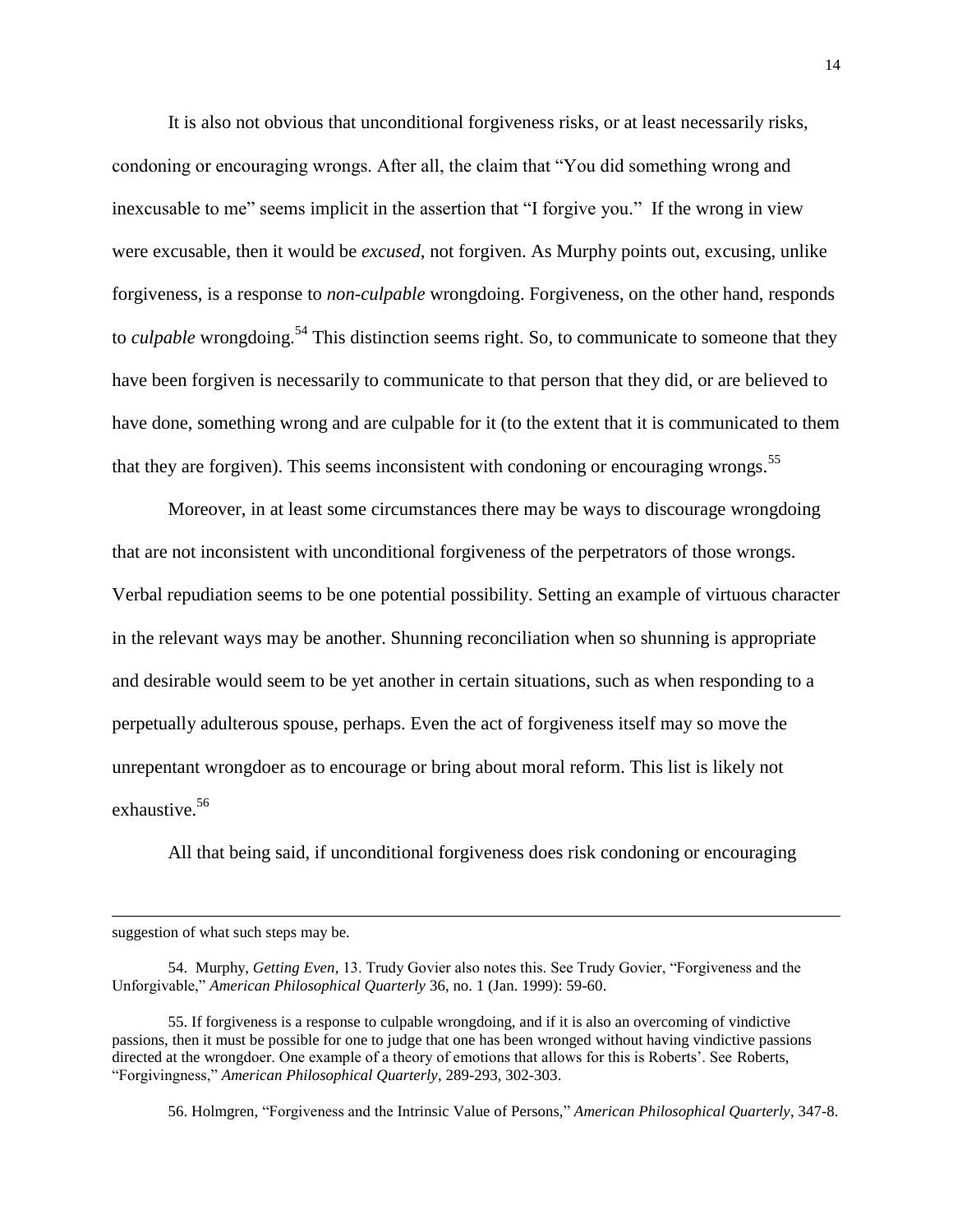wrongs, it is not clear that it is to be faulted on that account. The pursuit or attainment of some goods often comes at the expense of the attainment or realization of other goods. For example, to choose to become a surgeon may be to forfeit becoming a pastor (presuming that both are viable options). Similarly, spending more time with family entails spending less time with friends (presuming that spending time with friends is often how one spends one's free time). So, even if unconditionally forgiving in some circumstances entails risking being understood as condoning and/or encouraging wrongs, it still may, at least some of the time, be the case that the good(s) attained or realized by having forgiven outweigh(s) the good of not risking being misunderstood.

Now, some argue for always conditioning forgiveness on repentance on the grounds that doing otherwise fails to show respect for the wrongdoer "as a moral agent."<sup>57</sup> This claim, however, seems badly mistaken. As Margaret Holmgren points out, taking such a position rests on accepting two premises. One is that respecting wrongdoers entails that they should be treated as responsible agents. The second is that "retributive hatred" is the appropriate emotional response to responsible wrongdoers who have not repented.<sup>58</sup> This second premise seems to rest on a denial that there can be morally justifying reasons for forgiveness in the absence of repentance. So, if one thinks that there can be, as has been suggested here, then there is no reason to accept this premise. The argument is thus unconvincing.

At this point in this analysis, it appears that forgiveness is something like a willful decision, on the basis of one or more of many possible morally relevant reasons that may obtain in various circumstances, against one's vindictive passions that pertain to a certain wrong (or, perhaps, set of wrongs) done to one by a particular person or group (though perhaps there is

<sup>57.</sup> Ibid., 348.

<sup>58.</sup> Ibid.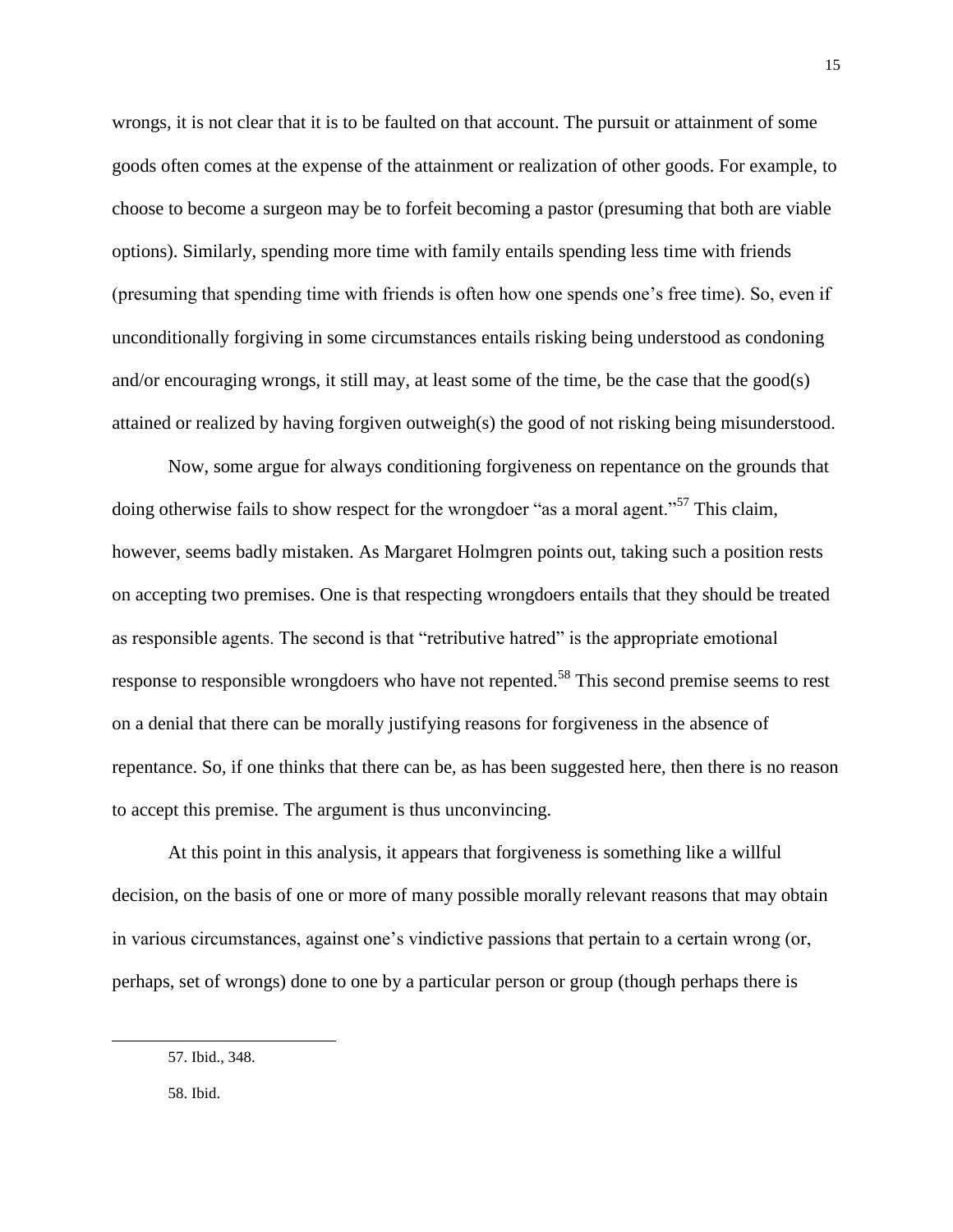more to it than this).<sup>59</sup> Whether or not one still has vindictive passions, as long as one has made such a choice it seems right to say that said person has forgiven, even if in an incomplete sense. Once the relevant vindictive passions have been overcome, forgiveness becomes complete. Thus, in cases where completion takes time, forgiveness is both a choice and a process. $60$ 

It is worth considering here whether or not this conception of forgiveness can accommodate apparently authentic instances of forgiveness that do not involve the overcoming of vindictive passions. Consider the following example, suggested by Roberts:

A graduate-school colleague of twenty years ago phones you out of the blue and asks forgiveness for once enviously slandering you in front of some other students and a professor. Nothing came of the slander and you were unaware of it until now; knowing of it, you are emotionally indifferent. Your forgiveness in this case is not much of a psychological process at all, but simply the act of saying "I forgive you."<sup>61</sup>

In response to this suggestion, probably the first thing worth noting is that cases of this nature are not, or at least do not seem to be, standard cases of forgiveness. Beyond this point, one might be tempted to say that in cases of this sort the one forgiving is really expressing a counterfactual judgment. That is, such an act of forgiveness could be construed as the assertion that in all of the nearest possible worlds in which the forgiver has vindictive passions directed at the wrongdoer over the wrong in question, the forgiver chooses to overcome those passions for a

<sup>59.</sup> It should be explicitly noted here that it has not been argued that forgiveness should never be conditioned on repentance. Rather, only a case for the claim that forgiveness need not necessarily be conditioned on repentance in all circumstances, and can be properly motivated by other reasons in some circumstances, has been made. This view can even be held by one who, following a line of thought suggested by Paul Reasoner and Charles Taliaferro, agrees that the obtaining of forgiveness on the victim's part *and* the obtaining of repentance on the wrongdoer's part is a better state of affairs than merely the obtaining of forgiveness on the victim's part, even though the latter state of affairs is still a good state of affairs. See Paul Reasoner and Charles Taliaferro, "The Double Movement Model of Forgiveness in Buddhist and Christian Rituals," *European Journal For Philosophy Of Religion: Journal Of The Central European Society For Philosophy Of Religion* 1, no. 1 (Mar. 1, 2009): 28-9.

<sup>60.</sup> Holmgren disagrees with this distinction between complete and incomplete forgiveness. She would only count what is being called "completed forgiveness" here as forgiveness. See Holmgren, "Forgiveness and the Intrinsic Value of Persons," *American Philosophical Quarterly*, 351 fn6. This distinction is not vital for the arguments made throughout the rest of this paper, but this author, at least, finds it plausible.

<sup>61.</sup> Roberts, "Forgivingness," *American Philosophical Quarterly*, 304-5 fn8.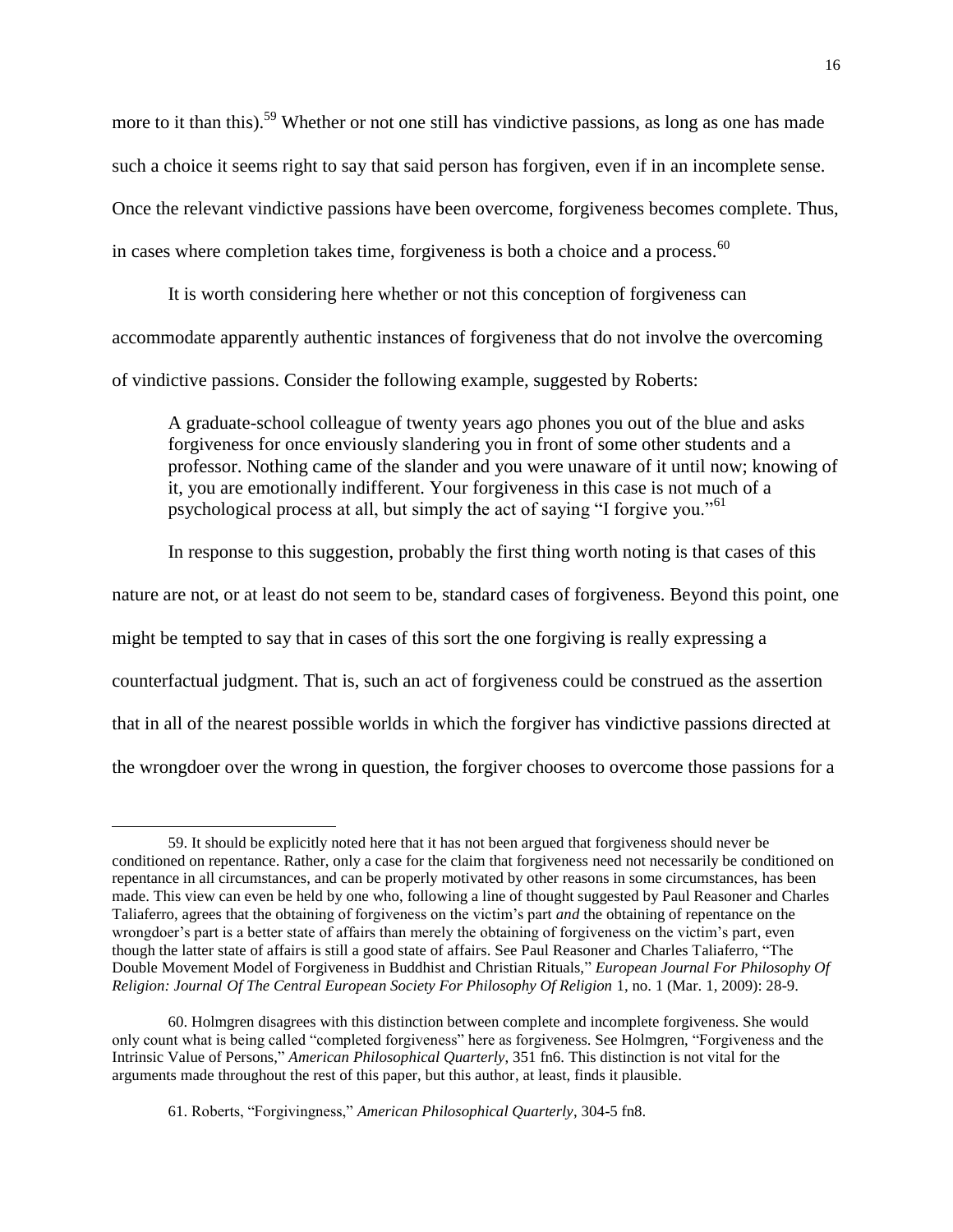morally justifying reason. On the one hand, assuming that we know ourselves fairly well, this might seem like a reasonable judgment. On the other hand, given the realities of self-deception, construing some acts of forgiveness in this manner runs the risk that the forgiver's claim to forgive is really an assertion of a false counterfactual. An account that allows for this possibility is surely an implausible account.

Perhaps the best way to account for these instances of forgiveness is Roberts' own approach. On his view, in these uncharacteristic cases of forgiveness the one requesting forgiveness is either angry at him/herself or convinced that the one wronged would be justified in being angry, and the one forgiving is communicating to the one requesting forgiveness that he/she is not inclined to anger over the matter. So, Roberts claims, in view of these considerations these nonstandard cases of forgiveness do not undermine the centrality of the notion of "overcoming vindictive passions" (or, on his view, just anger) in the concept of forgiveness.<sup>62</sup> These points seem plausible.

All this being said, it is still an open question whether or not the definition of forgiveness that has been given here encompasses all that forgiveness is. During the course of Murphy's discussion of his conception of forgiveness, he suggests a broadening of the concept to include the overcoming of "a variety of negative feelings that one might have towards a wrongdoerresentment, yes, but also such feelings as anger, hatred, loathing, contempt, indifference, disappointment, or even sadness."<sup>63</sup> However, to conceive of the act of forgiveness as responding to all of these feelings in light of a wrong done to one seems to be a stretch. As Griswold point out, it is consistent to say that *A* has forgiven *B* but still has, for example, sadness over what *B*

<sup>62.</sup> Ibid.

<sup>63.</sup> Murphy, *Getting Even*, 59. Jeffrey Blustein agrees. See Jeffrey Blustein, "Forgiveness, Commemoration, and Restorative Justice: The Role of Moral Emotions," *Metaphilosophy* 41, no. 4 (Jul., 2010):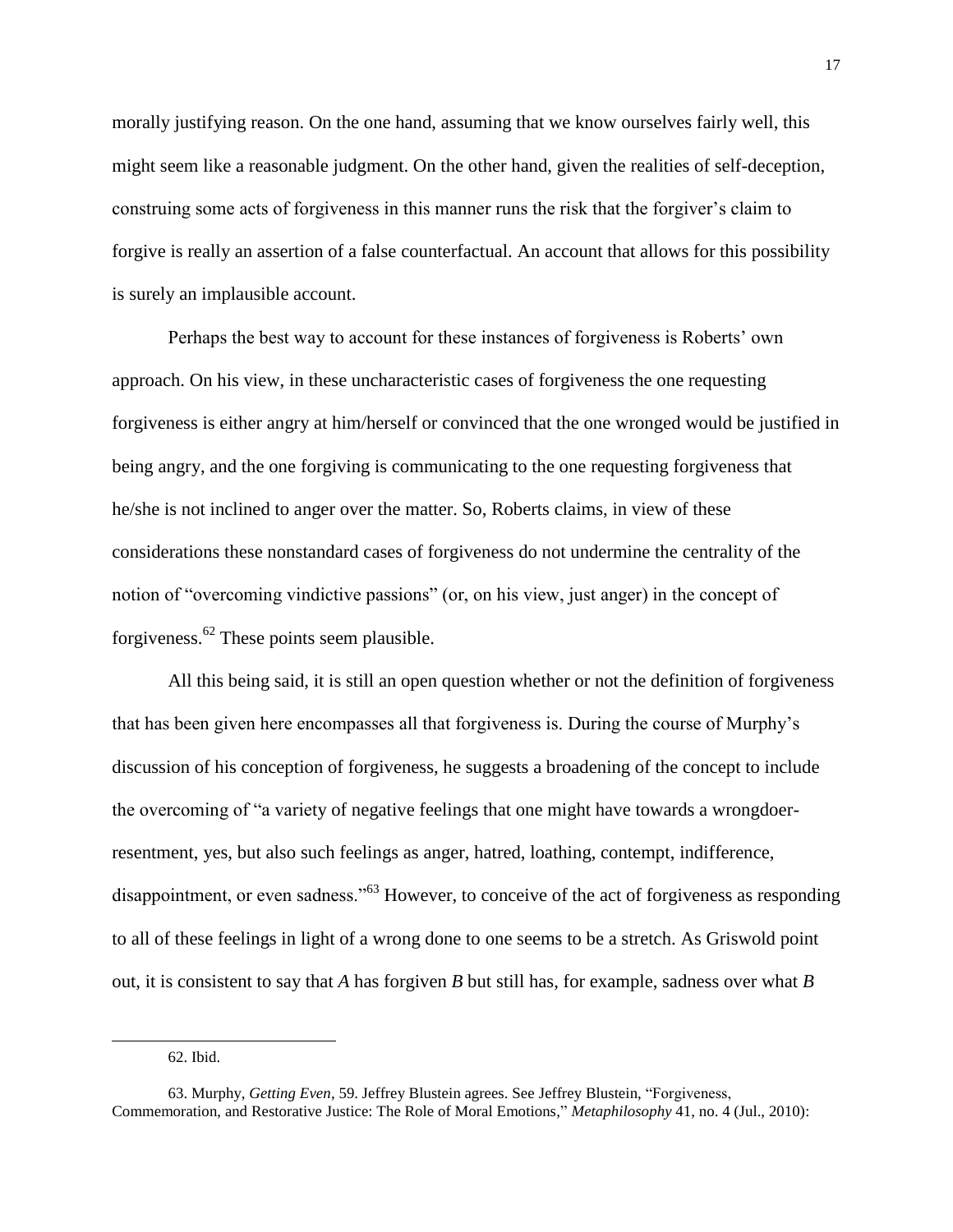has done or is still disappointed with *B*.<sup>64</sup> On the other hand, as noted above, it does not make sense to say that *A* has forgiven *B* but still has unaltered and persisting vindictive passions directed at *B* for the wrong done. If this is right, and it seems so, then the feelings which the act of forgiveness directly and primarily addresses are plausibly only the vindictive passions. It may be that negative feelings other than the vindictive passions are overcome as a component of *some*  acts of forgiveness, or perhaps as a *byproduct* of or in *correlation* with some acts of forgiveness, but the point remains that forgiveness is not *primarily* concerned with the overcoming of these feelings.

The 18<sup>th</sup> century bishop Joseph Butler thought that in addition to the overcoming of excessive vindictive passions, (he thought that one could forgive and still retain appropriate vindictiveness) forgiveness includes the decision to not carry out revenge.<sup>65</sup> This is plausible. As Griswold notes, if person *A* carries out, or intends to carry out, revenge on person *B* for a wrong done by *B* to *A*, *A* has not forgiven *B*. <sup>66</sup> It seems, however, that the decision by the forgiver not to carry out revenge can be reasonably thought to be a component of, or entailed by, the notion of a "willful decision against one's vindictive passions."<sup>67</sup> Since it has already been suggested that this notion lies at the heart of the concept of forgiveness, that "*A* decides to not carry out revenge on *B"* need not be explicitly mentioned as a condition of *A* forgiving *B*.

64. Griswold, *Forgiveness*, 41.

 $\overline{a}$ 

65. Sermon IX in Butler, *Fifteen Sermons Preached at the Rolls Chapel*, http://www.ccel.org/ccel/butler/sermons.html. See also the discussion in Griswold, *Forgiveness*, 19-37.

66. Griswold, *Forgiveness*, 38-9.

67. Assuming Murphy's definition of revenge as "the infliction of suffering on a person in order to satisfy vindictive emotions or passions." See Murphy, *Getting Even*, 17. This seems plausible, or at least the connection between revenge and the satisfaction of vindictive passions seems right. Whether or not suffering is inflicted, there is at least some sort of personally carried out retaliation involved in revenge.

<sup>591-7.</sup> Both Murphy and Blustein follow Norvin Richards' lead here.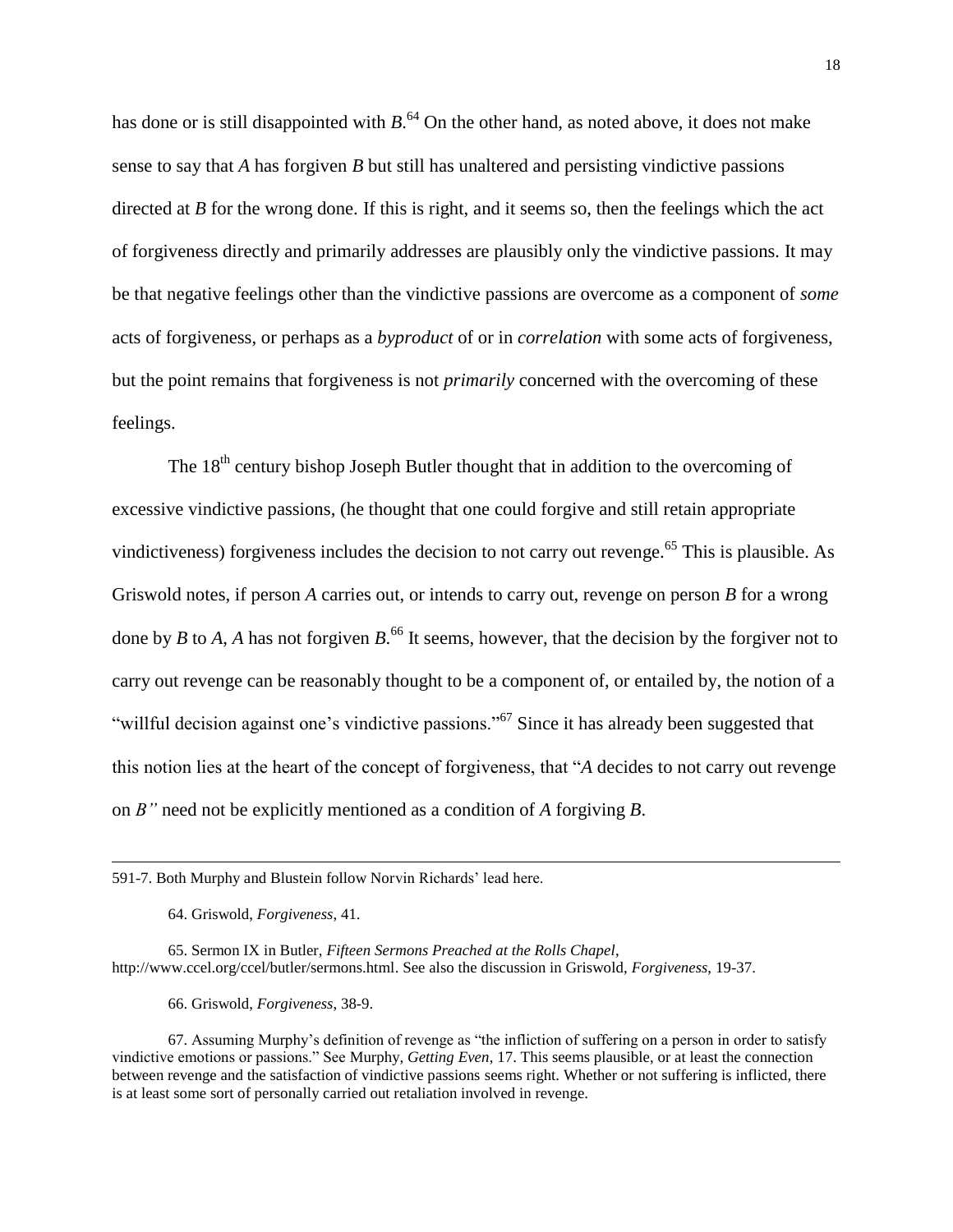Though this point brings out the fact that forgiveness has consequences for the forgiver's relations with others (that is, it entails, at least, not treating people in certain ways), it seems that forgiveness should not be construed in a way that is too strongly relational. Forgiveness should not be confused with reconciliation. We may, apparently rightly, follow Roberts' lead and say that forgiveness, which follows breaches in relationships, generally *aims* at reconciliation,<sup>68</sup> whatever the morally justifying reasons for engaging in the act are. However, it seems that forgiveness can obtain in instances where reconciliation does not, and perhaps even should not, obtain. Murphy provides a nice example of such a case:

Imagine a battered woman who has been repeatedly beaten and raped by her husband or boyfriend. This woman-after a religious conversion, perhaps-might well come to forgive her batterer (i.e., stop hating him) without a willingness to resume her relationship with him. "I forgive you and wish you well" can, in my view, sit quite consistently with "I never want you in this house again." In short, the fact that one has forgiven does not mean that one must also trust or live again with a person.<sup>69</sup>

This seems eminently plausible.<sup>70</sup> Thus the impetus to not construe forgiveness *primarily* in relational terms, but rather, primarily, in terms of a change of heart.

So, given the lines of thought in this section taken together, it seems that, indeed, forgiveness is a willful decision, on the basis of one or more of many possible morally relevant reasons that may obtain in various circumstances, against one's vindictive passions that pertain to a certain wrong (or, perhaps, set of wrongs) done to one by a particular person or group. At least this would appear to be the case in human instances of forgiveness. The question of whether or not this conception of forgiveness is an accurate understanding of divine forgiveness remains.

<sup>68.</sup> Roberts, "Forgivingness," *American Philosophical Quarterly*, 293-4.

<sup>69.</sup> Murphy, *Getting Even*, 14-15. On pages 15-16 he also claims that reconciliation may obtain *without* forgiveness. Cf. Walker, *Moral Repair*, 156.

<sup>70.</sup> Holmgren agrees, citing a similar case. See Holmgren, "Forgiveness and the Intrinsic Value of Persons," *American Philosophical Quarterly*, 342. Roberts also seems to take such a position. See Roberts, "Forgivingness," *American Philosophical Quarterly*, 293-4.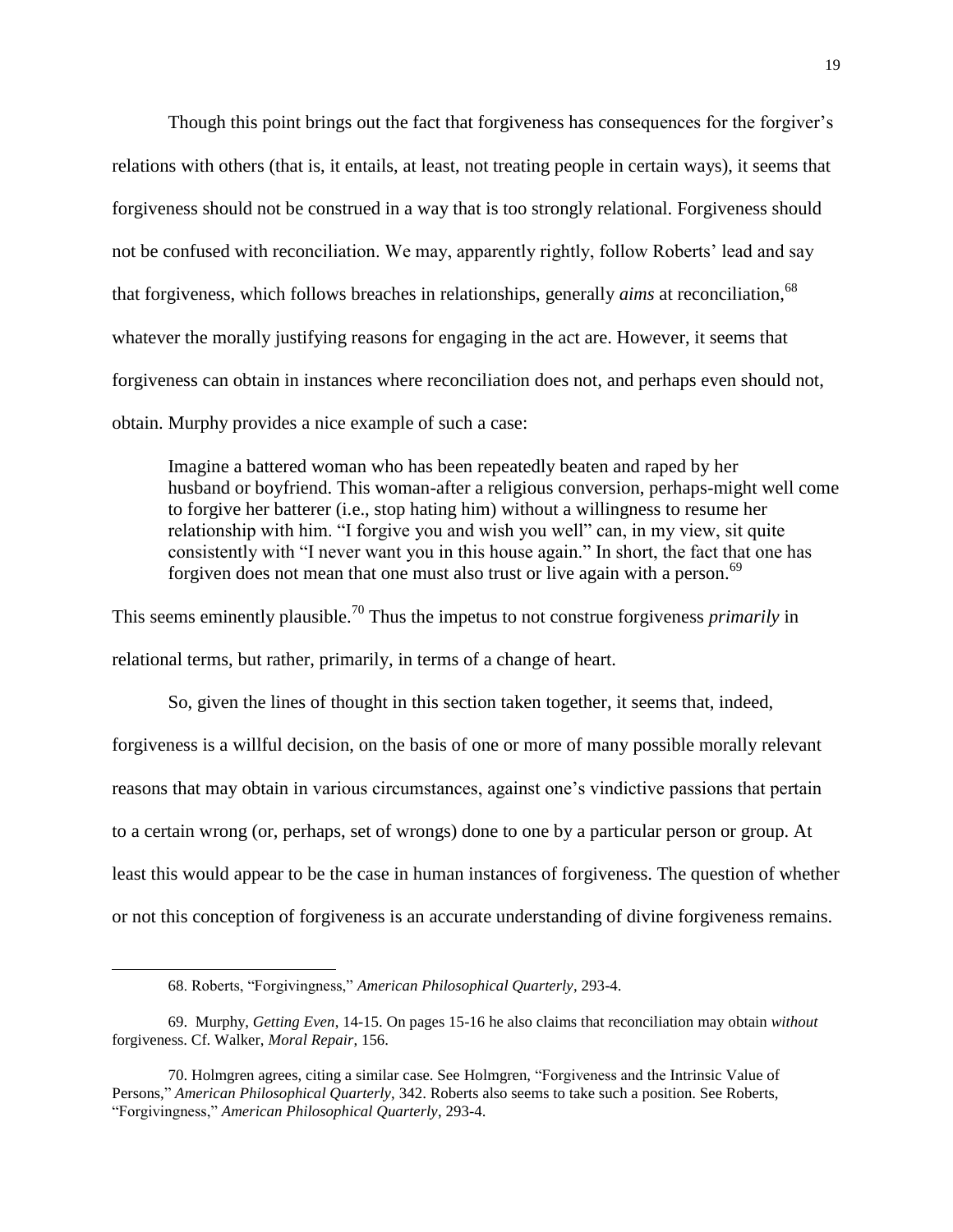Before answering this question, however, some reflection on theological methodology will be useful.

#### An Approach to Conceiving of Divine Forgiveness

Let us assume that God created us with the ability to know God, or at least something about God, and, correspondingly, with the ability to discourse meaningfully about God. The concept of divine revelation, that is, of God making Godself know to humans, seems to take as much for granted. If this is the case, then, when either doing theology or discoursing about God in general, it seems appropriate to assume that our concepts can accurately apply to God unless we have reason to think otherwise. These reasons can, presumably, come in two sorts. One would be some reason(s) to think that our concept in question is deficient. The other would be some reason(s) to think that our concept in question cannot apply to God, either fully or at all, based on other things we know about God.<sup>71</sup>

Taking this approach with respect to the concept of forgiveness, let us start with the assumption that forgiveness for God is the same as forgiveness for humans and consider whether or not there are reasons to abandon this starting position. Assuming that the above argumentation establishes the appropriate concept of forgiveness, the most plausible way to question this initial position is, it would seem, by questioning whether or not it is appropriate to think that God has, or can have, vindictive passions. Recall that the definition of "vindictive passions" operative here is "the passions of anger, resentment, and even hatred that are often occasioned when one has been deeply wronged by another."<sup>72</sup> For the purposes of this paper, the question will be narrowed

<sup>71.</sup> For an incisive response to Kantian, as well as some "Kantianesque," objections to the notion that our concepts apply to God, see Alvin Plantina, *Warranted Christian Belief* (New York: Oxford University Press), 3-63.

<sup>72.</sup> Murphy, *Getting Even*, 16.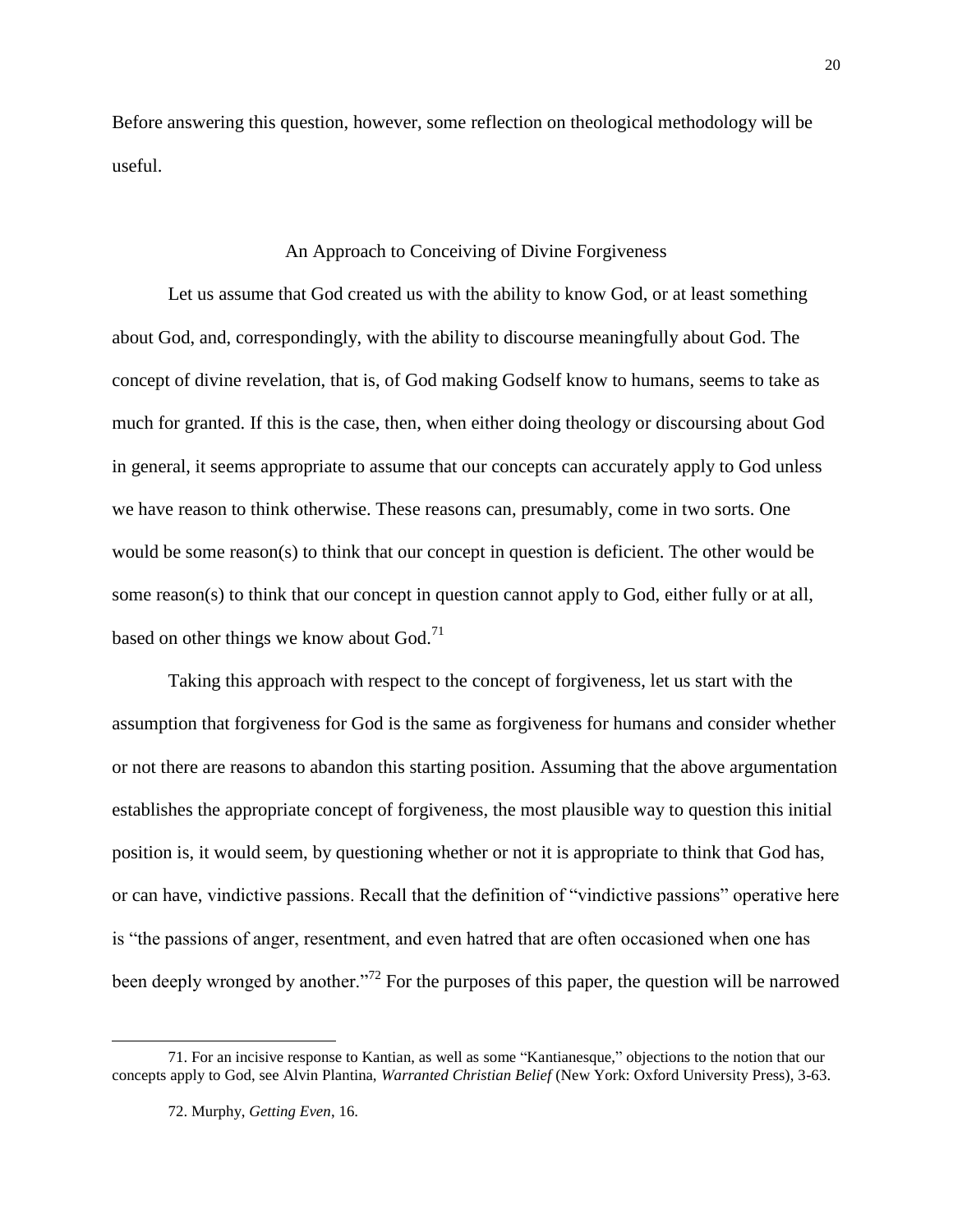to whether or not it is appropriate for God to be angry in response to being wronged by others. Roberts objects to ascribing resentment to God on the grounds that, as he sees it, it is a passion had by those who, to a degree, conceive of themselves as powerless to exact revenge on those who have wronged them.<sup>73</sup> The question of whether or not God can hate seems, at least *prima facie*, more controversial that the question of whether or not God can be angry. Nothing in this paper rests on taking a definitive stance on these issues, so they can be set aside and not debated here.

#### Problems with this Construal?

Now, one might object to the idea of God being angry in response to being wronged by others in a number of ways. For instance, one might think that the notion of God being angry at all is problematic. Given that the concern in this paper is God forgiving *human* sin, one may also object to the notion of God being angry at *human* wrongdoing. <sup>74</sup> However, these notions seem on their faces to be coherent and generally unproblematic. In short, God may be (in fact, probably is) morally repulsed by sin, and anger is a common, seemingly appropriate form of moral

<sup>73.</sup> Roberts, "Forgivingness," *American Philosophical Quarterly*, 291. Anne Minas also objects to ascribing resentment, on a certain construal, to God, though for other reasons. See Anne C. Minas "God and Forgiveness." *Philosophical Quarterly* 25 (Apr. 1975): 145-7.

<sup>74.</sup> As Joel Green and Steve Chalke do. See Joel B. Green, "Must We Imagine the Atonement in Penal Substitutionary Terms?" Questions, Caveats and a Plea," in *The Atonement Debate: Papers From the London Symposium on the Theology of Atonement*, eds. Derek Tidball, David Hilborn, and Justin Thacker (Grand Rapids, MI: Zondervan, 2008.), 159-64; Steve Chalke, "The Redemption of the Cross," in *The Atonement Debate: Papers From the London Symposium on the Theology of Atonement*, eds. Derek Tidball, David Hilborn, and Justin Thacker (Grand Rapids, MI: Zondervan, 2008), 39-42. Their claims here are based primarily on exegetical grounds. For some analyses of the biblical texts that yields a contrary conclusion, that is, that God is indeed angry at human wrongdoing, see I. Howard Marshall, "The Theology of the Atonement," in *The Atonement Debate: Papers From the London Symposium on the Theology of Atonement*, eds. Derek Tidball, David Hilborn, and Justin Thacker (Grand Rapids, MI: Zondervan, 2008.), 50-5; Richard Gaffin, "Atonement in the Pauline Corpus," in *The Glory of the Atonement: Biblical, Historical and Practical Perspectives: Essays in Honor of Roger Nicole*, eds. Charles E. Hill and Frank A. James III (Downers Grove, IL: InterVarsity Press, 2004), 150-6. See also the comments on God's wrath in L.J. Kreitzer, "Eschatology," in *Dictionary of Paul and His Letters*, eds. Gerald F. Hawthorne, Ralph P. Martin, and Daniel G. Reid (Downers Grove, IL: InterVarsity Press, 1993), 262.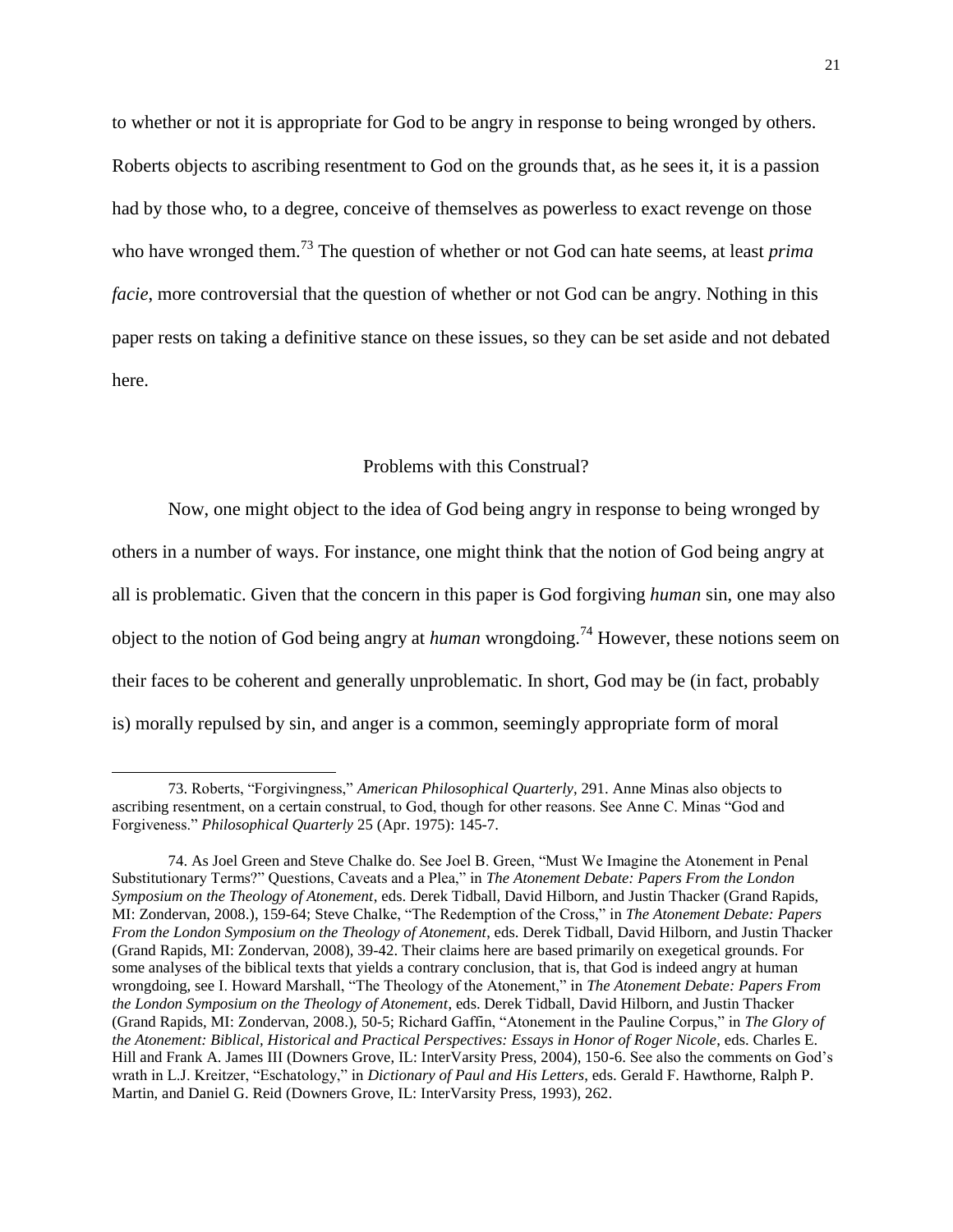reaction to wrongdoing (sin) in at least some circumstances. All things being equal, in at least some cases in which we are wronged by others the appropriateness of anger as a moral reaction is intuitive. If our wrongdoing is directed at God, then it is not clear why God would not properly be angry at us in response. It is, after all, a serious matter to wrong God, the first and most valuable being in the universe, who has graciously granted us existence.

Even when wrongdoing is not directed against us, anger as a moral reaction to wrongdoing does not always seem out of place in virtuous persons. Consider, for example, the moral outrage that many have at the actions of serial rapists whom they have never personally come into contact with. This outrage seems quite appropriate. So, even *if* we humans do not wrong God, God may still be appropriately angry at the wrongs we perpetrate against others.

That being said, the concept of forgiveness argued for here involves an overcoming of anger over wrongs done *against the one forgiving*. Some may be inclined to think that the notion of "wronging God" is incoherent, for, plausibly, God *qua* God (setting aside relevant issues surrounding the incarnation) cannot be harmed or injured.<sup>75</sup> While this suggestion that God cannot be harmed or injured may be true, though one who, say, thinks that God genuinely grieves over the damage done by human wrongdoing may construe God's emotional distress as a sort of harm, it need not be debated here. For, there seems to be a sense, at least on the moral ontology assumed in this paper, in which our wrongdoing is directed at God, even if not in a way that harms or injures God. On this view (this form of divine command theory, that is), our moral obligations are constituted by God's commands. So, a refusal to live up to one's moral obligations seems to be a refusal to submit to God's authority, rightfully had in virtue of, at least,

<sup>75.</sup> See Minas "God and Forgiveness." *Philosophical Quarterly*, 148-9.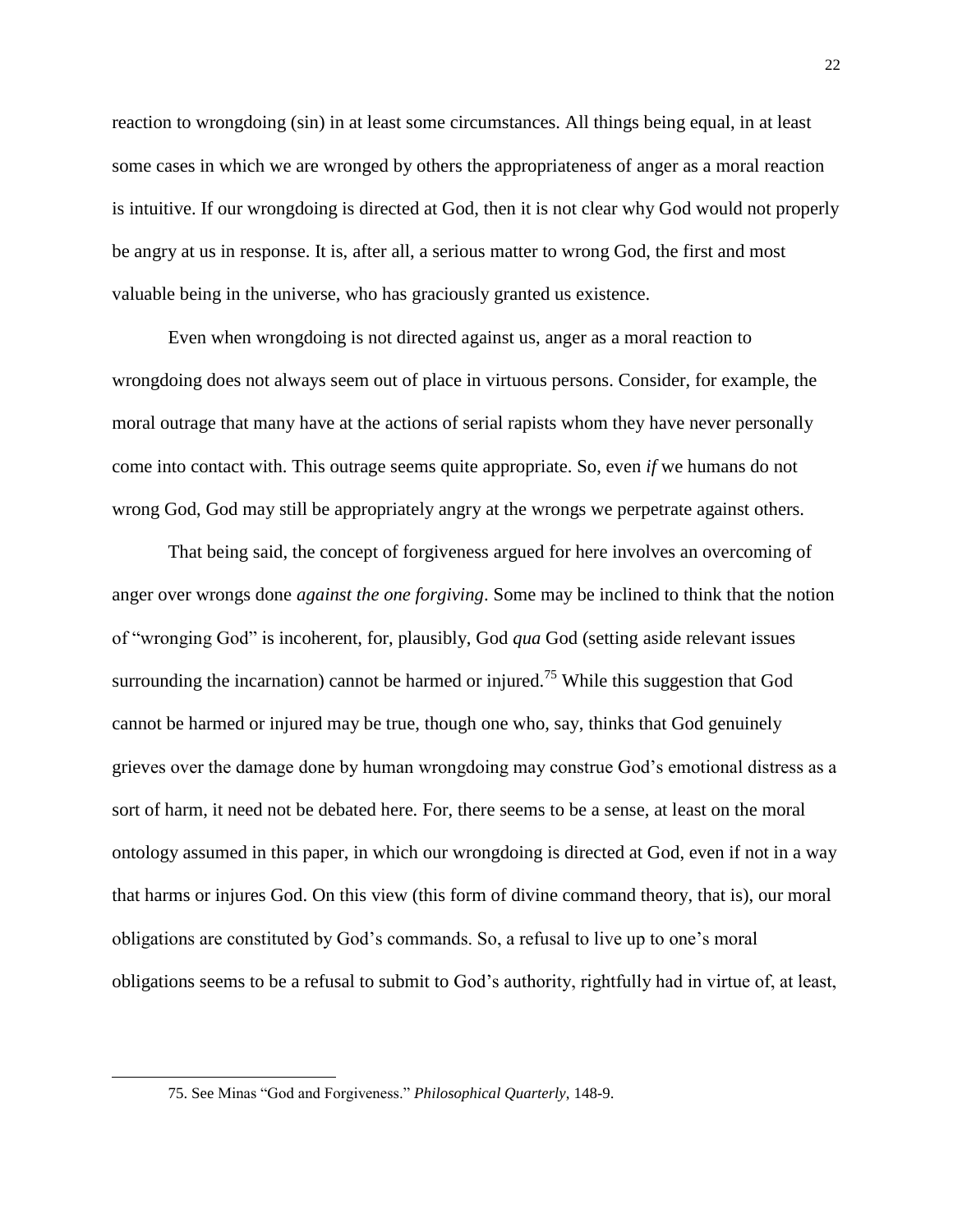being the metaphysical ground of moral goodness (not to mention everything else<sup>76</sup>). So, then, to do wrong by violating one's moral obligations is, as a refusal to submit to God's rightful authority, directed at God in at least this way.

Human failure to be virtuous can also plausibly be construed as human moral wrongdoing directed, in a sense, at God. According to Steven Porter, God has given us "the highest good bar none," that is, "the opportunity for loving relationship with himself."<sup>77</sup> Furthermore, he suggests that we understand "life in friendship with God to be inexorably linked to the virtuous life."<sup>78</sup> So, to fail at being virtuous is thus to reject God, to push God out of one's life.<sup>79</sup> This seems right. Plausibly, God, being perfectly good, cannot, all things being equal, tolerate being in a life of friendship with vicious people.

These claims that all wrongdoing is, in some sense, directed at God allay worries that God cannot forgive, either rightfully or in any sense, all sin.<sup>80</sup> Instances in which Jones' brother forgives him for capriciously punching his classmate are not analogous to instances in which God forgives Jones for capriciously punching his classmate. In the first case, Jones did not wrong his brother (or so let us stipulate), but in the second case Jones' wrong was, in a sense, directed at God as well as at his classmate. In this latter case, then, at least two people can rightfully forgive Jones, that is, God and his classmate, and Jones should probably seek forgiveness from both. In the former case, Jones' brother plausibly cannot forgive him for what

<sup>76.</sup> Consider the first point made by Murphy in Murphy, *Getting Even*, 91.

<sup>77.</sup> Porter, "Swinburnian Atonement and the Doctrine of Penal Substitution," *Faith and Philosophy*, 235.

<sup>78.</sup> Ibid., 240 fn35.

<sup>79.</sup> Ibid.

<sup>80.</sup> See, for example, John Gingell, "Forgiveness and Power," *Analysis* 34, no. 6 (Jun., 1974): 180-3; Minas "God and Forgiveness." *Philosophical Quarterly*, 148-9.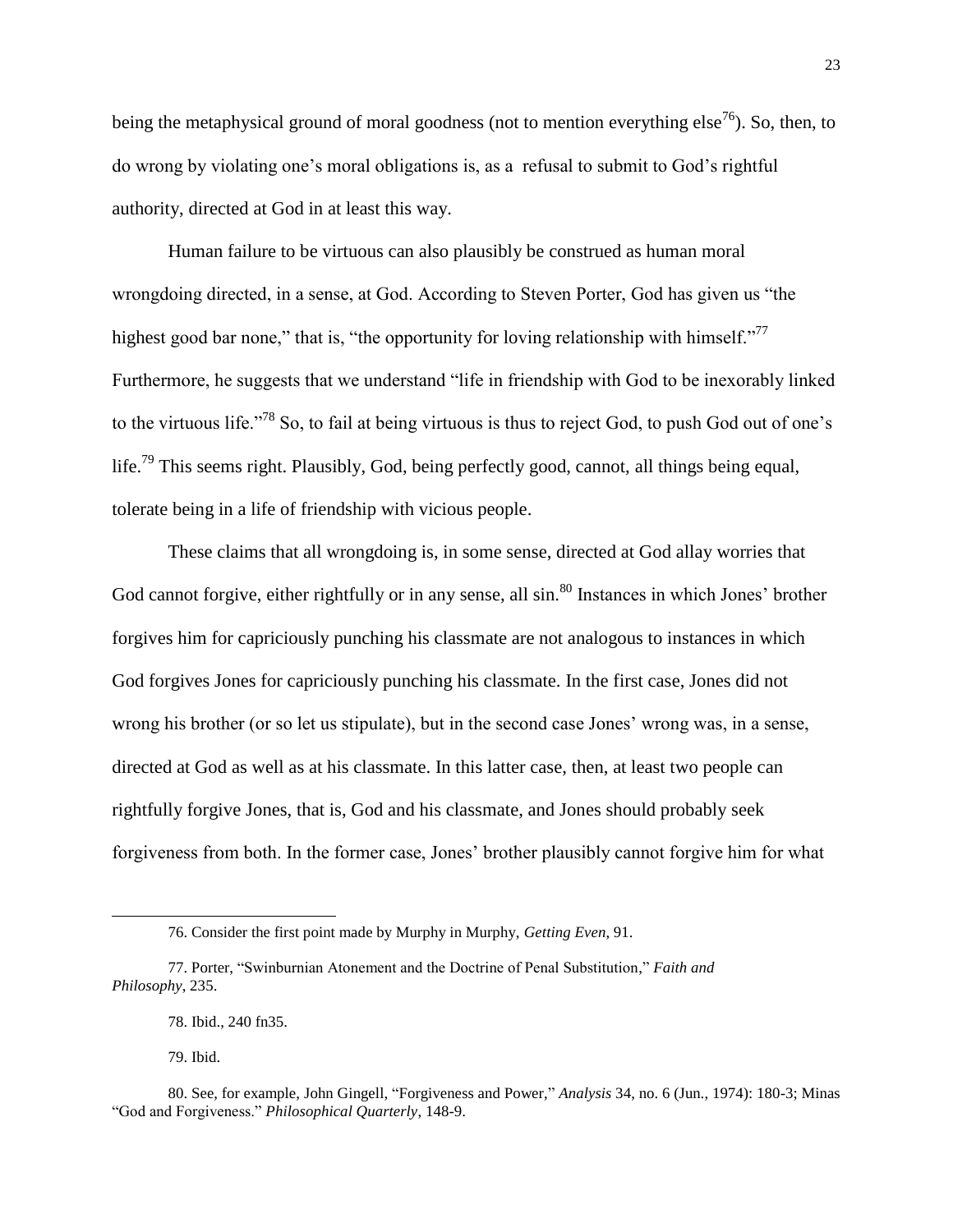he has done.

Interesting epistemic issues do arise here, however. As Porter notes, some may point out that those who are ignorant of wrongdoing in general being in any sense directed at God cannot be culpable for wronging God.<sup>81</sup> This *may* be true in some cases, though, as Porter also notes, the persons who are in this position must be nonculpably ignorant.<sup>82</sup> However, sorting the levels and forms of particular individuals' culpability in wrongdoing is probably an issue best left in the hands of God. It seems likely that everyone who has some sense of a transcendent moral order, that is, one not just created by humans, that has a claim on their lives, which, this author would wager, is most of us, and does not live up to the requirements of that order is culpable before God for wronging God (from here on out, when God is said to be "wronged" it should be understood in one and/or the other sense described above). In any case, it does not follow from the fact that there may be those who nonculpably wrong God that God is unjustified in being angry at at least some human wrongdoing, all ultimately directed against God.

Returning to the broader question of whether the conception of forgiveness outlined above is an accurate picture of divine forgiveness, it should be noted that this understanding of forgiveness fits readily with the collection of assumptions about God's nature made explicit above, namely that God is not simple, impassible, timeless or strongly immutable. The picture of God these assumptions paint makes God out to be able to have dynamic interactions, including emotional interactions, with human beings over time. On this picture, God's emotions can be occasioned in various different ways at different times by the actions of humans. Thus, at one time God can be angry at person *X* for wrong *Y*, and at a later time God can forgive (i.e., cease to

<sup>81.</sup> Porter, "Swinburnian Atonement and the Doctrine of Penal Substitution," *Faith and Philosophy*, 240 fn35.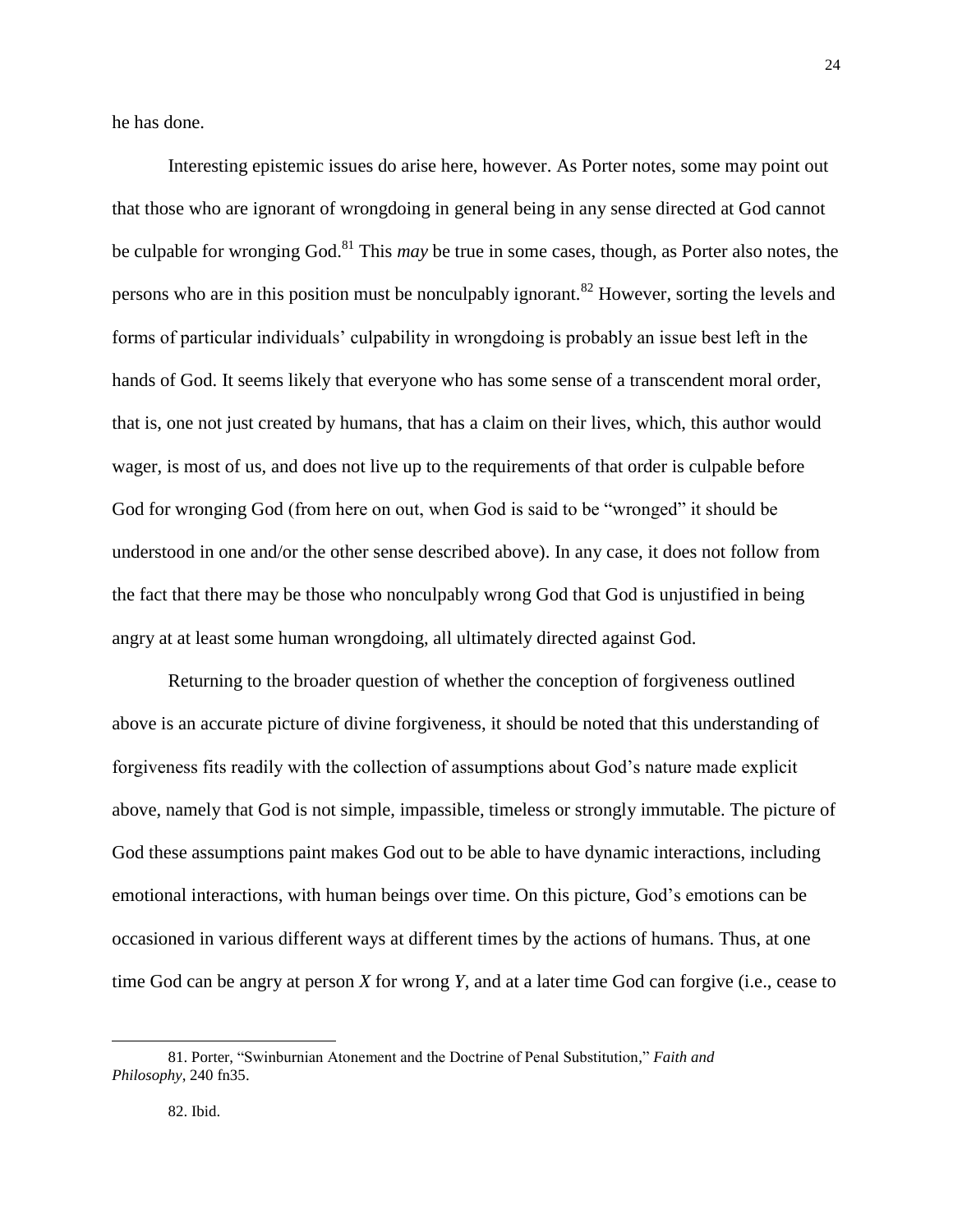be angry at) *X* for reason *Z*.

Anne Minas, however, objects to this sort of picture. According to her, given God's omnipercipience, that is, his perception of everything, God always fully perceives all situations at all times. Moreover, "In perceiving situations, he knows them in a way in which they are fully real to him, meaning that he reacts…with all appropriate feelings. Then, to be omnipercipient is to have all reactions to all situations equally vivid, regardless of when they happen."<sup>83</sup> Thus, even if God is in time, a "dimming of feeling" is impossible on God's part.<sup>84</sup> So, God cannot literally overcome anger, that is, forgive.

Omnipercipience, however, is not one of the attributes typically predicated of God. Perhaps Minas takes it that this attribute is somehow implied by divine omniscience, or perhaps divine timelessness. If the latter, then this objection need not be considered any further given the assumption of divine temporality taken here. Moreover, since Minas thinks that her objection applies even if God is in time, she probably does not think this. If the former, then this objection *may* have some weight. However, granting, for the sake of argument, that God perceives things in some sense, it is not at all clear that God, being in time, can perceive all situations in God's life "equally vividly." Presumably, God's omniscience entails perfect memory, including memories of what emotions God felt in times past, and perfect prescience, including beliefs about what emotions God will feel at future times, but, since God is in time, some argument against the *prima facie* plausible position that God only *perceives* what is presently occurring seems in order. Given presentism, there is literally no future or past to perceive, and it seems that

25

<sup>83.</sup> Minas "God and Forgiveness." *Philosophical Quarterly* 25 (Apr. 1975): 145. Presumably, Minas is referring to situations in the actual world in this quote.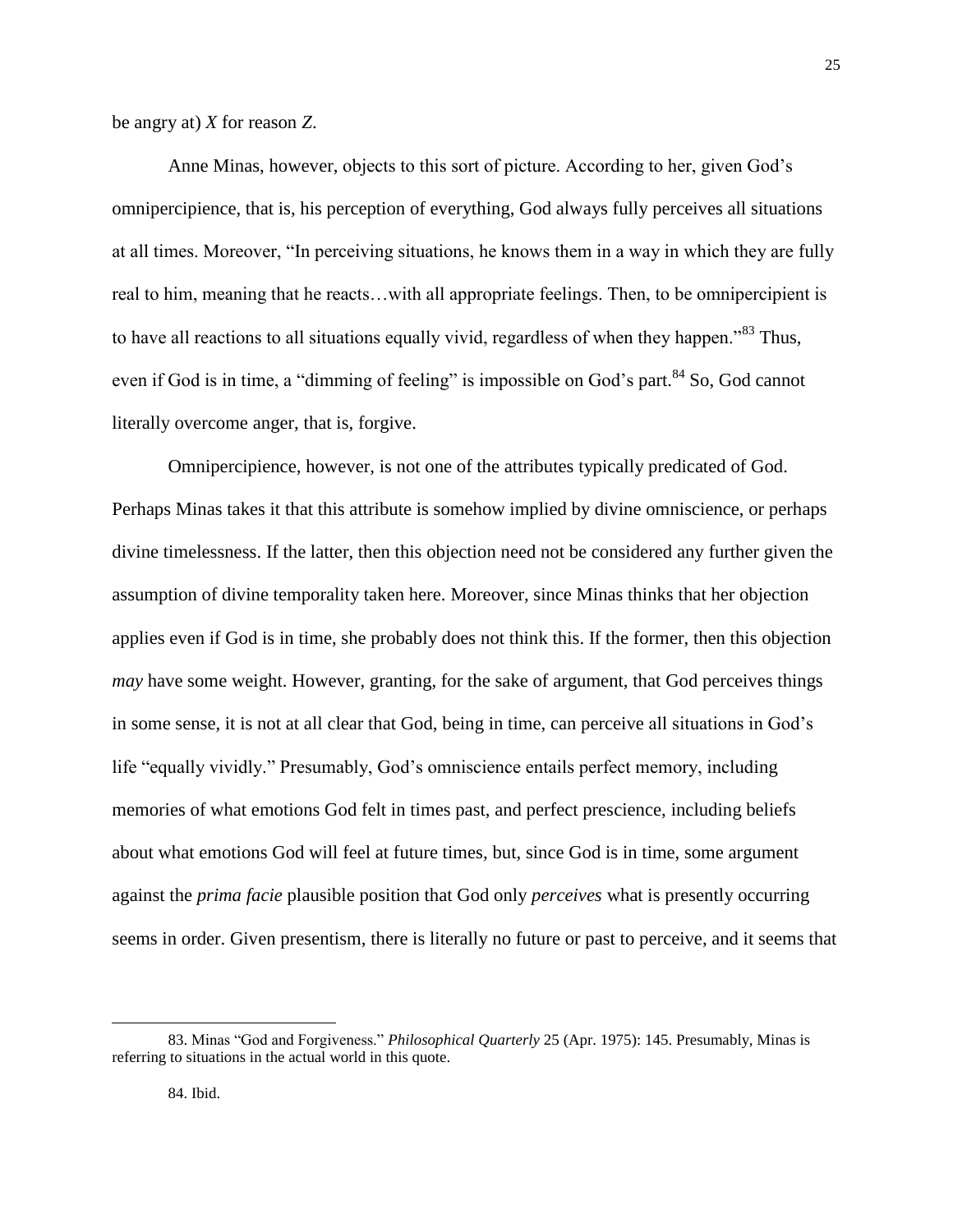the A-Theory of time, married with presentism, is the *prima facie* default position on time.<sup>85</sup> Thus, if omnipercipience is to be claimed to be an attribute of God that makes his overcoming of anger impossible, then more argumentation is needed in order to justify the claim that God is indeed omnipercipient.

If God only perceives what is presently occurring, then his emotions are plausibly primarily occasioned by what is happening *now*. They will certainly be conditioned by what God remembers and foreknows, such that, for example, God may be angry at Sally for *presently* being in the state of having sinned, a perception that is conditioned by God's memory. Furthermore, even though God may have joy over the foreknown fact that there will eventually be a justifying reason to forgive Sally (in this hypothetical scenario one will obtain, though it has not done so yet), God will not yet overcome God's anger at her, or so it would seem. Plausibly, God would not overcome God's anger at Sally until the morally justifying reason for doing so obtained. So, despite God's omniscience, and in the absence of some reason to accept the doctrine of divine omnipercipience, God can, seemingly, be angry at someone for wronging God at one time and overcome it at a later time for some justifying reason.

#### Divine Forgiveness: Conclusion

So, then, forgiveness for God appears to be the same, or roughly the same, as forgiveness for human beings. When God forgives, God overcomes God's anger at particular persons or groups for a wrong or set of wrongs that they have perpetrated against God, and God does so for

<sup>85.</sup> See the discussion in Craig and Moreland, *Philosophical Foundations for a Christian Worldview*, 379- 389. This author takes the A-Theory of time to be the *prima facie* default position on time because of our universal experience of temporal becoming, as do Craig and Moreland. Moreover, this author takes presentism to be the *prima facie* default position on the existence of temporal entities because of how counterintuitive the notion is that we are 4-dimensional space-time worms. We seem to have, or at least this author has, the intuition that "All of me (not just a temporal slice of the totality of me, like a slice of a loaf of bread) is present."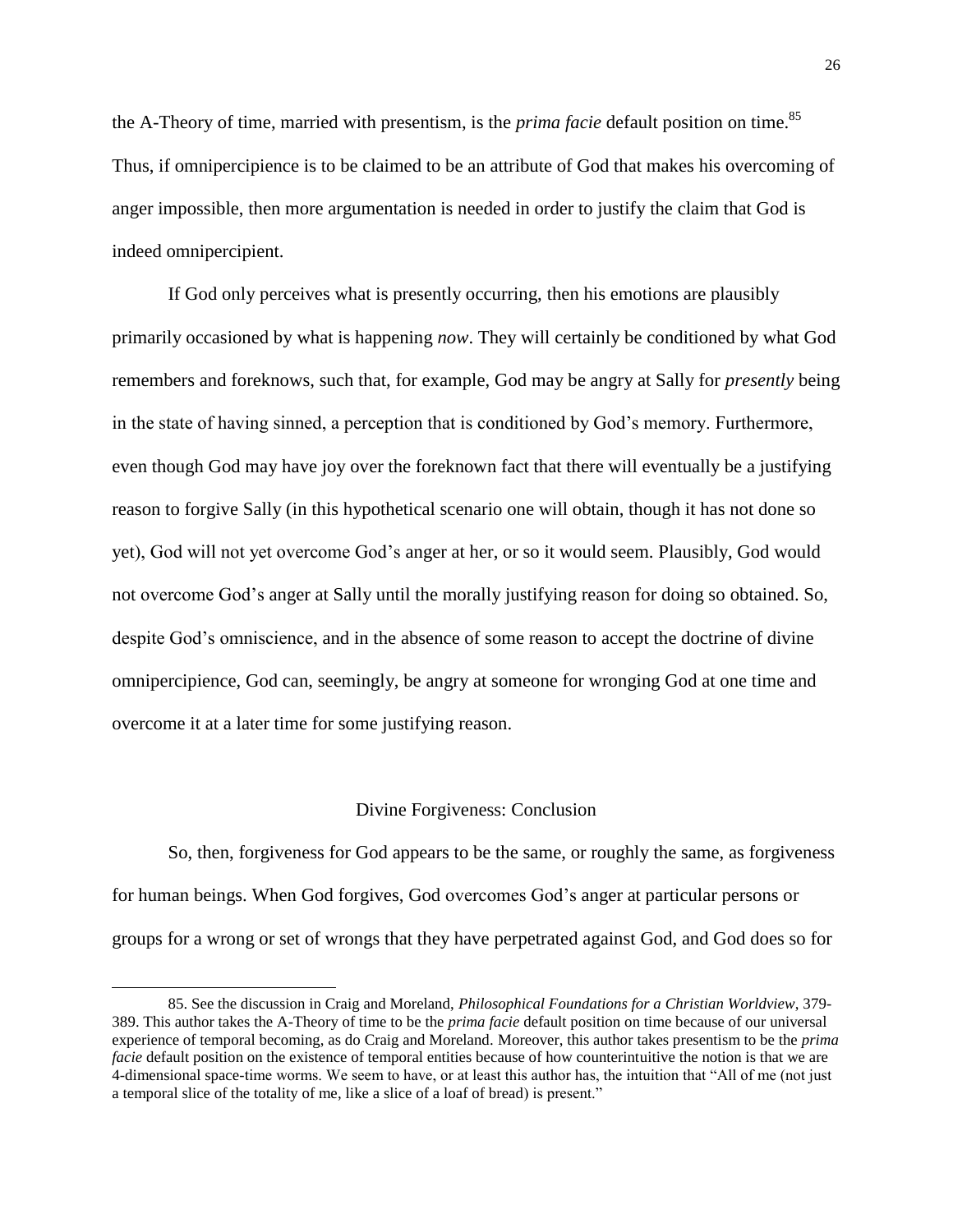some morally justifying reason or other, depending on the context. This conclusion is grounded in the claim that we should understand our concepts as applying to God as they are unless we have some reason to think otherwise, and, in this case, no such reason has so far been forthcoming. With this in mind, Stump and Boyd's objections to the penal substitution theory of the atonement will now be assessed.

#### **Penal Substitution Revisited**

#### Objection 1 Considered

Recall, first, the objection that if God "exacts" the debt God is owed by those who have wronged God prior to, after, or simultaneously with "forgiving" them, either from the offending party or by a substitute, then God does not really forgive. Again, to forgive, says Stump, is "to fail to exact all that is in justice due" from those who are in moral debt to their victims in virtue of wronging them.<sup>86</sup> As we have seen, however, this is not what forgiveness is.<sup>87</sup> To repeat, forgiveness, in short, is the overcoming of vindictive passions for a moral reason. Perhaps as a corollary of true forgiveness the forgiver will not require the forgiven to satisfy any moral debt he/she has toward the forgiver. However, this is not necessarily so. If Joe allows his friend Jim to borrow his laptop, which Jim subsequently smashes to pieces with a hammer, Joe *may* properly forgive Jim *and*, seemingly, still insist that he pay for the broken laptop (which would seem to be Jim's moral debt to Joe, or at least part of it, for intentionally destroying Joe's property).

Similarly, *if* we have a penal debt to God in virtue of our sin (or, in other words, if we

<sup>86.</sup> Stump, *Aquinas*, 428. Ward makes essentially the same point. See Ward, *Ethics and Christianity*, 241.

<sup>87.</sup> Stump's definition of forgiveness seems to be modeled after a conception properly pertaining to the economic sphere. See Griswold, *Forgiveness*, xviii.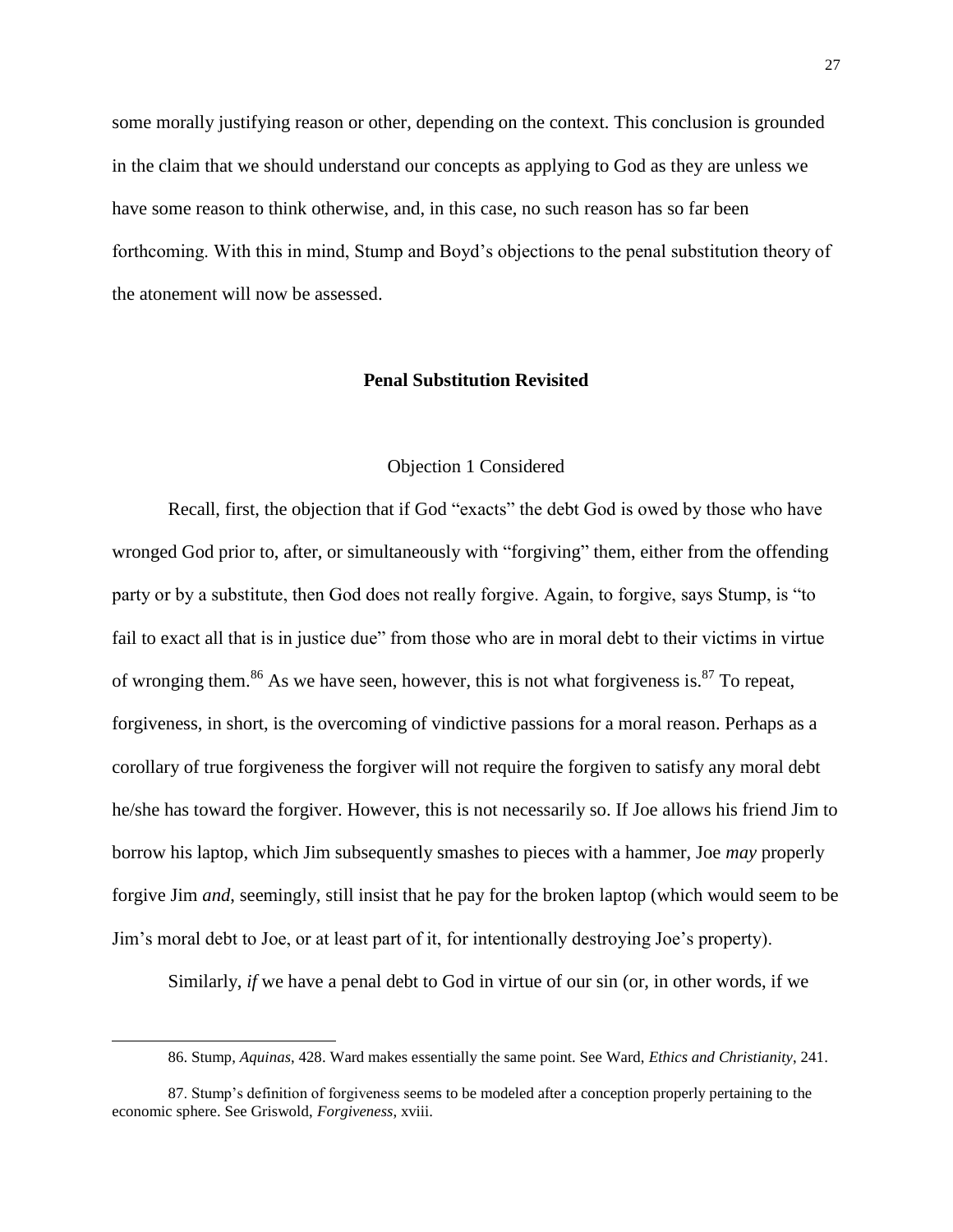deserve punishment in virtue of our sins), then, perhaps, God *may* justifiably forgive us and still insist, and bring it about, that punishment for our sins be exacted, even if from a penal substitute. Moreover, if this is so, then perhaps God *may* even properly consider the exaction of the punishment we have earned from a penal substitute the morally justifying reason, or at least part of one, to forgive us of our sins, which is precisely what the penal substation view claims.<sup>88</sup> If these things are so, then Stump and Boyd's complaint that the penal substitution theory does not actually involve God forgiving us of our sins is out of place. On the theory God justifiably overcomes his anger towards us (i.e. forgives us) on, at least in part, the basis of Christ being our penal substitute.

Now, the question of whether or not this basis is actually a justifying reason, or at least a part of one, for God to forgive us remains. If the answer is "No," then Stump and Boyd's first objection still goes through. If what the penal substation theory claims is God's reason to forgive, or at least a part of it, does not actually morally justify God's overcoming of anger towards us for our sin, then the theory does not actually portray God as forgiving. Forgiveness, again, is the overcoming of anger *for a morally justifying reason*. Overcoming anger is not forgiveness without such a moral dimension. However, this remaining question seems to be answerable in the affirmative. Consider the following.

Porter has argued, as follows, that we sinners do, in fact, deserve physical and spiritual death because of our sin, as well as that there is great moral worth in God exacting the punishment due us from Christ in our stead. According to him, retributive punishment is punishment that is not justified on the basis of the consequences of the punishment, but rather on the basis of the inherent appropriateness of the punishment in virtue of the wrong it is a response

88. See above.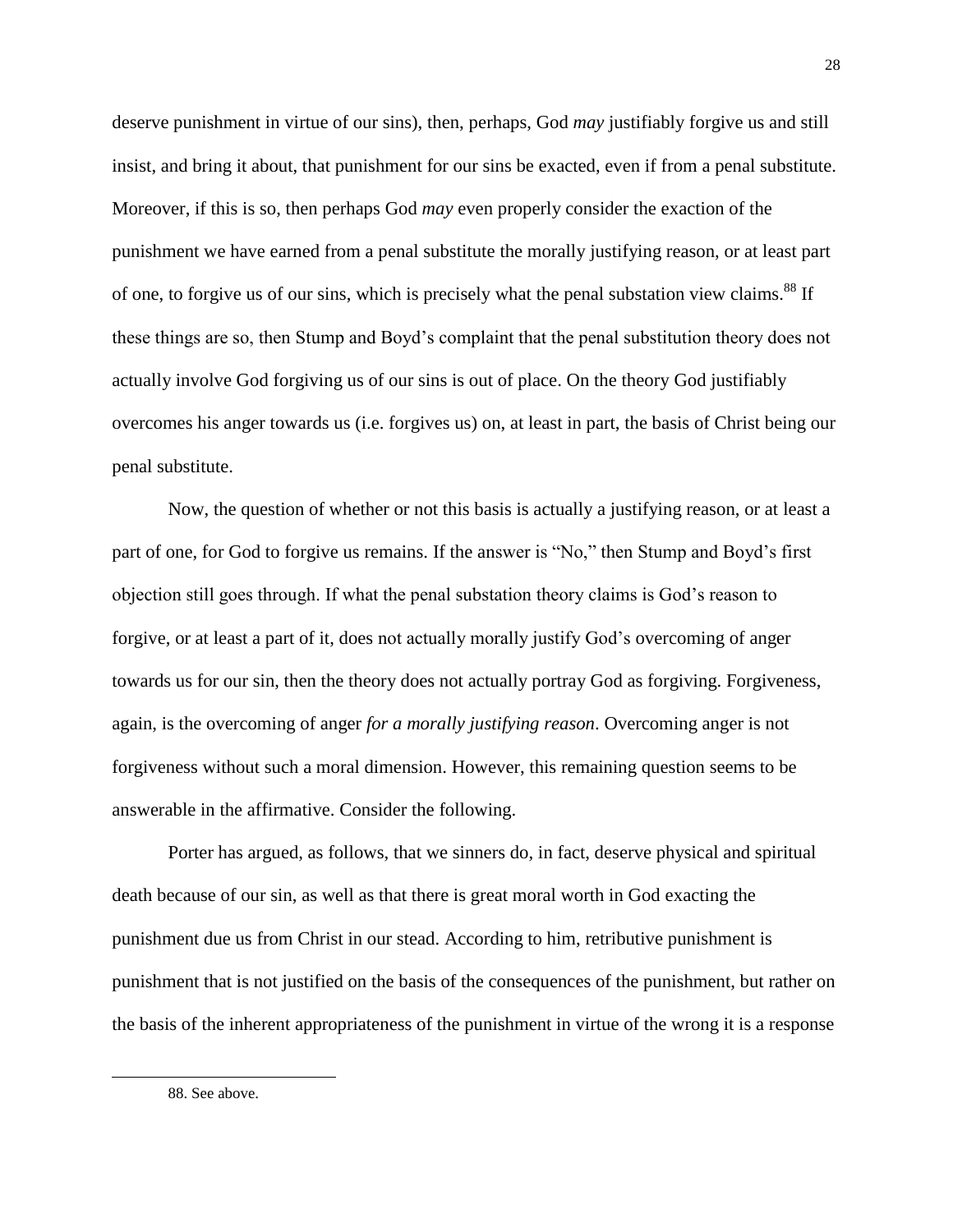to.<sup>89</sup> More precisely, it is "the forcible withdrawal of certain rights and/or privileges from a wrongdoer in response to the intentional misuse of those rights and/or privileges by the wrongdoer."<sup>90</sup> Though retributive punishment may not be morally required as a response to every single instance of wrongdoing,  $91$  it at least seems morally permissible.  $92$  For example, "if you loan me your car and I intentionally crash it, it would seem that not only do you have the right to demand that I pay for the damages…, but you also have the right to withhold from me the privilege of borrowing your car again."<sup>93</sup> Moreover, it seems justifiable that the wife of an unrepentant adulterous husband kick him out of the house, at least for a while. She can rightful withdraw her husband's "rights and privilege of family life" in response to his abuse of them, even if she is not obligated to do so.  $94$ 

Furthermore, retributive punishment is not only permissible, but good to exact in some cases. For, it "takes the harm done with due moral seriousness," "treats the wrongdoer as a responsible moral agent," "expresses the value of the victim as well as the value of the personal relationship involved" and can give the wrongdoer an opportunity to appreciate the moral gravity of his/her action(s).<sup>95</sup> Passing over punishment has the potential to trivialize the harm,

95. Ibid.

<sup>89.</sup> Porter, "Dostoyevski, Woody Allen, and the Doctrine of Penal Substitution," in *Contending with Christianity's Critics*, 238-9 fn12. See also Jonathan Jacobs, "Luck and Retribution," *Philosophy: The Journal of the Royal Institute of Philosophy* 74, no. 190 (Oct., 1999): 535-55.

<sup>90.</sup> Porter, "Swinburnian Atonement and the Doctrine of Penal Substitution," *Faith and Philosophy*, 234.

<sup>91.</sup> Porter, "Dostoyevski, Woody Allen, and the Doctrine of Penal Substitution," in *Contending with Christianity's Critics*, 239 fn13.

<sup>92.</sup> Ibid., 238-9; Porter, "Swinburnian Atonement and the Doctrine of Penal Substitution," *Faith and Philosophy*, 233-4.

<sup>93.</sup> Porter, "Dostoyevski, Woody Allen, and the Doctrine of Penal Substitution," in *Contending with Christianity's Critics*, 238.

<sup>94.</sup> Porter, "Swinburnian Atonement and the Doctrine of Penal Substitution," *Faith and Philosophy*, 234.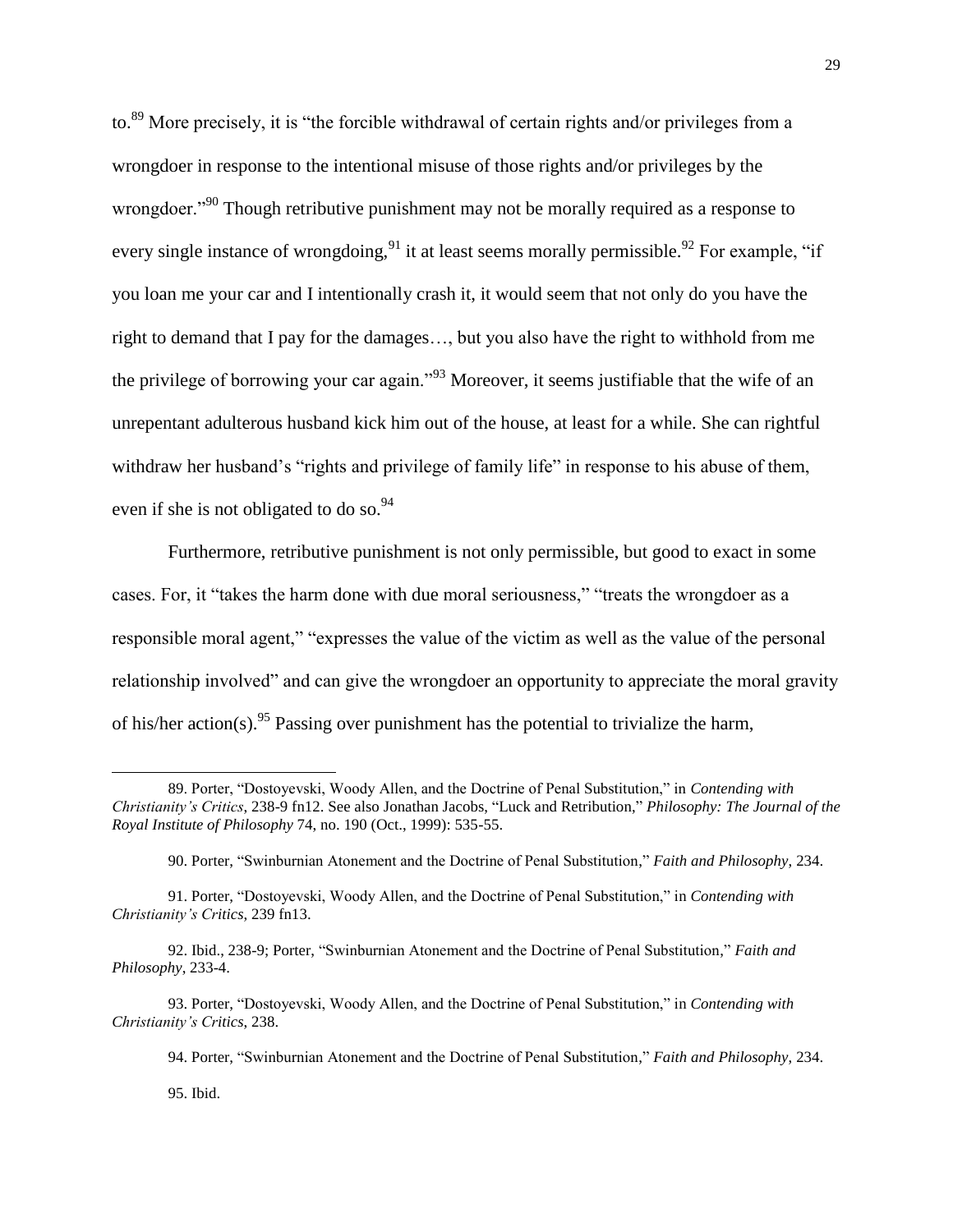wrongdoer, victim and relationship. The avoidance of this plausibly renders retributive punishment a good action in at least some circumstances.<sup>96</sup>

Now, we sinners have abused the rights and privileges of "earthly human life," including the opportunity of "eternal friendship" with God, all of which God in grace has granted us, and so "deserve the divine punishment of physical and spiritual death."<sup>97</sup> Moreover, given the goods that retributive punishment secures, there is "great moral worth" in God in exacting our due punishment from us, for it would avoid trivializing sin, us as morally responsible agents, God and "the divine/ human relationship."<sup>98</sup> However, if God undergoes punishment Godself in Christ in our stead, then God can secure all of the goods realized by the exaction of retributive punishment *in addition* to the good of showing mercy to us sinners in not requiring us to undergo our own punishment.<sup>99</sup>

So Porter's argument goes. His train of thought seems quite plausible. It provides a model of retributive punishment,<sup>100</sup> a picture of our moral standing before God and an account of the moral worth of Christ's substitutionary death in our place that apparently gives the penal substitution view moral coherence. He seems correct in saying, "The goodness of [Christ's]

<sup>96.</sup> Ibid., 234-5; Porter, "Dostoyevski, Woody Allen, and the Doctrine of Penal Substitution," in *Contending with Christianity's Critics*, 239-40.

<sup>97.</sup> Porter, "Swinburnian Atonement and the Doctrine of Penal Substitution," *Faith and Philosophy*, 235. In other words, we deserve the removal of these rights and privileges, which we have abused.

<sup>98.</sup> Ibid. See also Porter, "Dostoyevski, Woody Allen, and the Doctrine of Penal Substitution," in *Contending with Christianity's Critics*, 240-2.

<sup>99.</sup> Porter, "Dostoyevski, Woody Allen, and the Doctrine of Penal Substitution," in *Contending with Christianity's Critics*, 242-3. See also Porter, "Swinburnian Atonement and the Doctrine of Penal Substitution," *Faith and Philosophy*, 237.

<sup>100.</sup> Though one might object to his understanding of retributive punishment, at the very least Porter offers a model of some sort of punishment. For *some* alternative views of retribution, see Marshall, "The Theology of the Atonement," in *The Atonement Debate*, 56-7; Oliver D. Crisp, "The Logic of Penal Substitution Revisited," in *The Atonement Debate: Papers From the London Symposium on the Theology of Atonement*, eds. Derek Tidball, David Hilborn, and Justin Thacker (Grand Rapids, MI: Zondervan, 2008.), 209-212.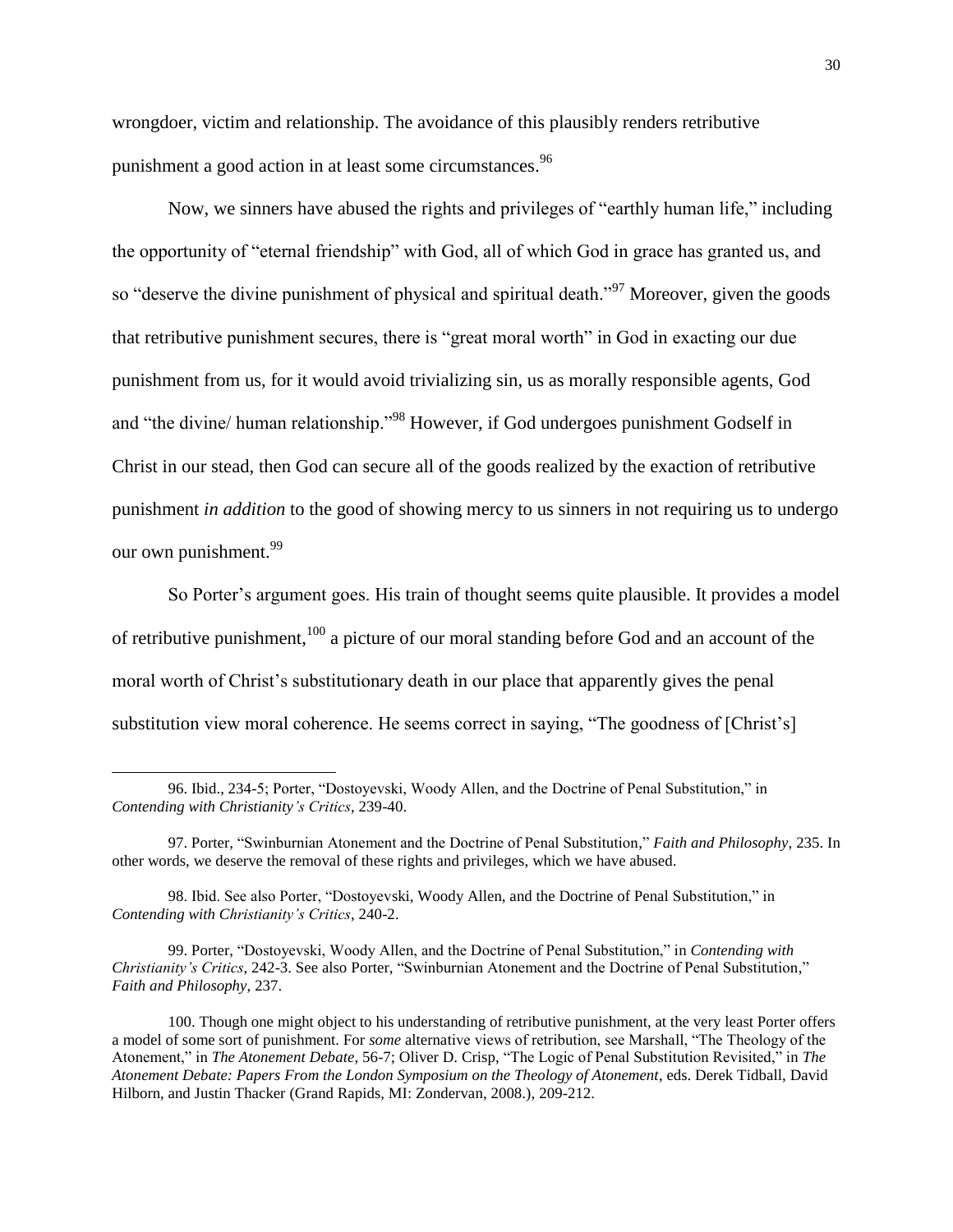punishment…is seen in that Christ's going to the cross *for our sins* takes sinners and their sin with utter seriousness and objectively reexpresses the value of the Godhead in response to the devaluing of the Godhead expressed by human sin."<sup>101</sup> More to the point, however, Porter's argumentation seems to show that Christ's substitutionary death on our behalf is plausibly a morally appropriate reason for God to ground God's overcoming of God's anger at us for our sins in, that is, it is a properly motivating reason for God to forgive us (at least in part-see below). Stump and Boyd's first objection, then, is unsuccessful. It is not the case that the penal substitution theory does not actually involve divine forgiveness.

#### Objection 2 Considered

Their second objection is, essentially, that the idea that God needs "appeasement," or to have the moral "accounts" balanced, before forgiving impugns the character of God. However, it is not clear that this accusation is accurate. Forgiveness just *is* the overcoming of vindictive passions for a morally appropriate reason, and it has been argued that it is appropriate that God be angry at human sin and that God overcome God's anger towards us on the basis of Christ's substitutionary death in our place. If Boyd insists on describing this picture as pagan, magical and primordial, then so be it. That is not so much an argument against penal substitution as, seemingly, an expression of disdain towards it.

Further, *contra* Stump, the penal substitution view does not make God out to lack concern for the character development of God's creatures. On the view it is the Father, Son and Spirit that collectively plan and carry out (in their respective roles) Christ's work *out of love* for

<sup>101.</sup> Porter, "Dostoyevski, Woody Allen, and the Doctrine of Penal Substitution," in *Contending with Christianity's Critics*, 243.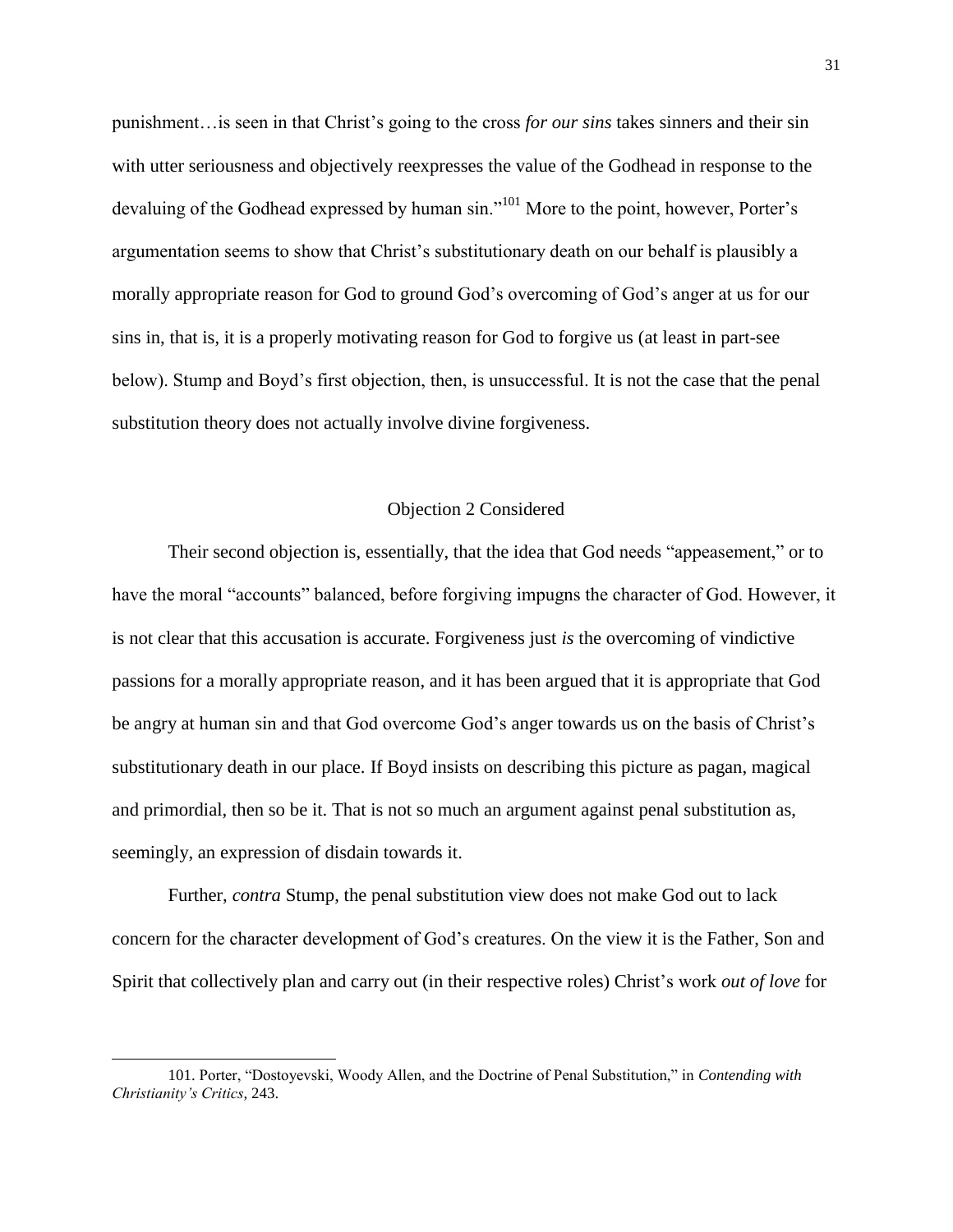the salvation of sinners.<sup>102</sup> It is no part of this paper to claim that salvation is limited to God's forgiveness of sinners, predicated on Chirst's substitutionary sacrifice.<sup>103</sup> One of the goals of salvation, at least as it is typically conceived of in Christian theology, is *sanctification*. <sup>104</sup> The penal substitution theory does nothing to rule this aspect of salvation out. The two concerns of "balancing of moral accounts" and the character development of sinners do not seem to be mutually exclusive, and Stump offers no reason to think that God cannot be concerned with both. Stump and Boyd's second objection, then, is also unsuccessful.

#### Objection 3 Considered

The third objection, which is solely Boyd's, $^{105}$  is that the penal substitution theory portrays God in a way that is at odds with other portrayals of God in Scripture. First, the idea that God conditions God's forgiveness on meeting out punishment, albeit on a substitute, is, Boyd thinks, inconsistent with God in Christ's teaching to forgive unconditionally. Second, God is portrayed in places in Scripture as forgiving without needing his wrath appeased, *contra* the picture of God penal substitution gives. Given these apparent inconsistencies, the God of penal substitution cannot be the God of the Bible, or so it seems to Boyd.

<sup>102.</sup> Ibid., 236; Marshall, "The Theology of the Atonement," in *The Atonement Debate*, 62; Richard Gaffin, "Atonement in the Pauline Corpus," in *The Glory of the Atonement: Biblical, Historical and Practical Perspectives: Essays in Honor of Roger Nicole*, 157-6. One might wonder whether God can simultaneously love and be angry at us, as Chalke seems to in Chalke, "The Redemption of the Cross," in *The Atonement Debate: Papers From the London Symposium on the Theology of Atonement*, 42. There does not seem to be any reason to think that God cannot do so, however. It is not obvious that even we humans cannot simultaneously love and be angry at someone, but even if we cannot, some powerful argument seems to be required to think that God cannot do so. After all, God's cognitive capacities are far greater than ours.

<sup>103.</sup> Nor does this paper claim that the *atonement* is limited to its penal substitutionary aspects.

<sup>104.</sup> Horton, *The Christian Faith*, 648-9.

<sup>105.</sup> Though others have raised it. See, for example, Green, "Must We Imagine the Atonement in Penal Substitutionary Terms?" Questions, Caveats and a Plea," in *The Atonement Debate*, 160-1.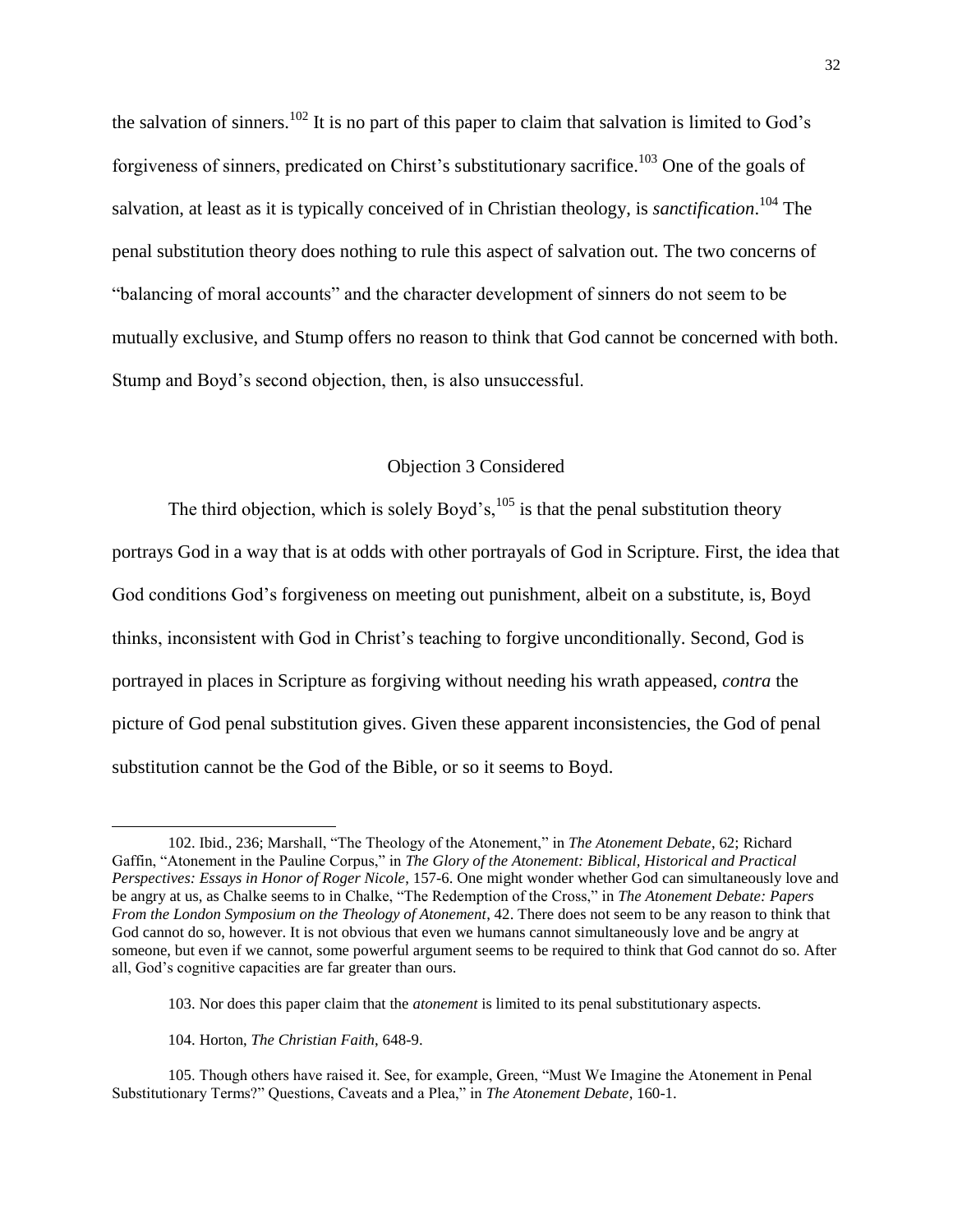To take these issues out of order, the second component of this objection seems to be confused. If forgiveness just *is* the overcoming of vindictive passions for a moral reason, as has been argued, then God never forgives without having his wrath "appeased." Though it *may* be the case that God forgives in nonstandard ways at times, these instances would not undermine the overall picture of divine forgiveness as the overcoming of anger for a moral reason being put forward here.<sup>106</sup> Perhaps Boyd's objection here could be enhanced by being slightly altered to say that there are instances in Scripture where God is portrayed as forgiving without exacting *punishment* from anyone, assuming there are some, which would seem to contradict how the penal substitution theory portrays God. This adjustment seems to give this worry more bite, but, in the end, it does not seem to be insurmountable. For, it is open to the defender of penal substitution to say that no one is ultimately forgiven of all sin except on the basis of Christ's atoning work.

Now, perhaps not everyone requires *conscious knowledge* of Christ's work in order to reap this benefit of divine forgiveness from it. Plausibly, God conditions his forgiveness of our sin on not only Christ's atoning work on our behalf, *but also* our appropriation of it. Otherwise, it would seem that everyone would be automatically forgiven in virtue of Christ's atonement, which does not appear to be the vision of the New Testament. This appropriation is probably through repentance and faith, for these are repeatedly mentioned as conditions of salvation in the New Testament.<sup>107</sup> However, God *may* forgive sinners in response to appropriate repentance and faith, *even where there is not conscious knowledge of Christ or his work*. <sup>108</sup> In other words, some

<sup>106.</sup> See the discussion of cases of forgiveness not involving the overcoming of vindictive passions above.

<sup>107.</sup> See, for example, Acts 2:14-41; 13:16-41; 16:25-34; 17:22-31; 26:9-23.

<sup>108.</sup> That being said, if this does happen, then, presumably, those whom God forgives in this way will be expected by God to accept Christ's substitutionary death on their behalf once they become consciously aware of it, either in this life or the next.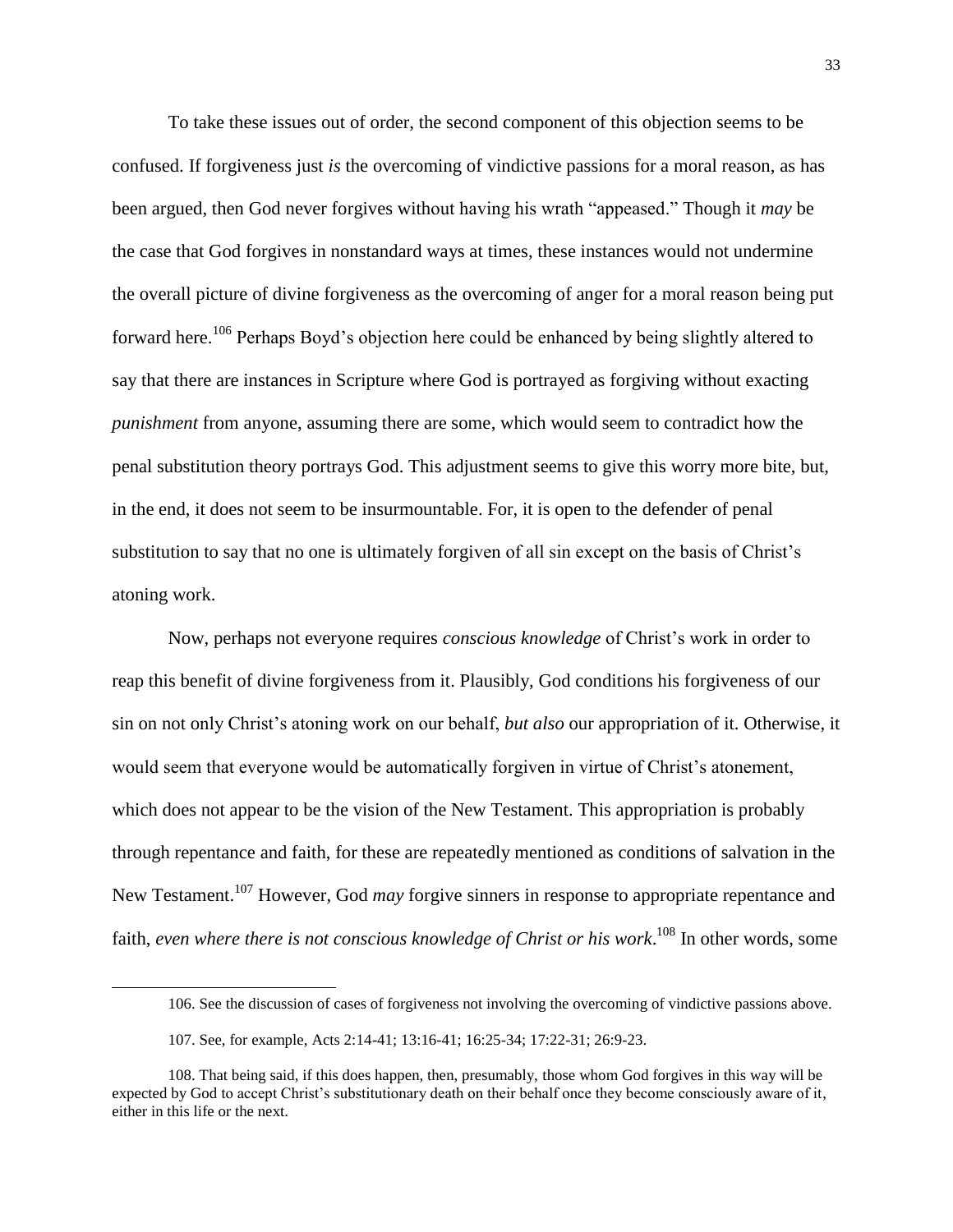form of inclusivism may be true.<sup>109</sup> A further exploration of this point is beyond the scope of this paper, but it seems to be a live option that makes sense of instances in Scripture in which God forgives and accepts those who know nothing of Christ's atoning work, and there is no punishment in sight. $110$ 

The first component of Boyd's objection, that is, the worry that penal substitution makes God out to forgive on different terms than he commands of us, seems misplaced as well. We who know God are in the position of having been graciously forgiven much by  $God<sub>1</sub><sup>111</sup>$  who desires us to be reconciled to God as well as to each other.<sup>112</sup> As Roberts argues, this reality will prompt gratitude to God and empathy for others in similar situations (that is, of needing forgiveness) in those with a properly formed character, properly motivating a forgiving disposition.<sup>113</sup> As Jesus likewise taught in Matthew 18:23-35, though not in as much philosophical detail, only vicious persons would not be so moved. Thus the reason, or part of it, at least, for God in Christ to command us to forgive those who wrong us. $^{114}$  As Paul instructed, "Be kind and compassionate to one another, forgiving each other, just as in Christ God forgave you."<sup>115</sup>

It has been argued that there is no one morally sufficient reason to forgive in all circumstances. In God's case, it has been argued that Christ's substitutionary death in our place is plausibly at least part of a morally appropriate reason for God to ground God's forgiveness of

<sup>109.</sup> For some further discussion of inclusivism, see John Sanders, *No Other Name: An Investigation Into the Destiny of the Unevangelized*, (Eugene, OR: Wipf and Stock Publishers, 2001), 215-280.

<sup>110.</sup> Assuming there are such instances. Boyd only cites a parable.

<sup>111.</sup> Col 1:13-14.

<sup>112. 2</sup> Cor 5:14-21.

<sup>113.</sup> Roberts, "Forgivingness," *American Philosophical Quarterly*, 298-9.

<sup>114.</sup> Mt 18:21-22.

<sup>115.</sup> Eph 4:32 NIV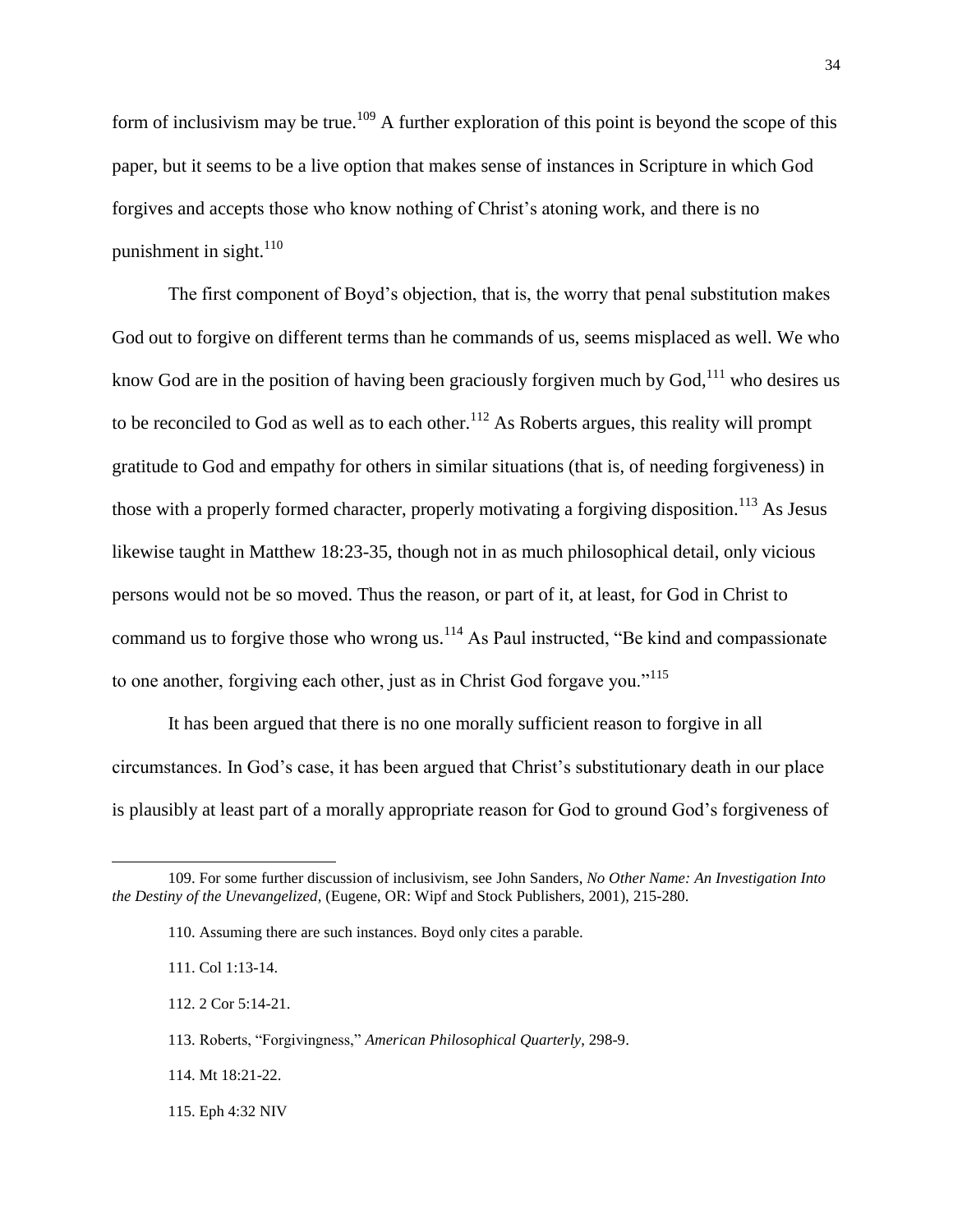our sins in. In our case, God's command to forgive, motivated by, at least in part, our standing before God as forgiven, is a properly motivating reason to forgive. So, Boyd's third objection is unsuccessful as well.

#### **A Final Problem**

All this being said, one might backtrack and call into question whether or not Christ's substitutionary death on our behalf really is, in whole or in part, a morally appropriate reason for God to forgive human sin. After all, it has seemed to many that it is either unjust or otherwise problematic to exact punishment from an innocent person instead of a guilty party.<sup>116</sup> If this is so, then God could not rightly forgive us on this basis. So, the penal substitution view still seems to be in trouble.

In response to this worry, however, Porter seems to have another compelling case. He makes three points. First, there is nothing logically impossible in the notion of punishing an innocent party in place of a guilty party. Second, doing so is not unjust if the substitute is willing and fully informed. Third, the securing of the goods which would motivate the punishment on Porter's view is still possible in some instances wherein a substitute takes on the punishment.<sup>117</sup> Moreover, "the victim, within limits, has the freedom to decide to what extent and in what manner to inflict punishment," and there does not seem to be a reason to think that this freedom

<sup>116.</sup> See, for example, Porter, "Swinburnian Atonement and the Doctrine of Penal Substitution," *Faith and Philosophy*, 236; Green, "Must We Imagine the Atonement in Penal Substitutionary Terms?" Questions, Caveats and a Plea," in *The Atonement Debate*, 160-1; Crisp, "The Logic of Penal Substitution Revisited," in *The Atonement Debate*, 222-223; Stump, *Aquinas*, 428; Ward, *Ethics and Christianity*, 240-241. David Lewis has argued that we are actually double-minded on the matter. See David Lewis, "Do We Believe in Penal Substitution?" *Philosophical Papers* 26, no. 3 (Nov. 1, 1997): 203-9.

<sup>117.</sup> Porter, "Swinburnian Atonement and the Doctrine of Penal Substitution," *Faith and Philosophy*, 236.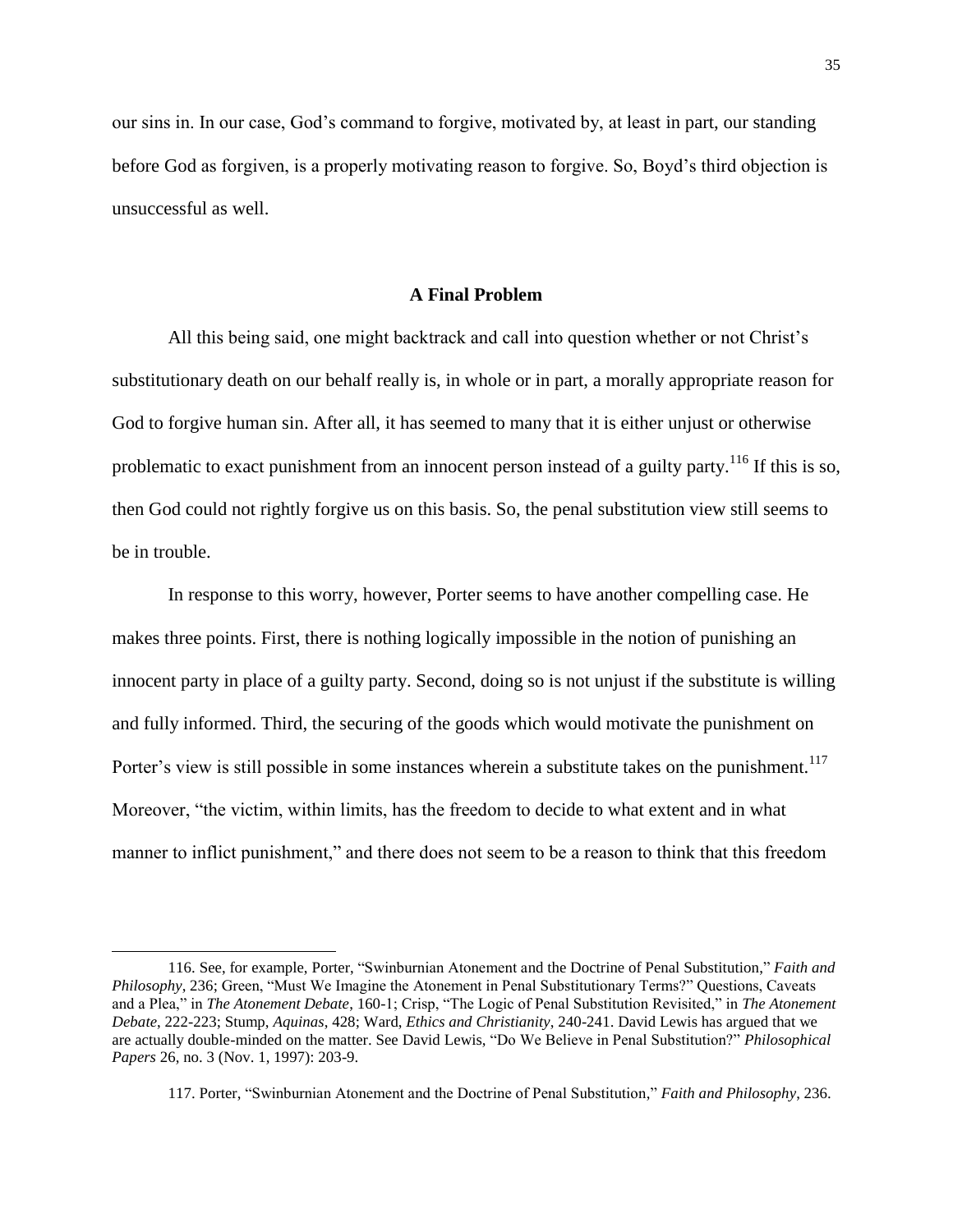does not include "accepting a penal substitute."<sup>118</sup> So, given that Christ voluntarily dies on the cross in our place, that God considers Him so doing as taking on our due punishment<sup>119</sup> and that, as argued above, this action secures the goods motivating the punishment, Christ's substitutionary death on our behalf does not seem unjust, pointless or otherwise problematic.<sup>120</sup> Porter appears to be on track again. Thus, this final issue does not derail the above argumentation.

#### **Conclusion**

In conclusion, then, it seems that Boyd and Stump's objections to the moral plausibility of the penal substitution theory of the atonement that involve the concept of forgiveness are unsuccessful. That is not to say that all moral objections to the theory have been dealt with, though some related issues, such as retributive punishment, have been touched on. Nor is that to say that penal substitution is the most exegetically or theologically plausible theory of the atonement there is, or that it is the only dynamic to Christ's atoning work. In regard to this last point, and to borrow someone else's phrase, the atonement may very well be like a diamond, sparkling with many facets.<sup>121</sup> All that has been argued here is that Boyd and Stump have not shown that penal substitution is not one of those facets, at least with their particular objections considered here.

<sup>118.</sup> Ibid.

<sup>119.</sup> Even though, perhaps, our "deservingness of punishment" is not transferred to Christ.

<sup>120.</sup> Porter, "Swinburnian Atonement and the Doctrine of Penal Substitution," *Faith and Philosophy*, 237.

<sup>121.</sup> This author has heard this phrase on the lips of more than one person, but is not sure where it originated.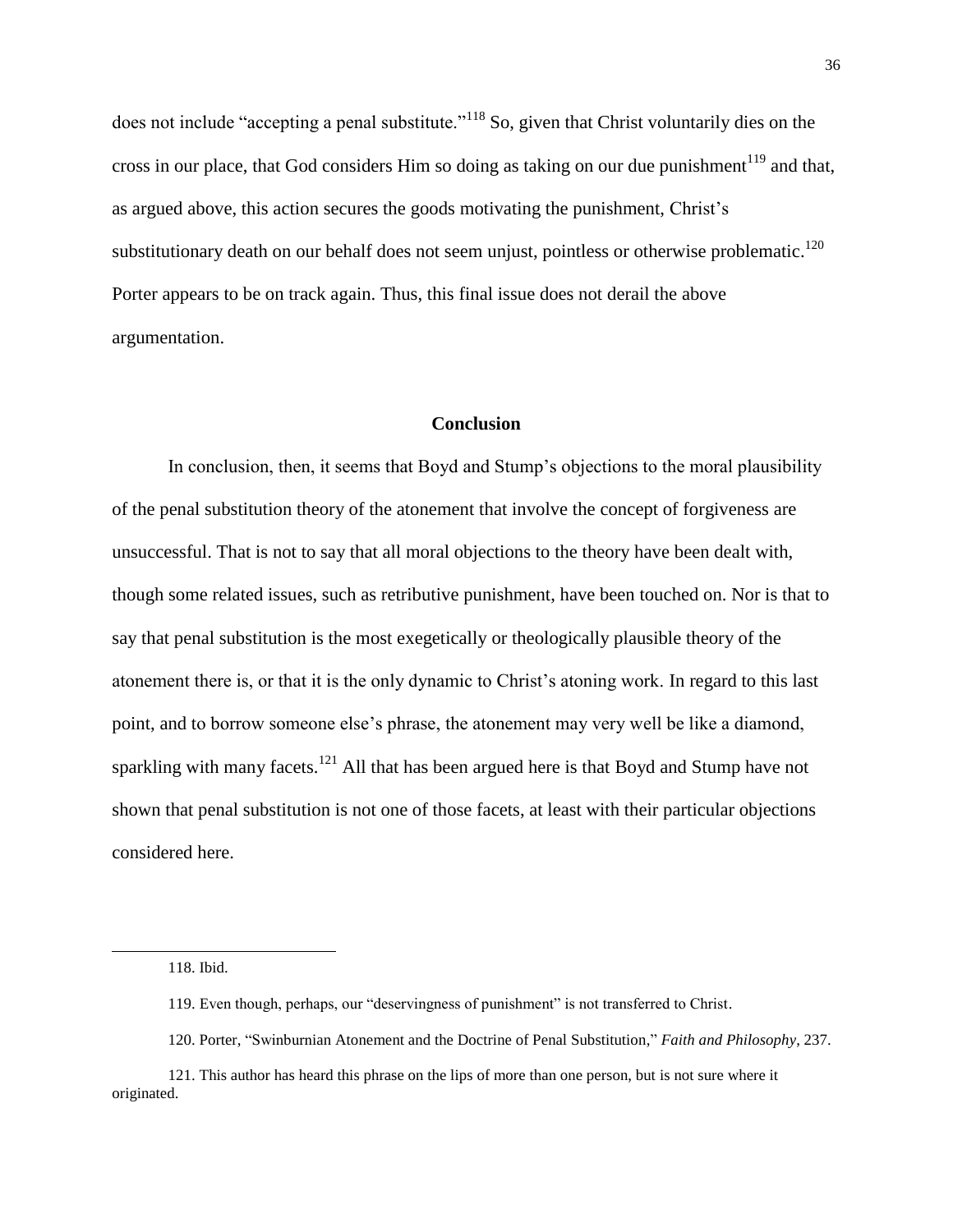#### Bibliography

- Blustein, Jeffrey. "Forgiveness, Commemoration, and Restorative Justice: The Role of Moral Emotions." *Metaphilosophy* 41, no. 4 (Jul., 2010): 582-617.
- Boyd, Gregory A. "Christus Victor Response." In *The Nature of the Atonement*, edited by James Beilby and Paul R. Eddy, 99-105. Downers Grove, IL: InterVarsity Press, 2006.
- Butler, Joseph. *Fifteen Sermons Preached at the Rolls Chapel*. Grand Rapids, MI: Christian Classics Ethereal Library, 2006. http://www.ccel.org/ccel/butler/sermons.html.
- Chalke, Steve. "The Redemption of the Cross." In *The Atonement Debate: Papers From the London Symposium on the Theology of Atonement*, edited by Derek Tidball, David Hilborn, and Justin Thacker, 34-48. Grand Rapids, MI: Zondervan, 2008.
- Craig, William Lane, and J.P. Moreland. *Philosophical Foundations for a Christian Worldview*. Downers Grove, IL: InterVarsity Press, 2003.
- Crisp, Oliver D. "The Logic of Penal Substitution Revisited." In *The Atonement Debate: Papers From the London Symposium on the Theology of Atonement*, edited by Derek Tidball, David Hilborn, and Justin Thacker, 208-27. Grand Rapids, MI: Zondervan, 2008.
- Davis, Stephen T. "Three Conceptions of God in Contemporary Christian Philosophy?" In *Readings in the Philosophy of Religion [Second Edition]*, edited by Kelly James Clark, 491-509. Ontario: Broadview Press, 2008.
- Eddy, Paul R., and James Beilby. "The Atonement: *An Introduction*." In *The Nature of the Atonement* , edited by James Beilby and Paul R. Eddy, 9-21. Downers Grove, IL: InterVarsity Press, 2006.
- Ellingworth, Paul. "Forgiveness of Sins." In *Dictionary of Jesus and the Gospels*, edited by Joel B. Green, Scot McKnight, and I. Howard Marshall, 241-3. Downers Grove, IL: InterVarsity Press, 1992.
- Gaffin, Richard. "Atonement in the Pauline Corpus." In *The Glory of the Atonement: Biblical, Historical and Practical Perspectives: Essays in Honor of Roger Nicole*, edited by Charles E. Hill and Frank A. James III, 140-62. Downers Grove, IL: InterVarsity Press, 2004.
- Gingell, John. "Forgiveness and Power." *Analysis* 34, no. 6 (Jun., 1974): 180-3.
- Govier, Trudy. "Forgiveness and the Unforgivable." *American Philosophical Quarterly* 36, no. 1 (Jan. 1999): 59-75.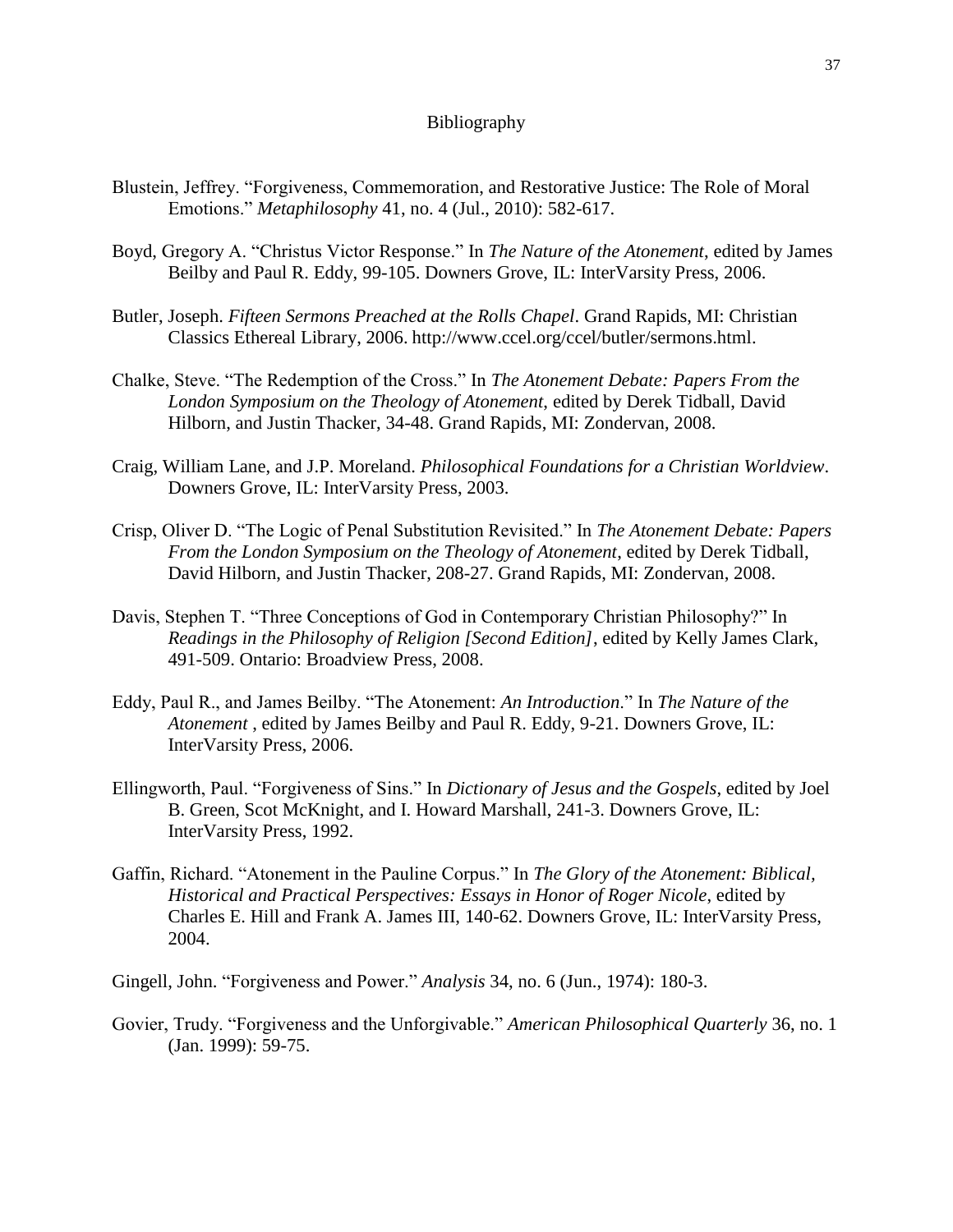- Green, Joel B. "Must We Imagine the Atonement in Penal Substitutionary Terms?" Questions, Caveats and a Plea." In *The Atonement Debate: Papers From the London Symposium on the Theology of Atonement*, edited by Derek Tidball, David Hilborn, and Justin Thacker, 153-71. Grand Rapids, MI: Zondervan, 2008.
- Griswold, Charles L. *Forgiveness: A Philosophical Exploration*. New York, NY: Cambridge University Press, 2007.
- Holmgren, Margaret R. "Forgiveness and the Intrinsic Value of Persons." *American Philosophical Quarterly* 30, no. 4 (Oct., 1993): 341-52.
- Horton, Michael. *The Christian Faith: A Systematic Theology for Pilgrims On the Way*. Grand Rapids, MI: Zondervan, 2011.
- Jacobs, Jonathan. "Luck and Retribution." *Philosophy: The Journal of the Royal Institute of Philosophy* 74, no. 190 (Oct., 1999): 535-55.
- Kreitzer, L.J. "Eschatology." In *Dictionary of Paul and His Letters*, edited by Gerald F. Hawthorne, Ralph P. Martin, and Daniel G. Reid, 253-69. Downers Grove, IL: InterVarsity Press, 1993.
- Lewis, David. "Do We Believe in Penal Substitution?" *Philosophical Papers* 26, no. 3 (Nov. 1, 1997): 203-9.
- Lewis, Meirlys. "On Forgiveness." *Philosophical Quarterly* 30, no. 120 (Jul. 1, 1980): 236-45.
- Marshall, I. Howard. "The Theology of the Atonement." In *The Atonement Debate: Papers From the London Symposium on the Theology of Atonement*, edited by Derek Tidball, David Hilborn, and Justin Thacker, 49-68. Grand Rapids, MI: Zondervan, 2008.
- Minas, Anne C. "God and Forgiveness." *Philosophical Quarterly* 25 (Apr. 1975): 138-50.
- Morris, Leon. "Forgiveness." In *Dictionary of Paul and His Letters*, edited by Gerald F. Hawthorne, Ralph P. Martin, and Daniel G. Reid, 311-13. Downers Grove, IL: InterVarsity Press, 1993.
- Murphy, Jeffrie G. *Getting Even: Forgiveness and Its Limits*. New York, NY: Oxford University Press, 2003.
- Murray, Michael, and Michael Rea. "Philosophy and Christian Theology." In *The Stanford Encyclopedia of Philosophy* (Winter 2014 Edition), edited by Edward N. Zalta. Accessed October 27, 2014. http://plato.stanford.edu/archives/win2014/entries/christiantheologyphilosophy/.

Plantinga, Alvin. *Warranted Christian Belief*. New York: Oxford University Press, 2000.